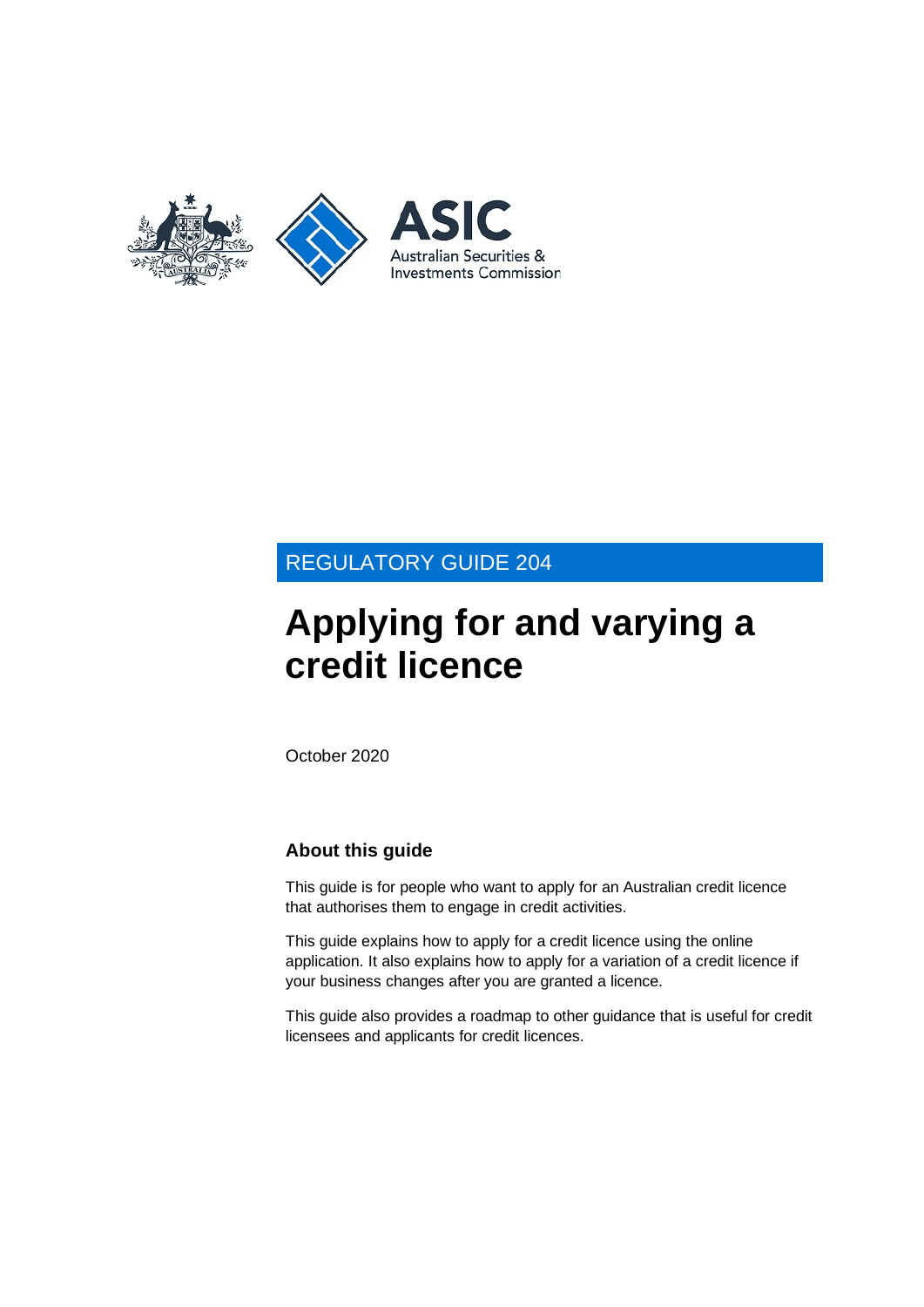#### **About ASIC regulatory documents**

In administering legislation ASIC issues the following types of regulatory documents.

**Consultation papers**: seek feedback from stakeholders on matters ASIC is considering, such as proposed relief or proposed regulatory guidance.

**Regulatory guides**: give guidance to regulated entities by:

- explaining when and how ASIC will exercise specific powers under legislation (primarily the Corporations Act)
- explaining how ASIC interprets the law
- describing the principles underlying ASIC's approach
- giving practical guidance (e.g. describing the steps of a process such as applying for a licence or giving practical examples of how regulated entities may decide to meet their obligations).

**Information sheets**: provide concise guidance on a specific process or compliance issue or an overview of detailed guidance.

**Reports**: describe ASIC compliance or relief activity or the results of a research project.

### **Document history**

This guide was issued in October 2020 and is based on legislation and regulations as at the date of issue.

Previous versions:

 Superseded Regulatory Guide 204, issued June 2010, reissued March 2012, February 2013 and April 2020.

### **Disclaimer**

This guide does not constitute legal advice. We encourage you to seek your own professional advice to find out how the credit legislation and other applicable laws apply to you, as it is your responsibility to determine your obligations.

Examples in this guide are purely for illustration; they are not exhaustive and are not intended to impose or imply particular rules or requirements.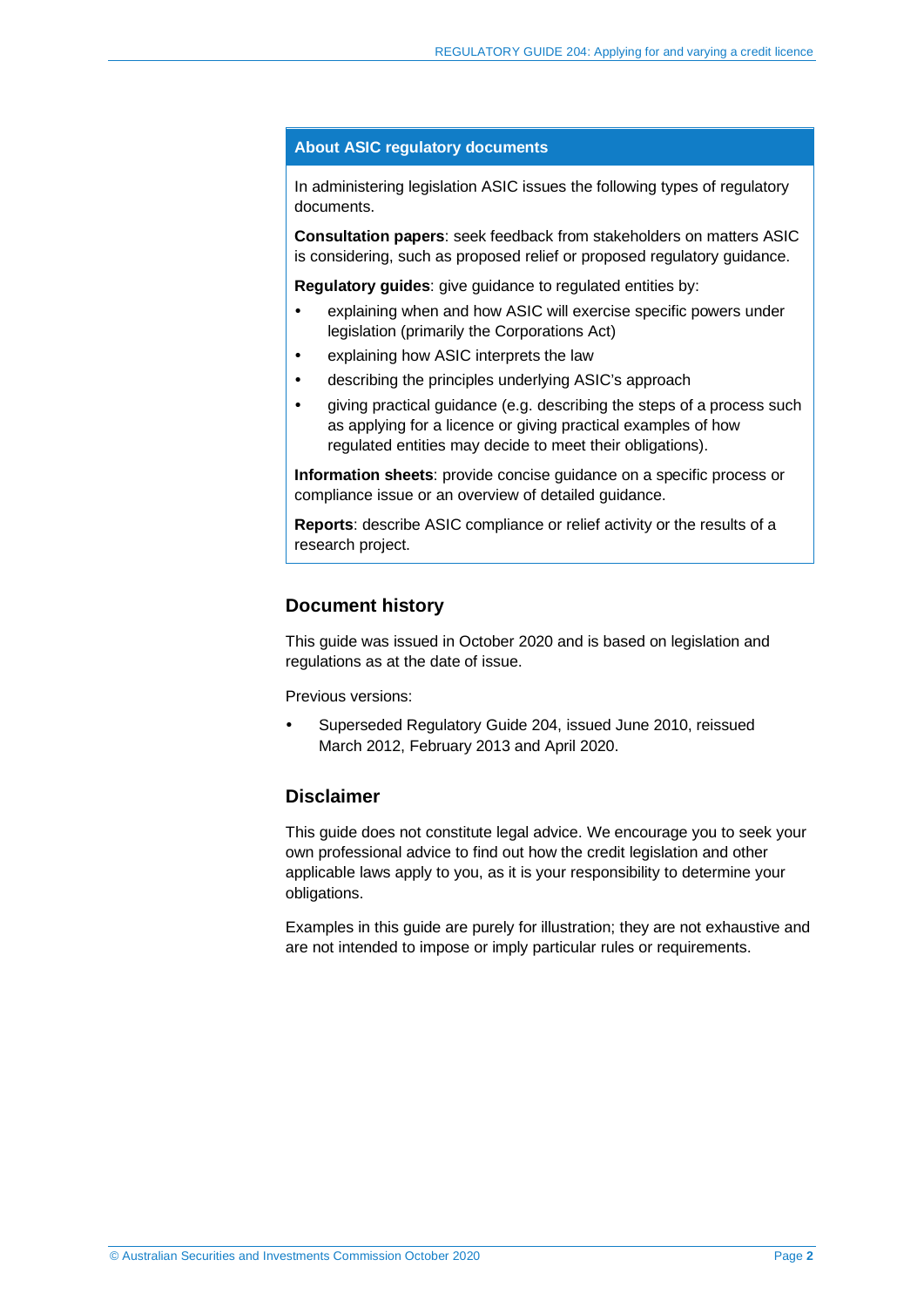# **Contents**

| A |                                                                                                                                                                                                                             |
|---|-----------------------------------------------------------------------------------------------------------------------------------------------------------------------------------------------------------------------------|
| В | What do I need to do before I start my online application?  12<br>What happens to the information I send to ASIC? 16                                                                                                        |
| C | What questions will I be asked about my proposed credit                                                                                                                                                                     |
| D | What questions will I be asked about compliance with the<br>B1 Fit and proper person to engage in credit activities35<br>B3 Supervising and training representatives44<br>B5 Dispute resolution and hardship applications46 |
| Е | What supporting information will I need to provide?51<br>Information about each of your fit and proper people 52<br>Additional information about your responsible managers 57                                               |
| F | What statements and declarations will I need to make? 59<br>Required statement about past conduct or history 59                                                                                                             |
| G |                                                                                                                                                                                                                             |
| н |                                                                                                                                                                                                                             |
|   |                                                                                                                                                                                                                             |
|   |                                                                                                                                                                                                                             |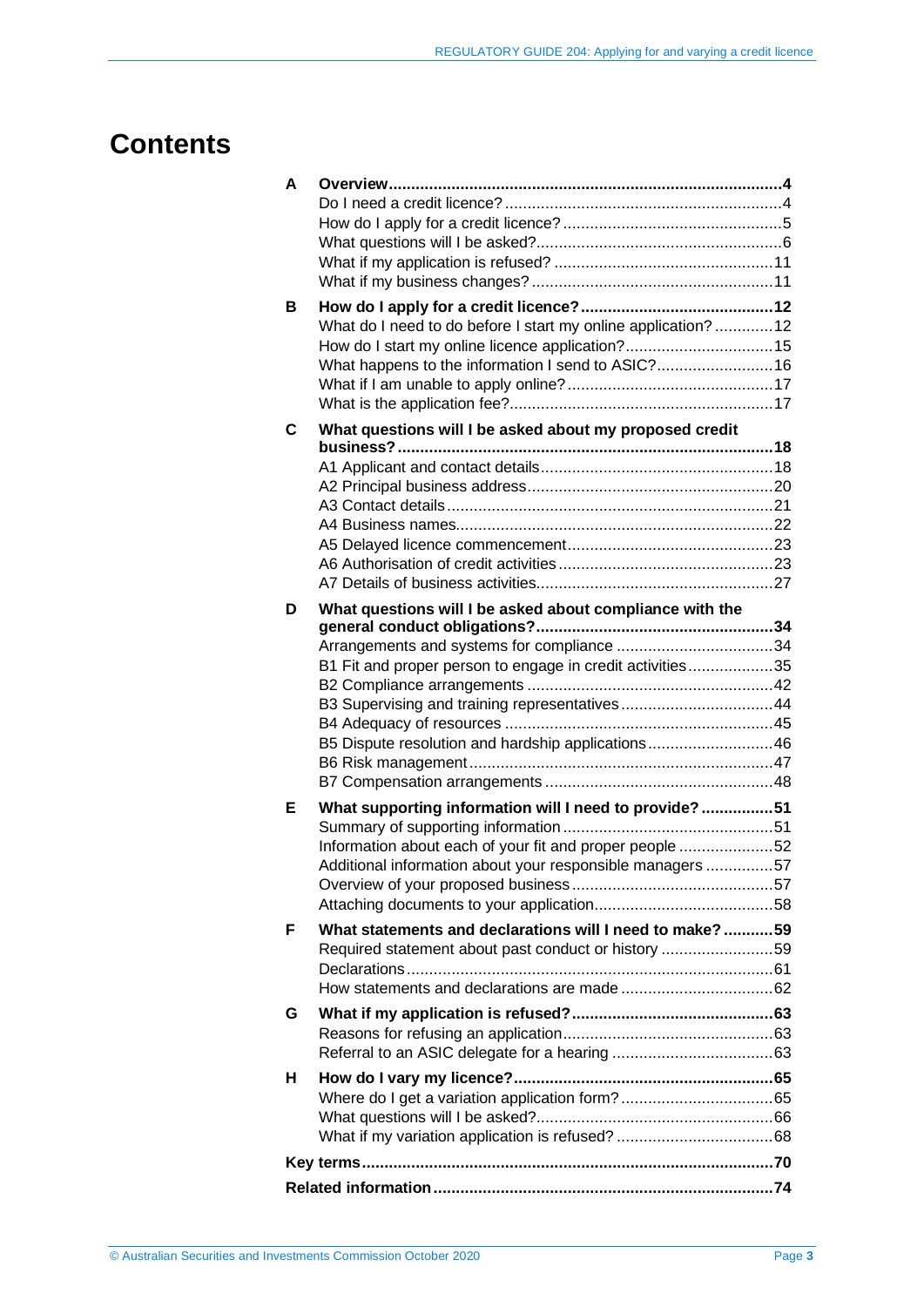# <span id="page-3-0"></span>**A Overview**

#### **Key points**

Your first step is to decide whether you need an Australian credit licence (credit licence). You should rea[d Regulatory Guide 203](https://asic.gov.au/regulatory-resources/find-a-document/regulatory-guides/rg-203-do-i-need-a-credit-licence/) *Do I need a credit licence?* (RG 203) to help you make this decision: see RG [204.1–](#page-3-2)RG [204.8.](#page-4-1)

If you need a credit licence, you should apply online at [www.asic.gov.au.](http://www.asic.gov.au/)

The information you will be asked to provide in your application will be tailored depending on whether you are a 'standard' applicant, a 'streamlined' applicant, an Australian financial services (AFS) licensee and/or a body regulated by the Australian Prudential Regulation Authority (APRA).

We will only grant you a credit licence if you meet the requirements in the *National Consumer Credit Protection Act 2009* (National Credit Act).

If we refuse your application, you cannot engage in credit activities.

If there are changes to your business after your credit licence is granted, you may need to apply for a variation of your licence.

# <span id="page-3-2"></span><span id="page-3-1"></span>**Do I need a credit licence?**

RG 204.1 If you engage in credit activities you must be:

- (a) authorised to engage in those activities under a credit licence;
- (b) exempt from the requirement to be licensed; or
- (c) acting as a representative of another person who is licensed or exempt from the requirement to be licensed.
- RG 204.2 A credit licence authorises you and your representatives to engage in the credit activities that are specified in the licence.

#### **Who needs to be licensed?**

- RG 204.3 Most people who engage in credit activities will need to be covered by a credit licence, either as a credit licensee or as a representative of a credit licensee.
- RG 204.4 When you are deciding whether you need to apply for a credit licence, you should think about:
	- (a) whether your business will involve engaging in credit activities; and
	- (b) whether any exemptions from the licensing requirements cover the credit activities that you will engage in.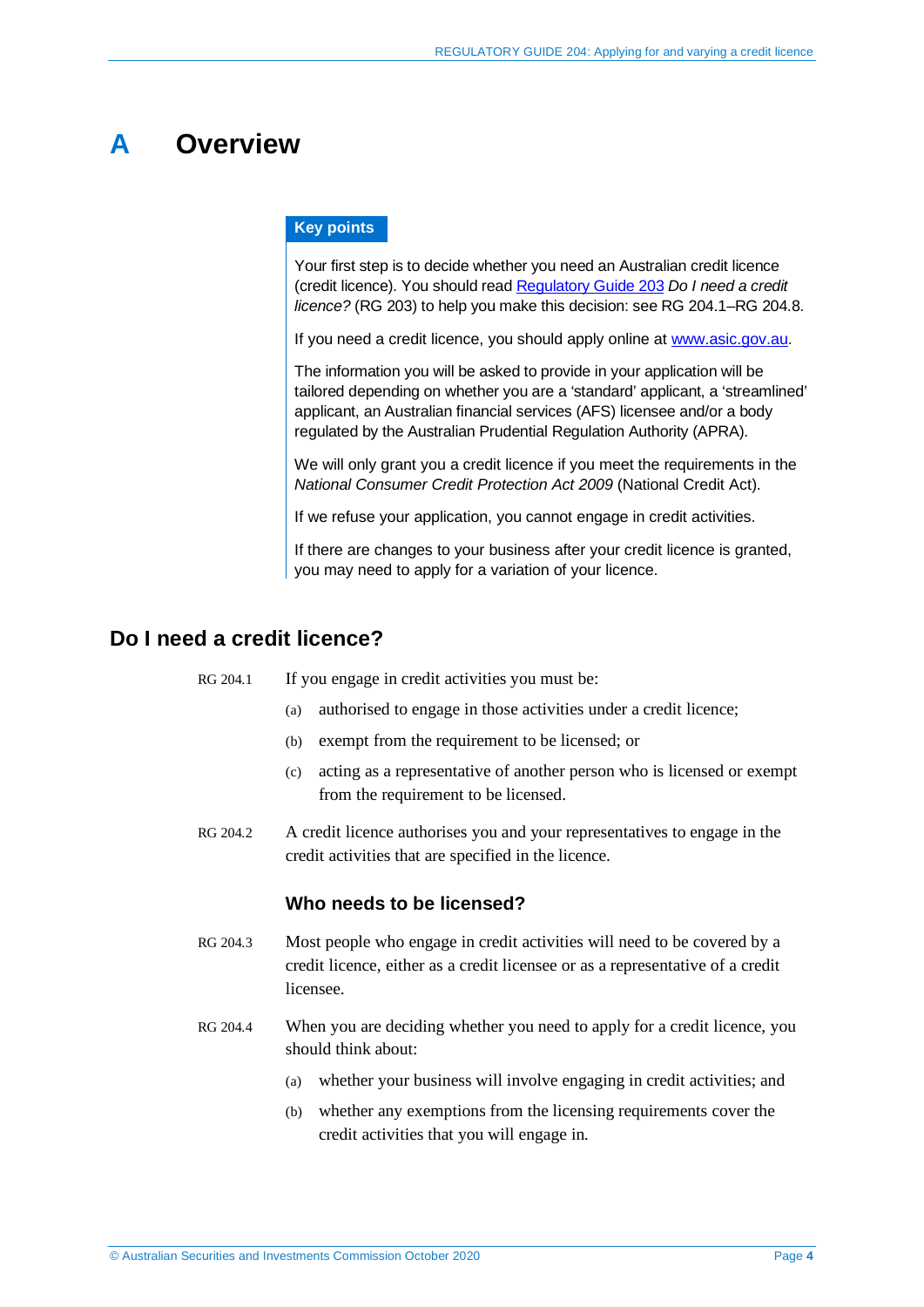RG 204.5 This guide provides you with information to help you apply for a credit licence. It does not contain guidance on whether you will need a credit licence. For more information on the types of credit activities that are regulated under the credit licensing regime and the people and activities that are exempt, see [RG 203.](https://asic.gov.au/regulatory-resources/find-a-document/regulatory-guides/rg-203-do-i-need-a-credit-licence/)

## **Representatives of credit licensees or people who are covered by an exemption**

- RG 204.6 If you engage in credit activities on behalf of another person (i.e. a principal) who either has a credit licence or is exempt from the requirement to hold a credit licence, you may be able to rely on your principal's credit licence or exemption.
- RG 204.7 You will be a 'representative' of another person if you are:
	- (a) an employee or director of the person, or of a related body corporate of the person; or
	- (b) if the person is a credit licensee, you are authorised by them as a 'credit representative' under s64 or 65 of the National Credit Act.
- <span id="page-4-1"></span>RG 204.8 If you only engage in credit activities as another person's representative, you will not need to get your own credit licence. Before you decide to apply for a licence, you should think about whether your credit business will operate under another person's licence or exemption.

# <span id="page-4-0"></span>**How do I apply for a credit licence?**

- RG 204.9 To get a credit licence, you must complete an application [\(Form CL01](https://asic.gov.au/regulatory-resources/forms/forms-folder/cl01-australian-credit-licence-application/) *Australian credit licence application*), lodge it with us and pay the application fee.
- RG 204.10 You are not automatically entitled to a credit licence. You will need to meet the requirements for a credit licensee, which include:
	- (a) being able to comply with the general conduct obligations of credit licensees under the National Credit Act, which aim to ensure that you operate your credit business properly; and
	- (b) being a fit and proper person to engage in credit activities.
- RG 204.11 For our guidance on how to comply with the general conduct obligations, see [Table 3](#page-13-0) in Section [B.](#page-11-0)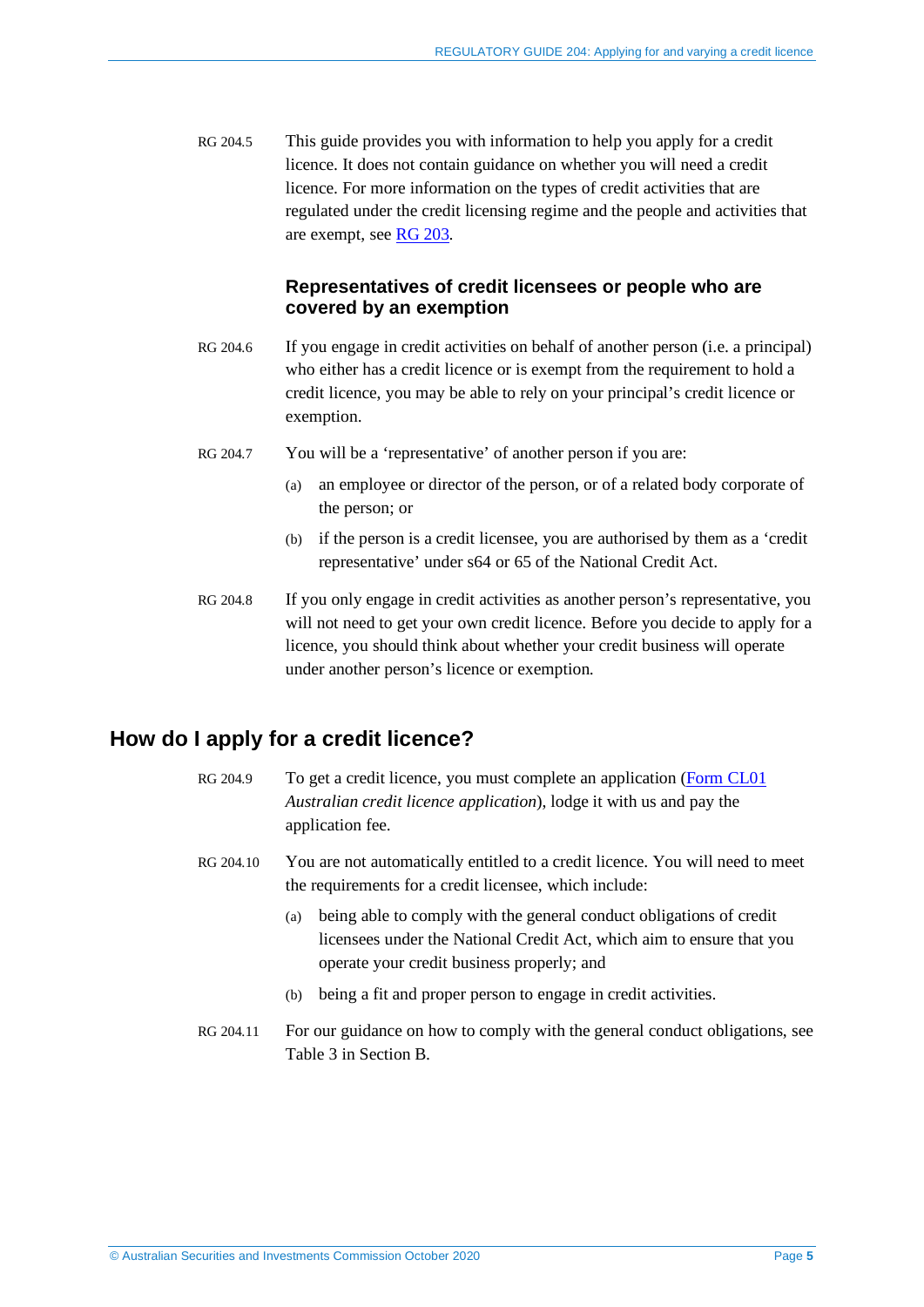### **Where do I get an application?**

- RG 204.12 The application is an online form that can be accessed in the following ways:
	- (a) If you are an AFS licensee, go to [www.asic.gov.au](http://www.asic.gov.au/) and select 'AFS licensees' from the drop-down menu under 'Use our online services' (on the right side of the page). To log in to the application, you will need to use your AFS licence number and the username and password you selected when you registered for online access. Select 'CL01' to apply for a credit licence.
	- (b) For other applicants, go to [www.asic.gov.au/credit](http://www.asic.gov.au/credit) and follow the links to apply for a credit licence. As part of the process, you will be asked to enter a username and password of your choice and create a 'Security question and answer' in case you forget your password.
- RG 204.13 If you are unable to apply online (e.g. because you do not have access to the internet), you can ask us to approve lodgement of a paper application. However, we will only do this in extremely limited circumstances, and we will take this into consideration in determining whether you have adequate technological resources when we consider the nature, scale and complexity of your credit activities: see s47 of the National Credit Act. You will also pay a higher application fee if you lodge a paper application: see Section [B.](#page-11-0)
- RG 204.14 For more detailed information about the process for making an application using our online credit licensing system, see Section [B.](#page-11-0)

# **What is the application fee?**

- RG 204.15 The fee that is payable when you lodge your application is determined by the ASIC industry funding model, which commenced on 4 July 2018. Given the varying complexity of credit licence applications and variations, we use tiered fees to ensure that regulated entities pay an appropriate fee for the service we provide and to allow us to recover the actual cost of the time we spend on an application.
- RG 204.16 For more information on fees, see Section [B.](#page-11-0)

# <span id="page-5-0"></span>**What questions will I be asked?**

RG 204.17 You are not automatically entitled to a credit licence. You will only be granted a credit licence if you meet the requirements set out in the National Credit Act. The online application is designed to obtain information to satisfy these requirements: see [Table 1.](#page-6-0)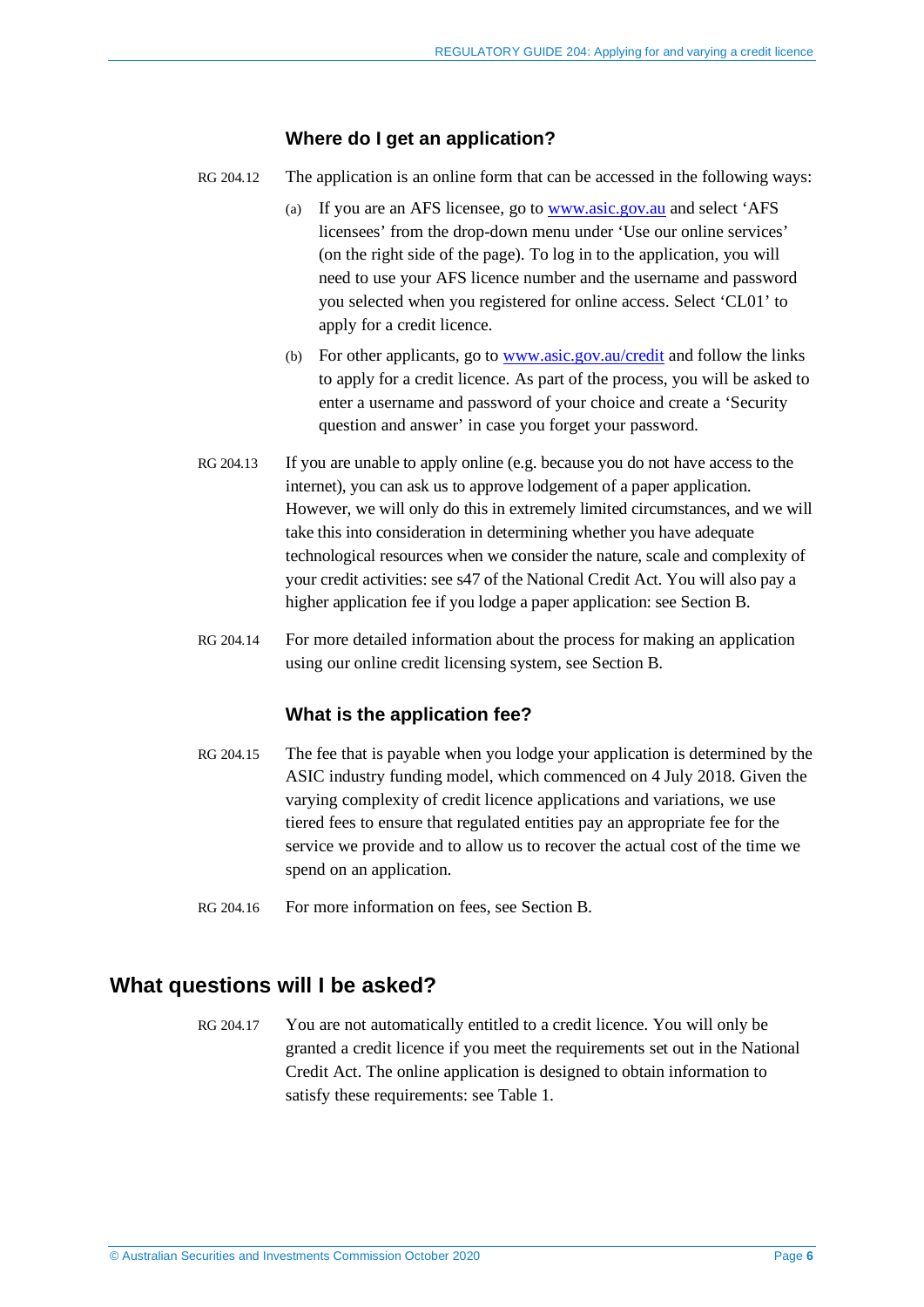| <b>Relevant part of</b><br>the application | What you will be asked                                                                                                                                                                                                                                                                                                  | <b>Where to look</b><br>in this guide                            |
|--------------------------------------------|-------------------------------------------------------------------------------------------------------------------------------------------------------------------------------------------------------------------------------------------------------------------------------------------------------------------------|------------------------------------------------------------------|
| You and your<br>business<br>$A1 - A7$      | You will be asked questions about who you are and the types of<br>credit activities you propose to engage in under the credit<br>licence.                                                                                                                                                                               | Section C                                                        |
| Compliance with<br>your obligations        | You will be asked questions to confirm that you will comply with<br>your obligations under the National Credit Act if the credit licence<br>is granted.                                                                                                                                                                 | Section D                                                        |
| <b>B1</b>                                  | You will be asked to identify each of the people who are involved<br>in the management of your credit business. In the online<br>application, these people are called your 'fit and proper people'.                                                                                                                     | Section D                                                        |
|                                            | You will be asked to indicate which of these people you rely on<br>to demonstrate that you are competent to engage in credit<br>activities. These people are called your 'responsible managers'.                                                                                                                        |                                                                  |
| <b>B2-B7</b>                               | You will be asked for details about your compliance<br>arrangements, your representatives, the adequacy of your<br>resources and the dispute resolution, risk management and<br>compensation systems that you have in place or will put in place<br>by the time your licence is granted.                                | Section D                                                        |
| Supporting<br>information                  | To support your application, you will be asked to provide more<br>detailed information about:                                                                                                                                                                                                                           | Section E                                                        |
|                                            | • the past conduct of each of your fit and proper people;                                                                                                                                                                                                                                                               |                                                                  |
|                                            | • the experience and qualifications of your responsible<br>managers; and                                                                                                                                                                                                                                                |                                                                  |
|                                            | • what your credit business will involve and how it will be<br>operated.                                                                                                                                                                                                                                                |                                                                  |
| <b>Statements and</b><br>declarations      | You will make a statement about your past conduct, and that of<br>each of your fit and proper people.                                                                                                                                                                                                                   | Section F                                                        |
|                                            | You will declare that if you are granted a credit licence you will<br>comply with your obligations as a credit licensee.                                                                                                                                                                                                | For more information<br>about 'carried over<br>instruments', see |
|                                            | If you engage in a credit activity by being a credit provider,<br>lessor, mortgagee or beneficiary of a guarantee in relation to a<br>carried over instrument and intend to also engage in other credit<br>activities, you must declare that the application is made in<br>relation to each of these credit activities. | RG 204.27-<br>RG 204.31                                          |
|                                            | You will also make standard declarations about the reliability of<br>the information provided in your application.                                                                                                                                                                                                      |                                                                  |
| RG 204.18                                  | We will assess the information that you provide in your application to decide<br>whether you meet the licensing requirements. If we consider that we need<br>more information about you or your proposed business before we make a                                                                                      |                                                                  |

## <span id="page-6-0"></span>**Table 1: The questions you will be asked and where to find our guidance on answering them**

© Australian Securities and Investments Commission October 2020 Page **7**

decision, we will contact you.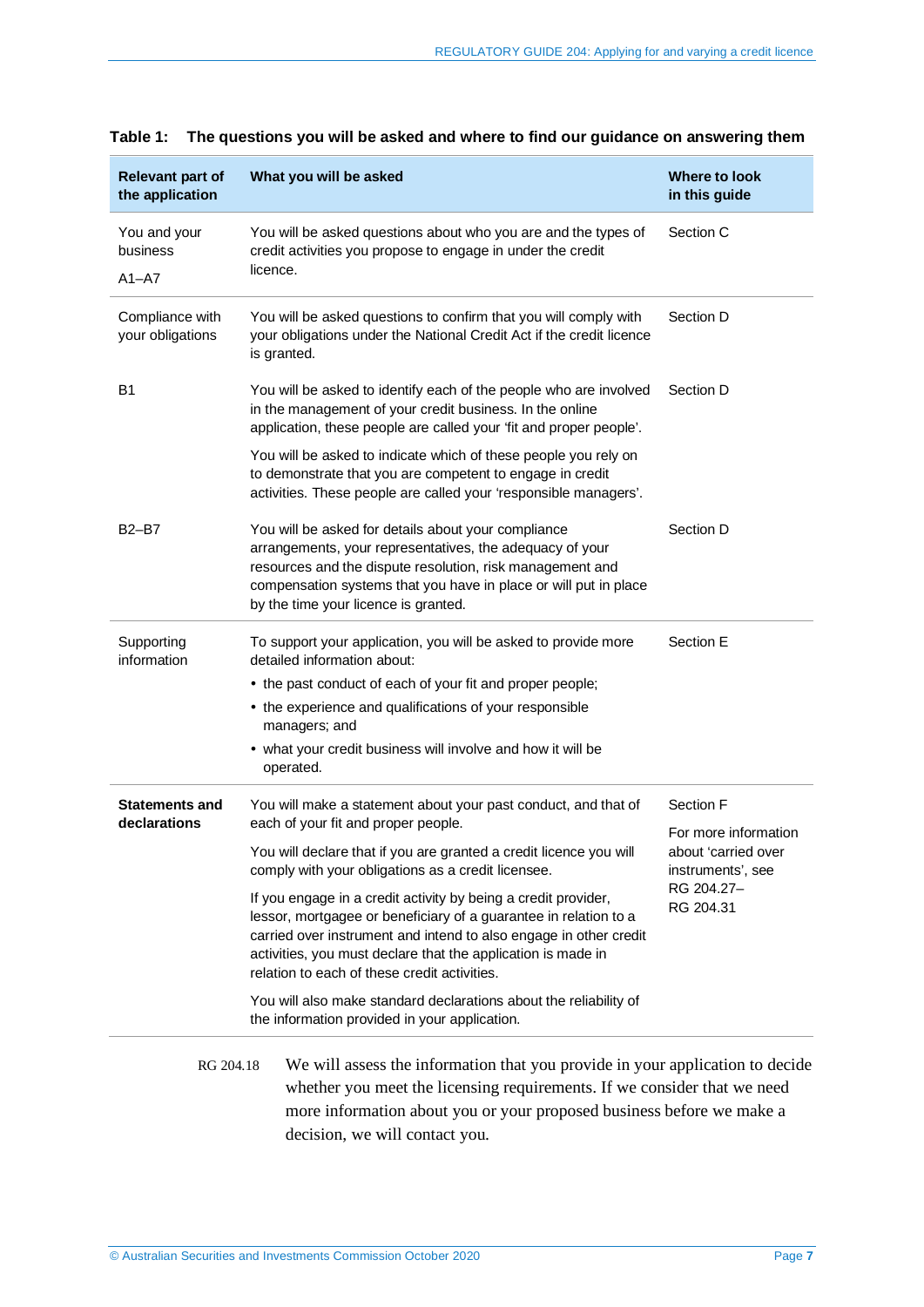- RG 204.19 You can minimise the amount of time that we will need to spend on your application by:
	- (a) properly describing the credit activities that you propose to engage in;
	- (b) providing all the information that we ask for; and
	- (c) promptly responding to our queries if we contact you to ask for more information.

### **Streamlined applicants**

- <span id="page-7-0"></span>RG 204.20 The National Credit Act and associated regulations allow a streamlined application process for:
	- (a) authorised deposit-taking institutions (ADIs);
	- (b) general insurers registered with APRA under the *Insurance Act 1973* (Insurance Act) that are included on the [Register of General Insurers](https://www.apra.gov.au/register-of-general-insurance) and [Register of non-operating holding companies](https://www.apra.gov.au/register-of-non-operating-holding-companies) (NOHCs) and that:
		- (i) offer mortgage insurance products; and
		- (ii) engage in credit activities only as an assignee in relation to providing those mortgage insurance products (lenders mortgage insurers); and
	- (c) life insurers registered with APRA under the *Life Insurance Act 1995* that engage in credit activities only because of the operation of the terms and conditions of a life policy, or a document issued or given by the life insurer in relation to a life policy, that was entered into by the life insurer before 1 July 2010.
- RG 204.21 If you are a streamlined applicant, you will be asked to provide less information than standard applicants. We have explained which questions and supporting documents will be asked of streamlined applicants in Sections [C,](#page-17-0) [D](#page-33-0) and [E.](#page-50-0)

#### **How do we assess streamlined applicants?**

- <span id="page-7-1"></span>RG 204.22 For streamlined applicants, the requirements in s37 of the National Credit Act do not apply. This means that we will not need to form a view on whether these types of applicant:
	- (a) are likely to contravene the general conduct obligations if they are granted a credit licence (see s37(1)(b)); and
	- (b) are not fit and proper persons to engage in credit activities (see s37A).
- <span id="page-7-2"></span>RG 204.23 These applicants will need to make a statement that they will comply with the general conduct obligations if they are granted a credit licence: see [RG 204.318\(c\).](#page-60-1)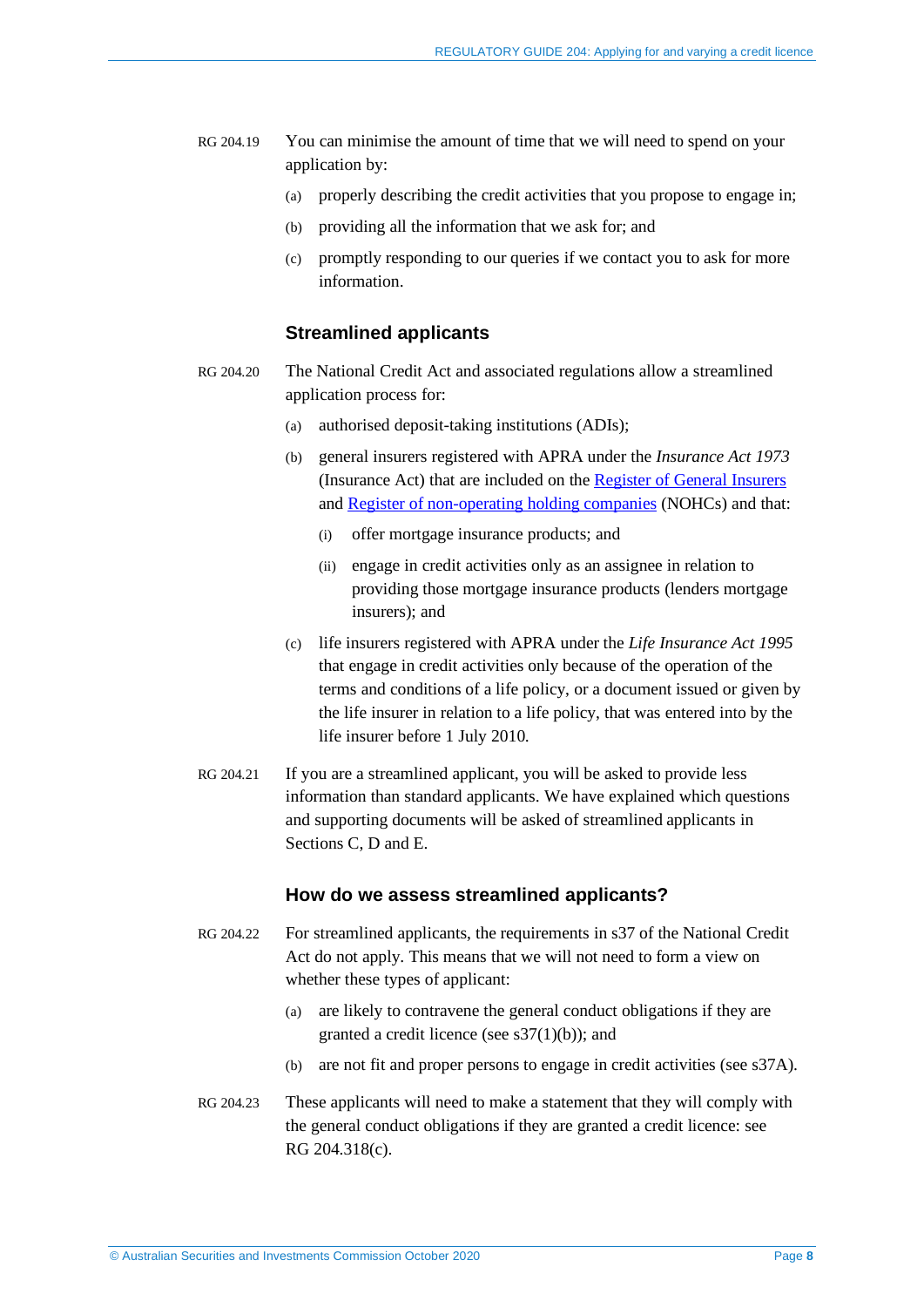- RG 204.24 To make the required written statement about compliance with the general conduct obligations, we consider that streamlined applicants need to have arrangements and systems for compliance with the obligations in place at the time that their application is made, or processes to ensure that such arrangements and systems will be put in place before their licence is granted. As a part of the required statement, streamlined applicants will be asked some questions in the online application to confirm that they will comply with the general conduct obligations.
- RG 204.25 We must still refuse to grant a credit licence to a streamlined applicant if:
	- (a) the applicant has not given a statement that they will comply with the general conduct obligations (if the licence is granted);
	- (b) a banning order or disqualification order under Pt 2–4 of the National Credit Act is in force against the applicant in relation to a credit activity that would be covered by the licence; or
	- (c) an order under the *Crimes (Criminal Organisations Control) Act 2009* (NSW), the *Criminal Organisation Act 2009* (Qld) or the *Serious and Organised Crime (Control) Act 2008* (SA) (relevant State Criminal Organisations Acts) is in force against the applicant or a director, secretary or senior manager who would perform duties in relation to the credit activities to be authorised by the applicant's licence.

Note: See s40 of the National Credit Act.

<span id="page-8-1"></span>RG 204.26 Streamlined applicants will be asked to identify all of the people who are involved in the management of their credit business, and to provide some basic information about the roles and experience of those people, so that we can check that the applicant is not a person who is excluded from being granted a credit licence by s40 of the National Credit Act.

## **Credit contracts and consumer leases made before 1 July 2010**

- <span id="page-8-0"></span>RG 204.27 If you only engage in credit activities in relation to credit contracts or consumer leases entered into by you before 1 July 2010, you are a carried over instrument lender (COI lender) and you must either:
	- (a) be a credit licensee; or
	- (b) not be licensed under the National Credit Act and instead be regulated as an unlicensed COI lender, in which case you are subject to a modified statutory regime.

Note 1: A 'carried over instrument' is a contract or other instrument that was made and in force, and to which an old Credit Code applied, immediately before 1 July 2010: see s4 of the *National Consumer Credit Protection (Transitional and Consequential Provisions) Act 2009* (Transitional Act).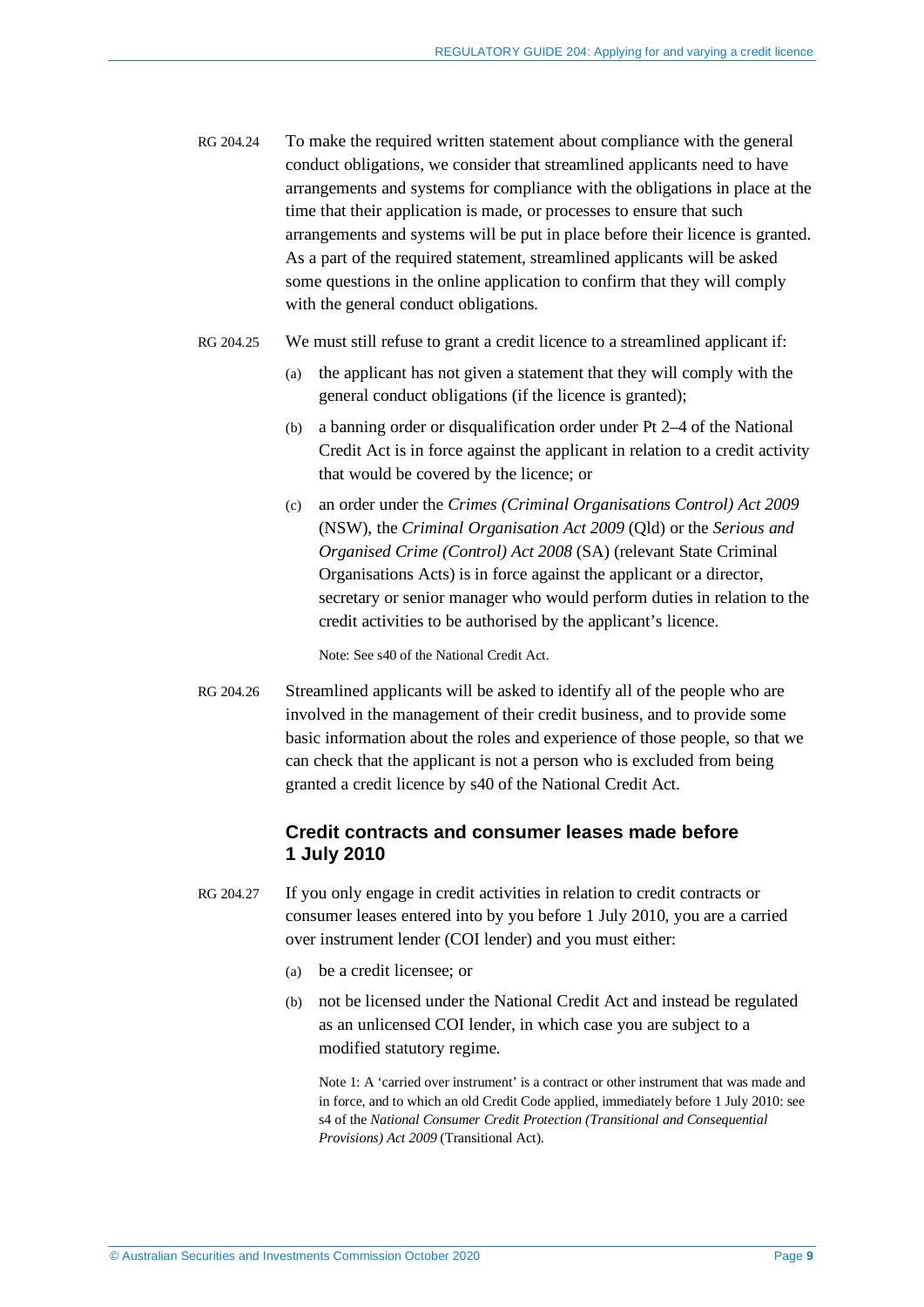Note 2: The modified statutory regime for unlicensed COI lenders is set out in Ch 2 of the National Credit Act, as modified by Sch 2 to the National Consumer Credit Protection Regulations 2010 (National Credit Regulations). Schedule 2 to the National Credit Regulations was inserted by item [32] of Sch 1 to the National Consumer Credit Protection Amendment Regulations 2010 (No. 2) (Credit Amendment Regulations 2010 (No. 2)).

Note 3: For more information on your options as a COI lender, see [Information](https://asic.gov.au/for-finance-professionals/credit-licensees/your-ongoing-credit-licence-obligations/lenders-with-carried-over-instruments/)  [Sheet](https://asic.gov.au/for-finance-professionals/credit-licensees/your-ongoing-credit-licence-obligations/lenders-with-carried-over-instruments/) 110 *Lenders with carried over instruments* (INFO 110).

- RG 204.28 Some people who engage in credit activities in relation to credit contracts or consumer leases that were entered into before 1 July 2010 and that are carried over instruments will need to be a credit licensee. For example, you will need to be a credit licensee if you are:
	- (a) assigned the rights of a credit provider lessor, mortgagee or beneficiary of a guarantee under a carried over instrument on or after 1 July 2010 (even if you will then only engage in credit activities for the purpose of collecting debts owed under those carried over instruments);
	- (b) a credit provider, lessor, mortgagee or beneficiary of a guarantee under carried over instruments, but will also enter new credit contracts or consumer leases from 1 July 2010; or
	- (c) a credit provider, lessor, mortgagee or beneficiary of a guarantee under carried over instruments, but will provide credit services in relation to any other credit contracts or consumer leases.
- RG 204.29 You cannot elect to be regulated as an unlicensed COI lender in relation to your carried over instruments and as a credit licensee for your credit activities in relation to new credit contracts and consumer leases.

Note: Under regs 7A and 25F of the National Credit Regulations, we can only grant a credit licence to a person who engages in credit activities as a credit provider or lessor in relation to carried over instruments and also other credit activities if the application is made in relation to all of those credit activities. Regulations 7A and 25F of the National Credit Regulations were inserted by items [8] and [26], respectively, of the Credit Protection Amendment Regulations 2010 (No. 2).

- RG 204.30 If you apply for a credit licence, your application and the credit licence (if it is granted) will be in relation to all of your credit activities, including the credit activity of being a credit provider, lessor, mortgagee or beneficiary of a guarantee in relation to carried over instruments.
- <span id="page-9-0"></span>RG 204.31 In your application, you will make a declaration that the application for a credit licence is made in relation to all of your credit activities, including the credit activity of being a credit provider, lessor, mortgagee or beneficiary of a guarantee in relation to carried over instruments: see Section [F.](#page-58-0)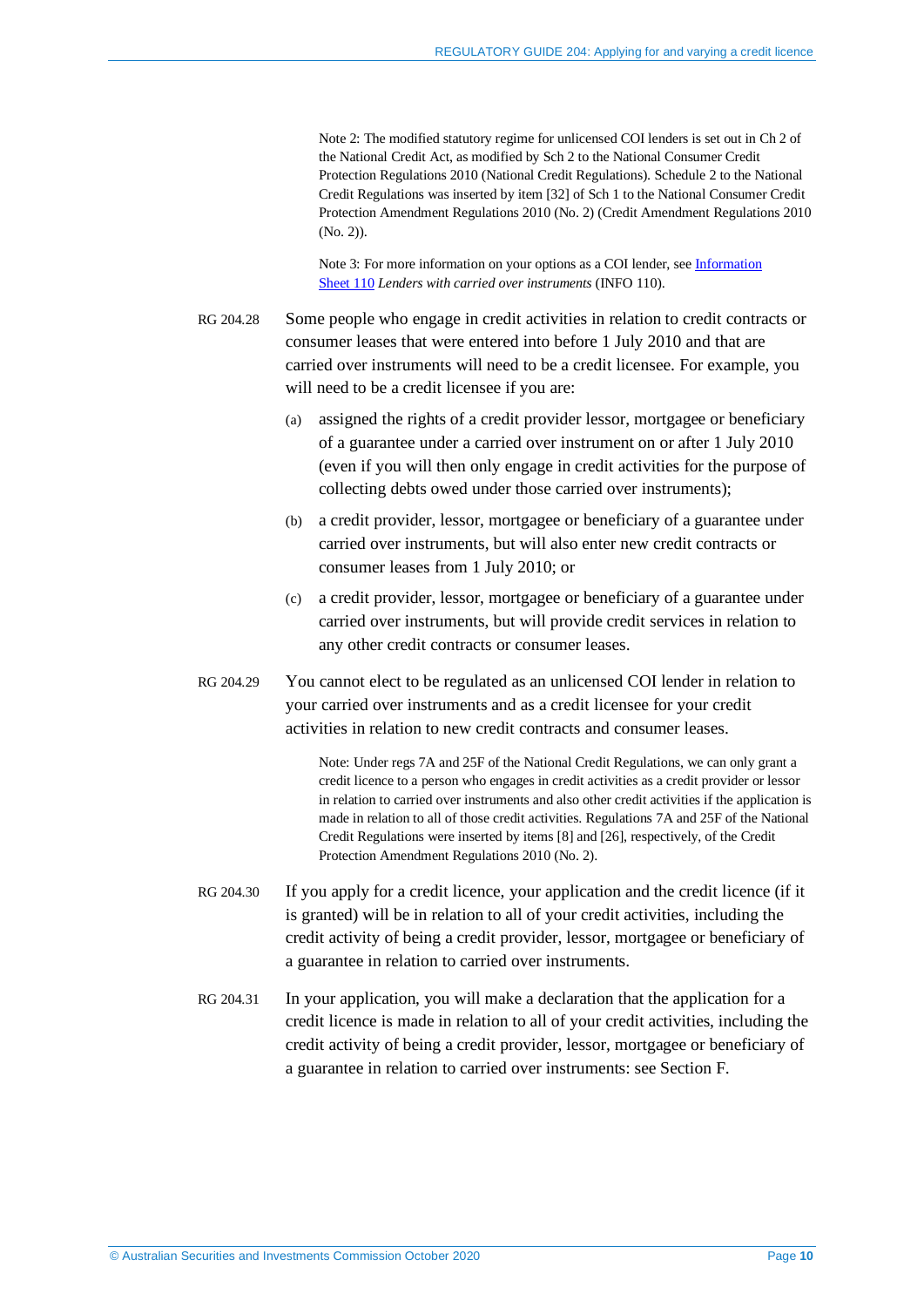# <span id="page-10-0"></span>**What if my application is refused?**

- RG 204.32 If we refuse your application for a credit licence, you cannot engage in credit activities, unless:
	- (a) you act as a representative of another person who:
		- (i) holds a credit licence; or
		- (ii) is exempt from the requirement to be licensed; or
	- (b) you are a COI lender, and you:
		- (i) will only engage in the credit activity of being a credit provider or lessor in relation to the carried over instruments; and
		- (ii) notify ASIC that you will engage in this credit activity as an unlicensed COI lender.
- RG 204.33 We will give you reasons for our decision to refuse your application, and notify you of your rights to have that decision reviewed. For more information on your rights if we refuse your application, see Section [G.](#page-62-0)

# <span id="page-10-1"></span>**What if my business changes?**

- RG 204.34 If, after your credit licence is granted, your business changes, or the people who manage your business change, you may need to apply for a variation of your licence. For information on how to apply for a variation, see Section [H.](#page-64-0)
- RG 204.35 You should be aware that we will assess an application based on the information you provide and you will be required to confirm that there has been no material change to the application before we will grant a licence.
- RG 204.36 We expect that you will finalise your plans for your credit business before making an application.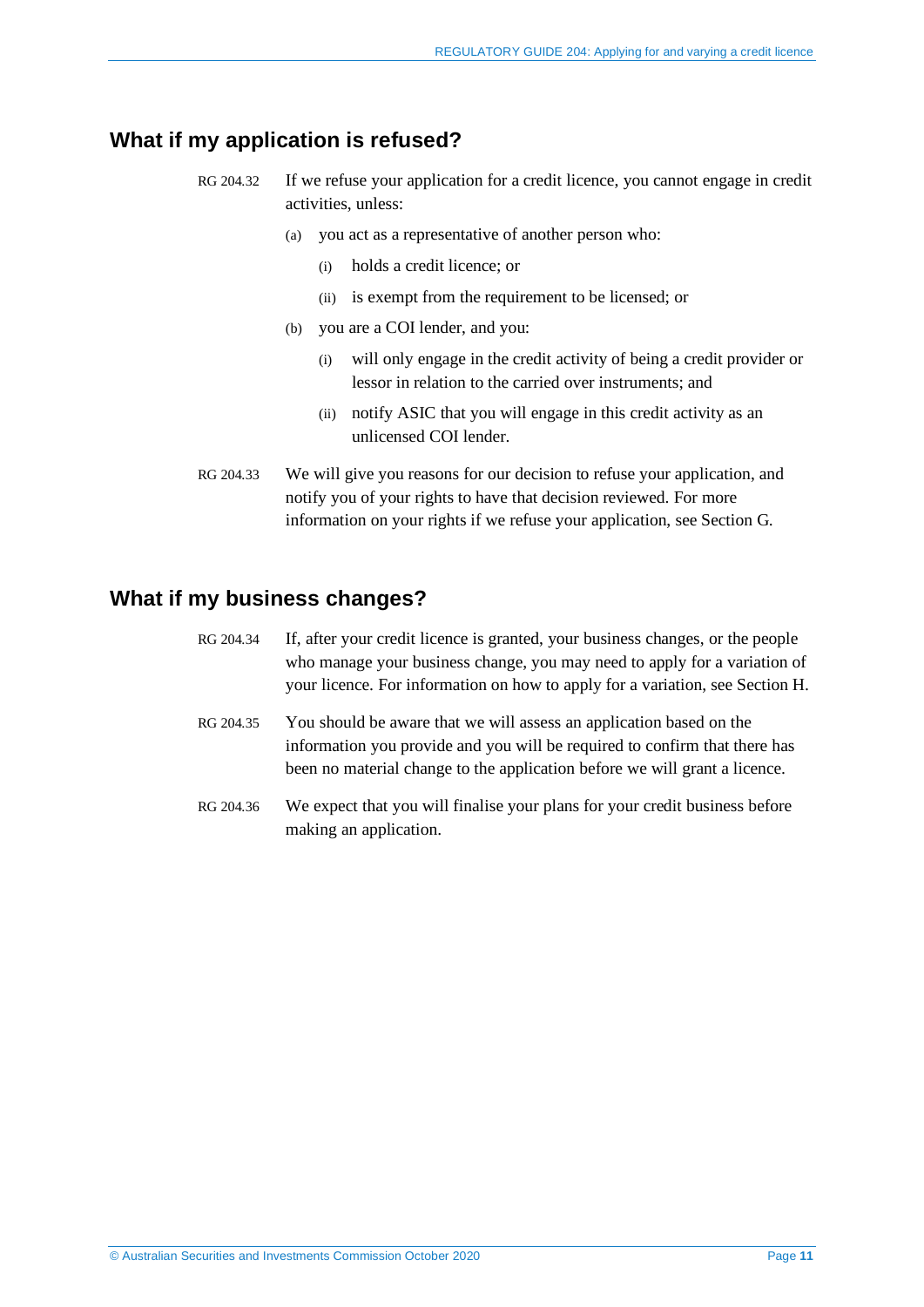# <span id="page-11-0"></span>**B How do I apply for a credit licence?**

#### **Key points**

The credit licence application is an online application available on our website, including through online portals that we have established for the credit industry and AFS licensees: see RG [204.41–](#page-14-1)RG [204.55.](#page-16-2) You will be able to complete the online application quickly and easily if you go through the steps in [Table 2](#page-11-2) before you start your application.

To get a credit licence, you will need to pay an application fee. The fee you pay is determined by the ASIC industry funding model, which commenced on 4 July 2018. Given the varying complexity of credit licence applications and variations, we use tiered fees to ensure that regulated entities pay an appropriate fee for the service we provide and to allow us to recover the actual cost of the time we spend on an application: see RG [204.56–](#page-16-3) RG [204.62](#page-16-4)

# <span id="page-11-1"></span>**What do I need to do before I start my online application?**

| RG 204.37 | To get a credit licence, you must complete an application (Form CL01),<br>lodge it with us and pay the application fee.                                                       |
|-----------|-------------------------------------------------------------------------------------------------------------------------------------------------------------------------------|
| RG 204.38 | You are not automatically entitled to a credit licence. You will need to meet<br>the requirements for a credit licensee, which include:                                       |
|           | being able to comply with the general conduct obligations under the<br>(a)<br>National Credit Act, which aim to ensure that you operate your credit<br>business properly; and |
|           | being a fit and proper person to engage in credit activities.<br>(b)                                                                                                          |
| RG 204.39 | Before starting your application for a credit licence, ensure that you have<br>completed all the steps in Table 2.                                                            |

#### <span id="page-11-2"></span>**Table 2: Steps to take before starting an application for a credit licence**

| <b>Step</b>                                                                                                                                              | <b>Explanation</b>                                                                                                                                                                                                                                                                                                                                       |
|----------------------------------------------------------------------------------------------------------------------------------------------------------|----------------------------------------------------------------------------------------------------------------------------------------------------------------------------------------------------------------------------------------------------------------------------------------------------------------------------------------------------------|
| 1 Think about the types of credit activities you<br>will engage in as part of your business.                                                             | You need to apply for an authorisation on your credit licence<br>that is appropriate for your business. See Section C for an<br>explanation of the authorisations you can choose from.                                                                                                                                                                   |
| 2 Read our guidance on the general conduct<br>obligations of credit licensees and prepare<br>your arrangements and systems to meet<br>those obligations. | If you are granted a credit licence, you must meet the<br>general conduct obligations of credit licensees from day one.<br>You will need to confirm in your application that you have<br>arrangements and systems in place to ensure your<br>compliance with these obligations. To find our guidance on<br>the general conduct obligations, see Table 3. |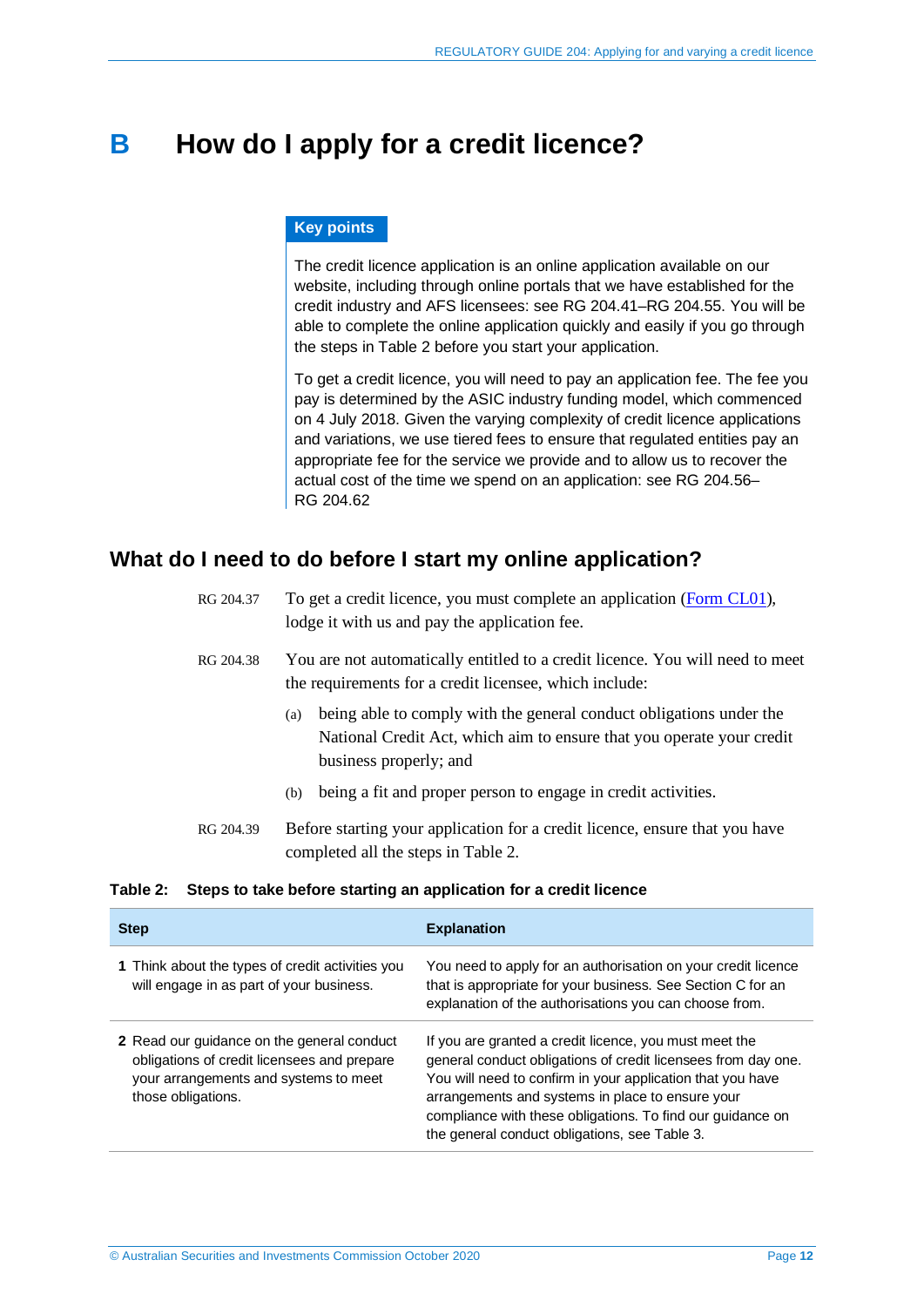| <b>Step</b>                                                                                                                                                                                                                           | <b>Explanation</b>                                                                                                                                                                                                                                                                                                                                  |
|---------------------------------------------------------------------------------------------------------------------------------------------------------------------------------------------------------------------------------------|-----------------------------------------------------------------------------------------------------------------------------------------------------------------------------------------------------------------------------------------------------------------------------------------------------------------------------------------------------|
| 3 Do any background checks on your fit and<br>proper people to allow you to provide the<br>supporting information and make the<br>required statements about their past<br>conduct: see Section E, Table 5, and<br>Section F, Table 6. | Most applicants will need to provide copies of a national<br>criminal history check and a bankruptcy check for each of the<br>people who will manage their credit business. These checks<br>can take a while to be completed. You should ask for these<br>checks to be made at least six weeks before you plan to<br>lodge your online application. |
|                                                                                                                                                                                                                                       | If you are a streamlined applicant, you don't need to provide<br>copies of these checks, but you still need to be satisfied<br>about the past conduct of the people who manage your<br>business. You may need to ask for new checks to be<br>completed if the information that you have about these<br>people is out of date.                       |
| 4 Make sure that you have authorised the<br>person who prepares and submits the<br>application to make required statements and<br>declarations on your behalf: see Section F.                                                         | All applicants must make a number of statements and<br>declarations, and will be taken to have made those<br>statements and declarations when the application is<br>submitted.                                                                                                                                                                      |
|                                                                                                                                                                                                                                       | If another person is submitting the application on your behalf<br>(e.g. because you are using a lodging agent), you need to<br>authorise the person who physically submits the application<br>(by pressing the 'Submit' button) to make those statements<br>and declarations on your behalf.                                                        |
| 5 If you are a company or AFS licensee, make<br>sure your details on ASIC's registers are<br>correct.                                                                                                                                 | Some information will be pre-filled in your application from<br>the Australian Company Register and the AFS Licensees<br>Register. You cannot complete your online application until<br>these registers are up to date.                                                                                                                             |
|                                                                                                                                                                                                                                       | If you are a company, your changes must be made online.<br>See our website for information about how to update your<br>company details online.                                                                                                                                                                                                      |
|                                                                                                                                                                                                                                       | If you are an AFS licensee, you can update your details<br>using the <b>AFS</b> licensees portal or Form FS20 Change of<br>details for an Australian financial services licence. Changes<br>will be processed more quickly if you update your details<br>online.                                                                                    |
|                                                                                                                                                                                                                                       |                                                                                                                                                                                                                                                                                                                                                     |

RG 204.40 When you are thinking about whether you will be able to comply with the obligations of credit licensees under the National Credit Act, you need to:

- (a) read our guidance on the general conduct obligations and how you can demonstrate that you will meet those obligations;
- (b) look at the arrangements and systems that you use, or plan to use, in your credit business. Think about whether these arrangements and systems will be adequate to meet your obligations as described in our guidance; and
- (c) look at any written plans that you already have that document your arrangements and systems. Think about whether these written plans demonstrate that your arrangements and systems are adequate. If you do not have any written plans, you should prepare some.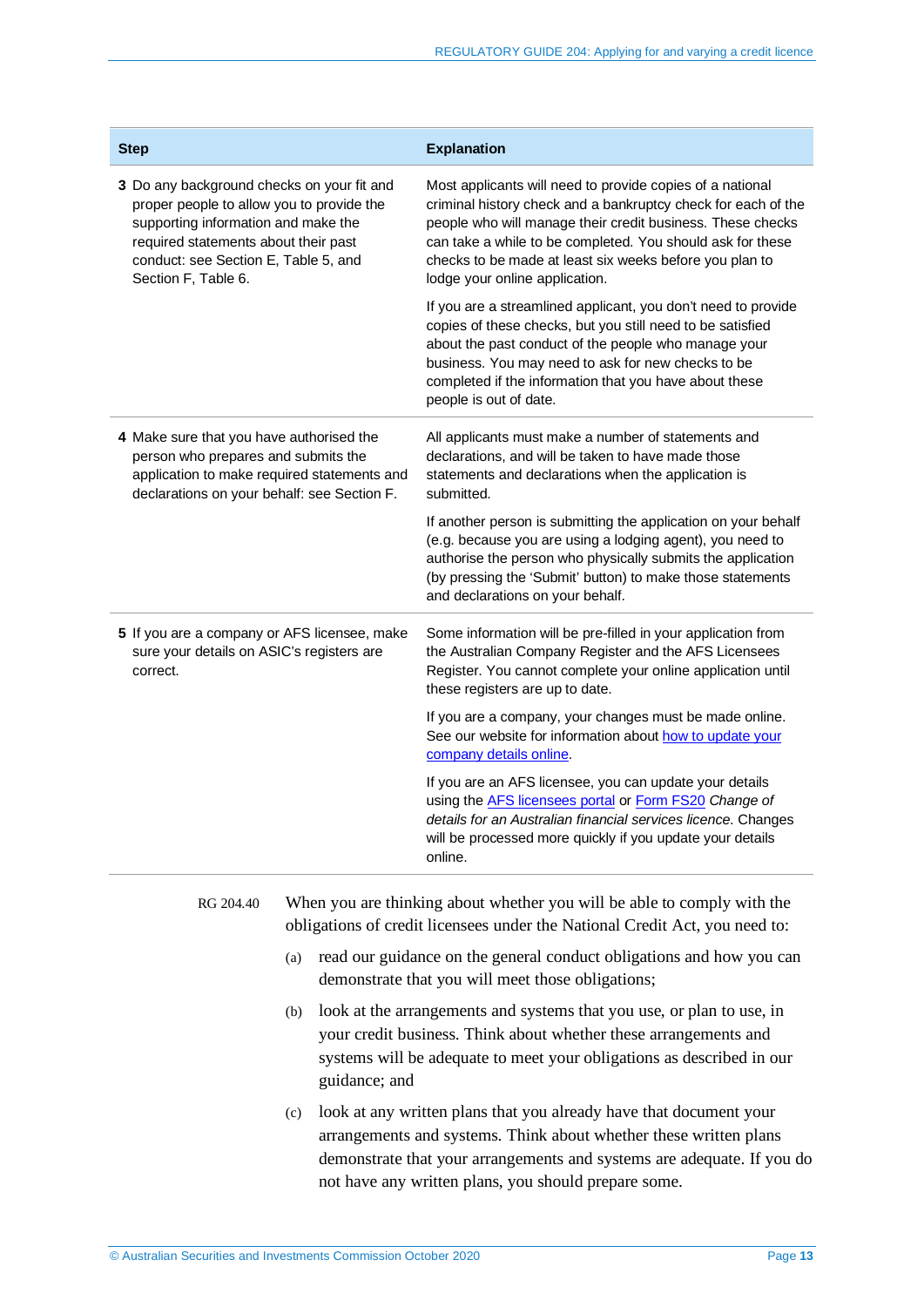| <b>General conduct obligations</b>                                                                         | Where to find our guidance                                                                                                                                               |  |
|------------------------------------------------------------------------------------------------------------|--------------------------------------------------------------------------------------------------------------------------------------------------------------------------|--|
| Your broad compliance obligations                                                                          |                                                                                                                                                                          |  |
| Engage in credit activities efficiently, honestly and fairly<br>Comply with the conditions on your licence | Section C of Regulatory Guide 205 Credit licensing:<br>General conduct obligations (RG 205)                                                                              |  |
| Comply with the credit legislation                                                                         | Information Sheet 97 Guidance for small credit<br>businesses (INFO 97)                                                                                                   |  |
| Your internal systems                                                                                      |                                                                                                                                                                          |  |
| Have risk management systems in place (if you are not<br>regulated by APRA)                                | Section D of RG 205                                                                                                                                                      |  |
| Have arrangements for ensuring that clients are not<br>disadvantaged by conflicts of interest              | Section D of RG 205                                                                                                                                                      |  |
| Have dispute resolution systems in place                                                                   | Regulatory Guide 165 Licensing: Internal and<br>external dispute resolution (RG 165)                                                                                     |  |
|                                                                                                            | Regulatory Guide 271 Internal dispute resolution<br>(RG 271)                                                                                                             |  |
|                                                                                                            | Note: RG 165 applies to complaints received by<br>financial firms before 5 October 2021, when RG 271<br>comes into effect. We will withdraw RG 165 on<br>5 October 2022. |  |
| Your people                                                                                                |                                                                                                                                                                          |  |
| Ensure that your representatives comply with the credit<br>legislation                                     | Section E of RG 205                                                                                                                                                      |  |
| Ensure that your representatives are adequately trained<br>and are competent                               | Regulatory Guide 206 Credit licensing: Competence<br>and training (RG 206)                                                                                               |  |
| Maintain the competence to engage in credit activities                                                     | <b>RG 206</b>                                                                                                                                                            |  |
| Your resources                                                                                             |                                                                                                                                                                          |  |
| Have adequate human and technological resources (if<br>you are not regulated by APRA)                      | Section F of RG 205                                                                                                                                                      |  |
| Have adequate financial resources (if you are not<br>regulated by APRA)                                    | Regulatory Guide 207 Credit licensing: Financial<br>requirements (RG 207)                                                                                                |  |
| <b>Compensation</b>                                                                                        |                                                                                                                                                                          |  |
| Have compensation arrangements in place                                                                    | <b>Regulatory Guide 210 Compensation and insurance</b><br>arrangements for credit licensees (RG 210)                                                                     |  |

#### <span id="page-13-0"></span>**Table 3: Where to find our guidance on the general conduct obligations of credit licensees**

×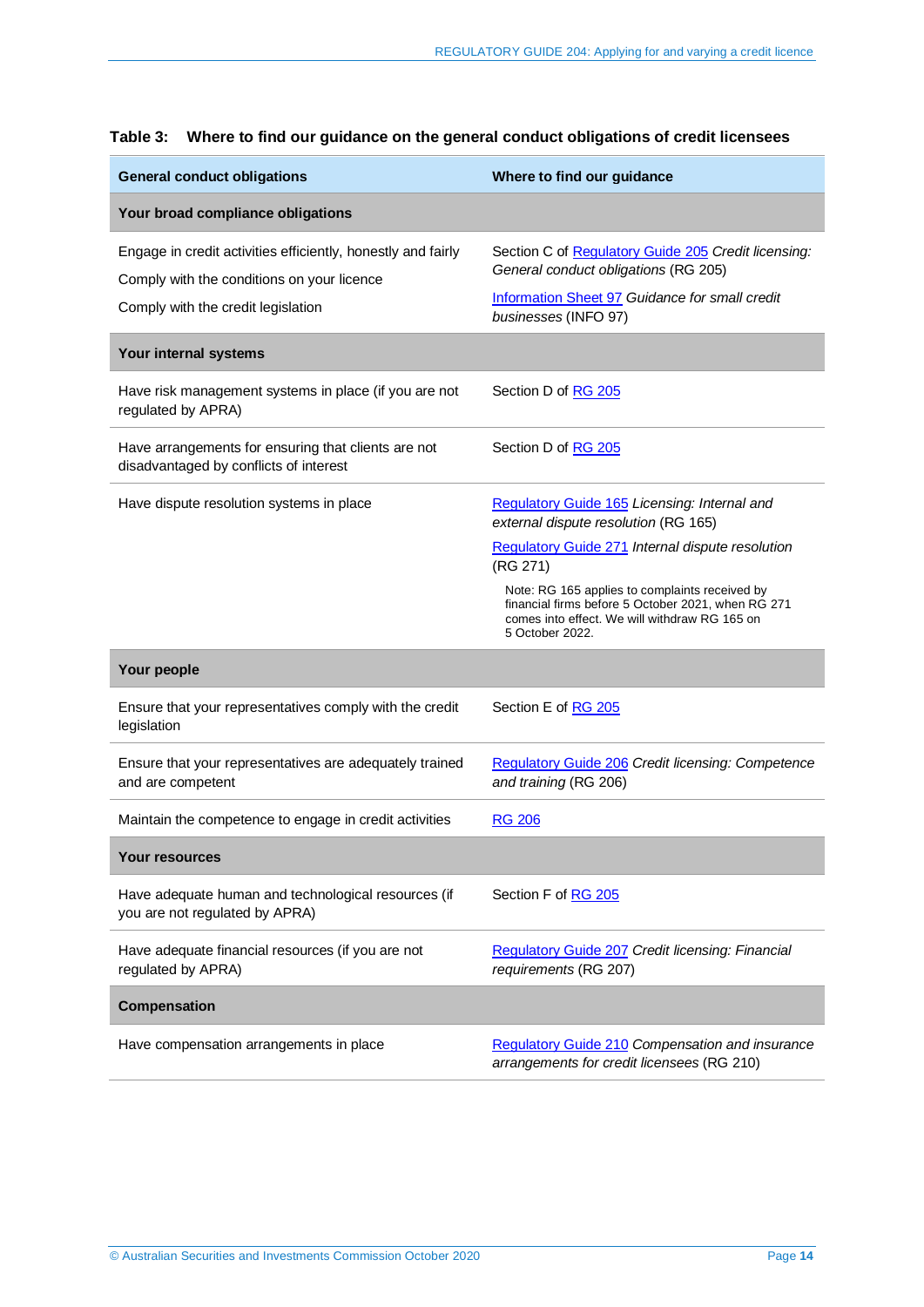# <span id="page-14-1"></span><span id="page-14-0"></span>**How do I start my online licence application?**

- RG 204.41 The online licence application can be accessed from different parts of the ASIC website [\(www.asic.gov.au\)](http://www.asic.gov.au/), depending on whether you are:
	- (a) an AFS licensee registered for online access; or
	- (b) a new applicant who has not previously lodged electronic documents with us.

# **I am an AFS licensee**

- RG 204.42 If you are already registered for online access, you can access the online application via the [AFS licensees portal.](https://asic.gov.au/for-finance-professionals/afs-licensees/changing-details-and-lodging-afs-forms/afs-licensees-portal/)
- RG 204.43 You will need your username, password and AFS licence number to log in to the AFS licensees portal. If you have forgotten your password, you can generate a new one after your identity has been verified using the security question and answer that you nominated when you registered for online access. If you have forgotten your username, we will send it to you by email if you click on 'Forgotten username' and enter your AFS licence number.
- RG 204.44 Once you have entered the AFS licensees portal, go to the 'Start new transaction' page and select 'Start a credit licence application'. The licence application will appear in your 'Current transactions' list.

### **I am a new applicant**

RG 204.45 To find the online licence application on our website, go to [www.asic.gov.au/credit](http://www.asic.gov.au/credit) and click on 'Getting a credit licence', then 'Applying for and managing your credit licence'. From this page, you can [start or resume an application.](https://asic.gov.au/for-finance-professionals/credit-licensees/applying-for-and-managing-your-credit-licence/start-or-resume-credit-licence-application/) Before you start your application you must read ASIC's [Electronic Lodgement Protocol](https://asic.gov.au/online-services/electronic-lodgement-protocol/) and agree to be bound by its terms and conditions. This protocol covers your responsibilities and ours when you lodge documents with us online.

### **Using the credit licensing system**

#### **Controlling access to the online licence application**

- RG 204.46 You will be asked to select a username and password so that you can control access to your licence application. Your username must have a minimum of six characters and your password a minimum of six characters (including at least one numeric character). Both your username and password are casesensitive, so remember whether you have used upper or lower case.
- RG 204.47 You will also be asked to enter a security question and answer. The security question and answer will be used to verify your identity if you forget your password and need to generate a new one. You should choose a question that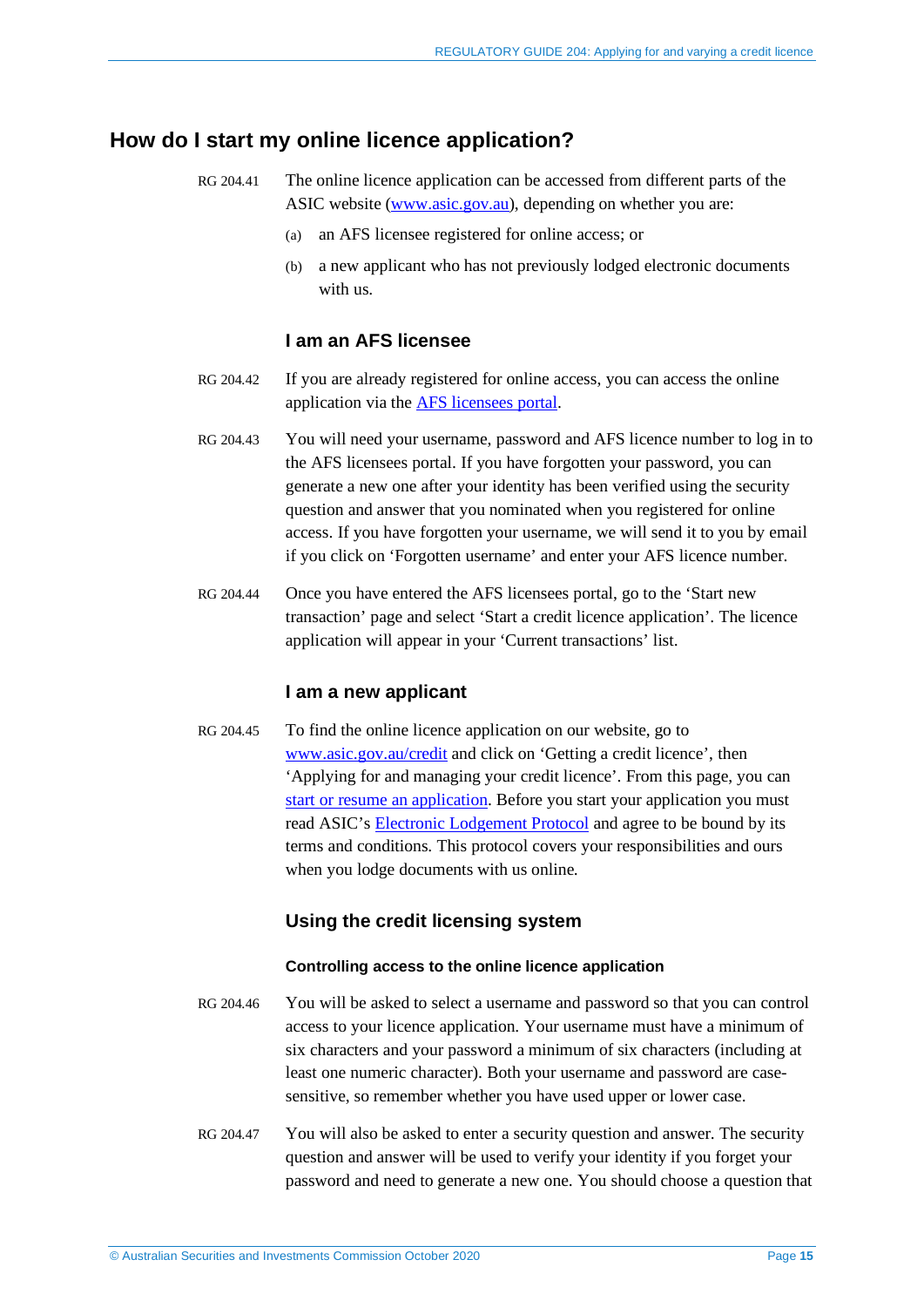only you know the answer to and that has nothing to do with your password. We suggest that the security question be a question for which there is only one answer, and that the answer be one or two words. You must remember the format of the security answer as the validation of the answer is case- and space-sensitive. If you do not provide the answer as originally entered, a new password will not be generated.

RG 204.48 The credit licensing system will generate a reference number for your application and ask you to make a note of it. The security of your application reference number, username and password is your responsibility.

### **Saving and resuming the application**

- RG 204.49 After you have started your licence application, you can save it and resume it as many times as you like before you submit it. You will need your username, password and reference number to resume your application at a later time. If you forget your password, you can generate a new one after your identity has been verified using your security questions and answer. However, if you forget your username or reference number you will not be able to resume your application—you will need to start again.
- RG 204.50 The online licence application is designed so that you cannot progress to the next screen until you have completed the screen you are on, although you can go back to a completed screen to amend it. Your application is automatically saved to the ASIC server every time you hit 'Next'. If you are disconnected from the internet or you close out of the application, you will have saved all information up until the question you were last entering.

# **Pre-filled information**

RG 204.51 If you are an AFS licensee or a company, the credit licensing system will access other registers maintained by ASIC (e.g. the AFS Licensees Register and the Australian Company Register) to pre-fill some information. You need to check the pre-filled information to ensure that it is up to date. If it is incorrect, you will need to update that information in the other registers before you can complete your online licence application. To do that, you need to lodge the appropriate notification: see [Table 2.](#page-11-2) You will not be able to resume your online application until this information has been updated.

# <span id="page-15-0"></span>**What happens to the information I send to ASIC?**

- RG 204.52 The information you enter in your online application is protected by industry-standard encryption and stored on a secure server at ASIC.
- RG 204.53 The application lodged by you is not available to the public. If you are granted a credit licence, some basic information about your business will be uploaded to the [Credit Licensee Register,](https://asic.gov.au/online-services/search-asics-registers/) which will be available to the public on our website. See the **ASIC Privacy Policy** for more information.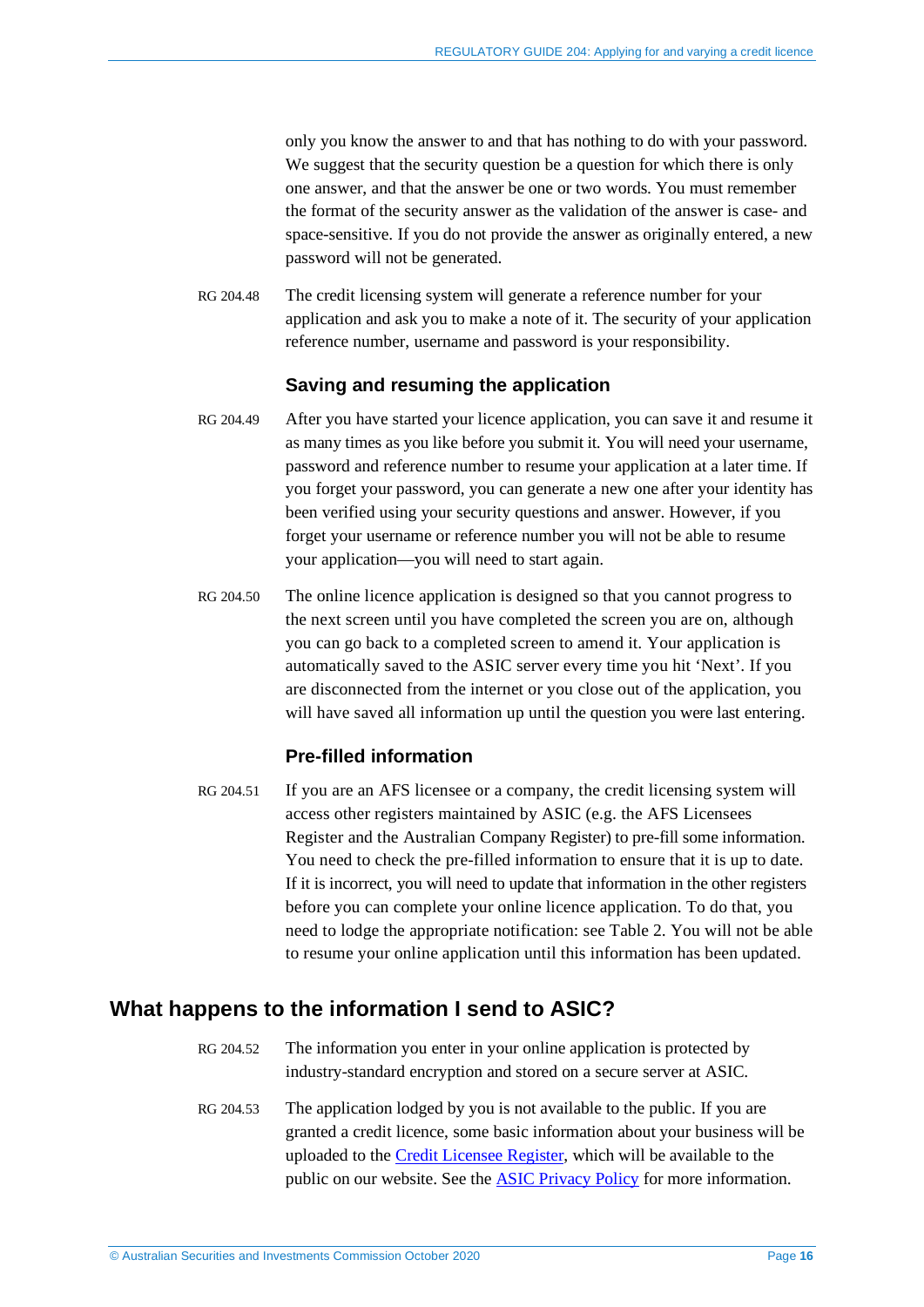# <span id="page-16-0"></span>**What if I am unable to apply online?**

- RG 204.54 We expect all applications for a credit licence to be made online. If you cannot apply online, you will need to ask us to approve your use of a paper application. We will only do this in unusual circumstances when you have demonstrated that it is impossible to complete the application online. For more information, phone our Customer Contact Centre on 1300 300 630.
- <span id="page-16-2"></span>RG 204.55 It will take longer to process paper applications because we have to enter your data into the credit licensing system. The application fee is also higher if you lodge a paper application.

# <span id="page-16-3"></span><span id="page-16-1"></span>**What is the application fee?**

- RG 204.56 Fees for service under the ASIC industry funding model commenced on 4 July 2018.
- RG 204.57 Credit licence applications and variations may vary widely in their complexity. For this reason, we use tiered fees that are designed to reflect the varying complexity of the applications we receive. This ensures that regulated entities pay an appropriate fee for the service we provide and allows us to recover the actual cost of the time we spend on the application.
- RG 204.58 Please refer to [Information Sheet 108](https://asic.gov.au/for-finance-professionals/credit-licensees/applying-for-and-managing-your-credit-licence/fees-for-australian-credit-licences-and-annual-compliance-certificates/) *Fees for Australian credit licences and annual compliance certificates* (INFO 108) for the schedule of our tiered lodgement fees for credit licence applications and licence variations.

Note: The fees for licence applications and variations in INFO 108 are based on Sch 1 to the National Consumer Credit Protection (Fees) Regulations 2010. These fees, along with other credit fees, are also listed on our website in ou[r Schedule of credit fees.](https://asic.gov.au/for-business/payments-fees-and-invoices/asic-fees/schedule-of-credit-fees/)

- RG 204.59 The credit licensing system will calculate the application fee and give you a payment advice when you submit your application.
- <span id="page-16-5"></span>RG 204.60 Failure to pay the fee will not prevent your application from being accepted for lodgement. However, until you have paid the application fee, we will not grant you a credit licence.

# **Will I be refunded if I withdraw my application?**

- <span id="page-16-4"></span>RG 204.61 The application fee is payable when you lodge your online application.
- RG 204.62 Your application is only considered as lodged with ASIC when we accept the application as lodged. If we reject your application for lodgement, you are entitled to a refund of the application fee. If we accept your application for lodgement, the application fee is no longer refundable even if you subsequently decide to withdraw your application.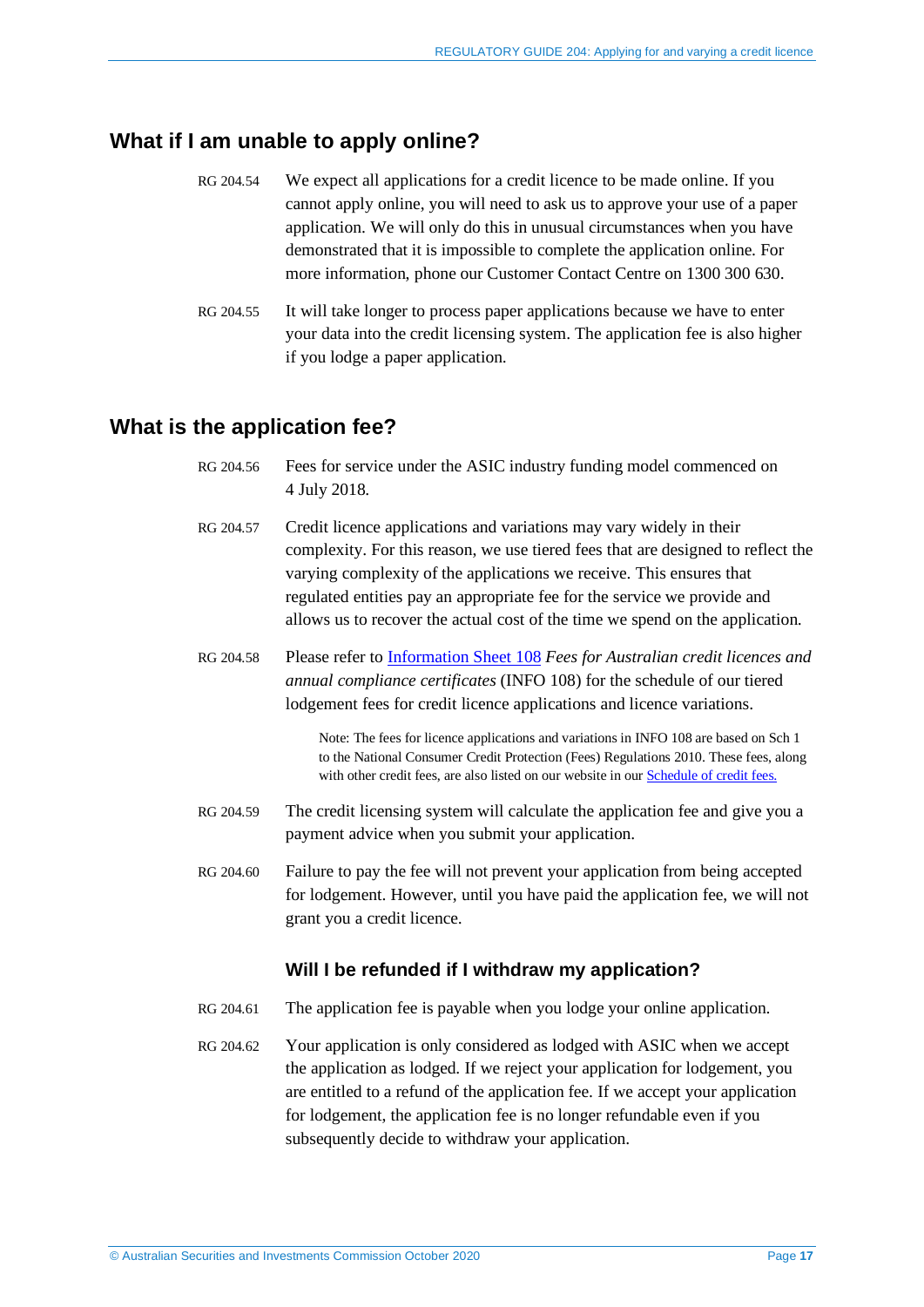# <span id="page-17-0"></span>**C What questions will I be asked about my proposed credit business?**

#### **Key points**

In Part A of your online licence application, you will be asked for information to identify yourself and the type of applicant you are: see RG [204.63–](#page-17-2)RG [204.102.](#page-21-1)

You will also be asked:

- to select the authorisation that you want on your credit licence (see RG [204.108–](#page-22-2)RG [204.130\)](#page-26-1);
- for a general description of your proposed business activities—some applicants will be asked additional questions if their proposed business activities involve additional requirements (see RG [204.131–](#page-26-2) RG [204.155\)](#page-30-0); and
- how many representatives you propose to have if you are granted a credit licence (see RG [204.156–](#page-31-0)RG [204.164\)](#page-31-1).

All applicants will be asked these questions.

# <span id="page-17-2"></span><span id="page-17-1"></span>**A1 Applicant and contact details**

# **Details of the applicant**

- RG 204.63 You will be asked to provide information that identifies you. The way you will be asked for this information will depend on how you start your application.
- RG 204.64 If you start your application from the [AFS licensees portal,](https://asic.gov.au/for-finance-professionals/afs-licensees/changing-details-and-lodging-afs-forms/afs-licensees-portal/) details of your name, your entity type and any identifying numbers will be pre-filled. This includes your AFS licence number, Australian Business Number (ABN), Australian Company Number (ACN) or Australian Registered Body Number (ARBN).
- RG 204.65 If you start your application from the 'Start or resume credit licence [application'](https://asic.gov.au/for-finance-professionals/credit-licensees/applying-for-and-managing-your-credit-licence/start-or-resume-credit-licence-application/) page, you will need to enter the following information.

#### **Entity type**

- RG 204.66 Unless your details have been pre-filled, you need to select whether you are:
	- (a) a company or registered Australian body;
	- (b) a body corporate (other than a company or registered Australian body);
	- (c) a partnership;
	- (d) a multiple trustee; or
	- (e) a natural person.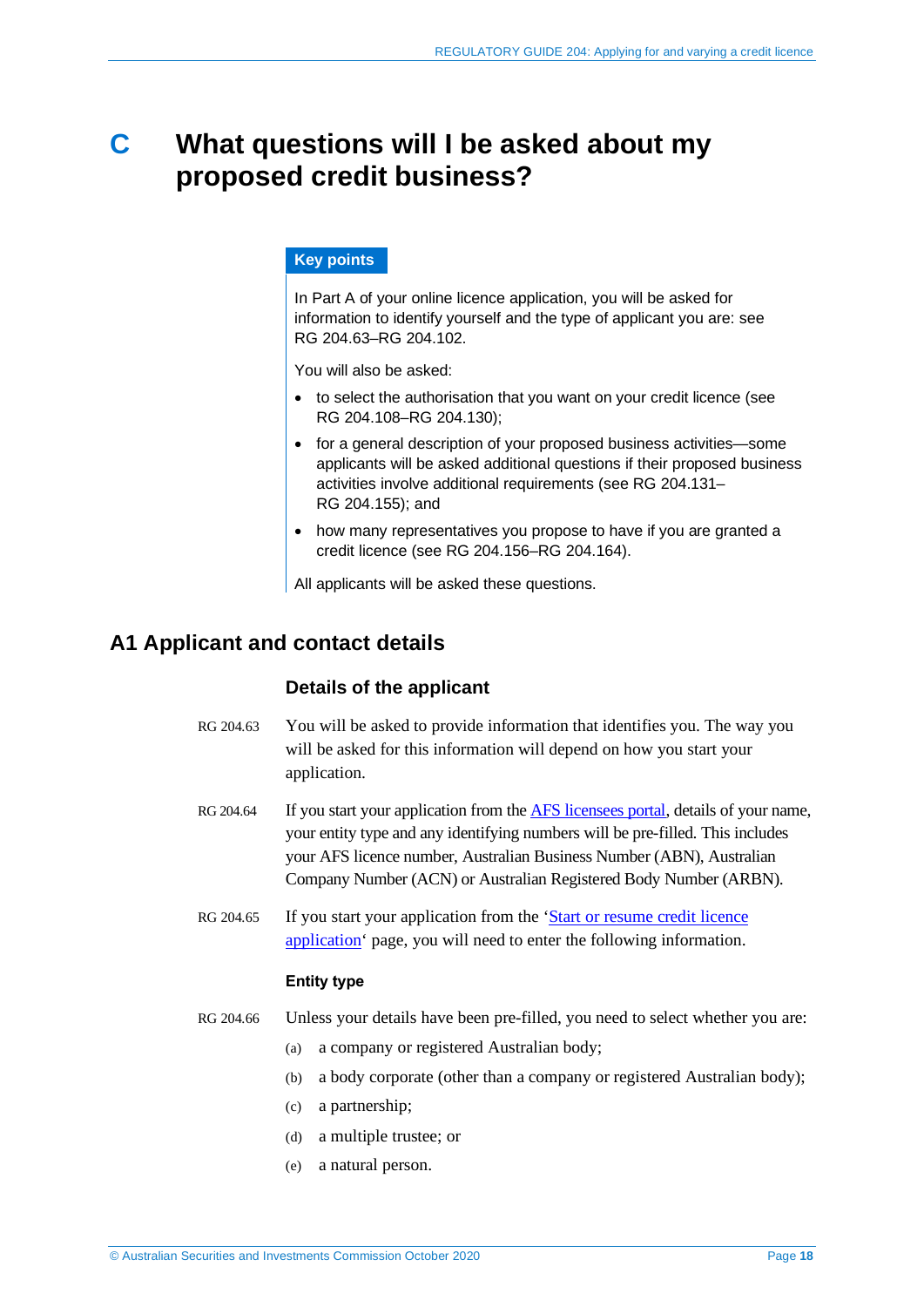- RG 204.67 A multiple trustee is a notional person that consists of two or more trustees of a single trust. As it is the notional person who is licensed (and not each trustee) the trustees of the trust can change from time to time without affecting the licence.
- RG 204.68 A person who is a sole trustee of a trust cannot apply as a multiple trustee the application should be made under the appropriate entity type for that person (company, partnership or natural person).
- RG 204.69 The credit licensing system will tailor the application to the type of entity that you have selected.

#### **AFS licence number, ABN, ACN or ARBN (if any) or name of applicant**

- RG 204.70 Unless your details have been pre-filled, you will be asked to provide your AFS licence number, ABN, ACN or ARBN, if you have one.
- RG 204.71 If you do not have one of these identifying numbers, you will need to enter your full name. If you are:
	- (a) a body corporate (e.g. an incorporated association, incorporated statutory body or a cooperative)—you should enter your body corporate name;
	- (b) a partnership—you should enter your firm name (and not simply a list of each of the partners). You will be required to provide the details of each partner in a different part of the application; or
	- (c) a multiple trustee—you should enter your name as 'The trustees of [name of trust]'. You will be required to provide the details of each trustee in a different part of the application.
- RG 204.72 If you enter an AFS licence number, ABN, ACN or ARBN, the credit licensing system will check whether an entity with that identifying number is a credit representative. If you are a credit representative, a message will be displayed to remind you that you cannot be authorised as a credit representative for the same type of credit activities that are covered by your credit licence. If your credit licence is granted, any authorisation you have to engage in the same types of credit activities as a credit representative will cease to have effect.
- RG 204.73 If you are a company or an AFS licensee, the credit licensing system will also access other registers maintained by ASIC to pre-fill parts of the online licence application. You will need to review all pre-filled information to ensure that it is up to date. If it is incorrect, you will need to update that information in the other registers before you can complete your online licence application. To do that, you need to lodge the appropriate notification: see Section [B,](#page-11-0) [Table 2.](#page-11-2) You will not be able to resume your online licence application until this information has been updated.
- RG 204.74 If you do not have an ABN, you can apply for one online through the [Australian Business Register.](https://www.abr.gov.au/business-super-funds-charities/applying-abn)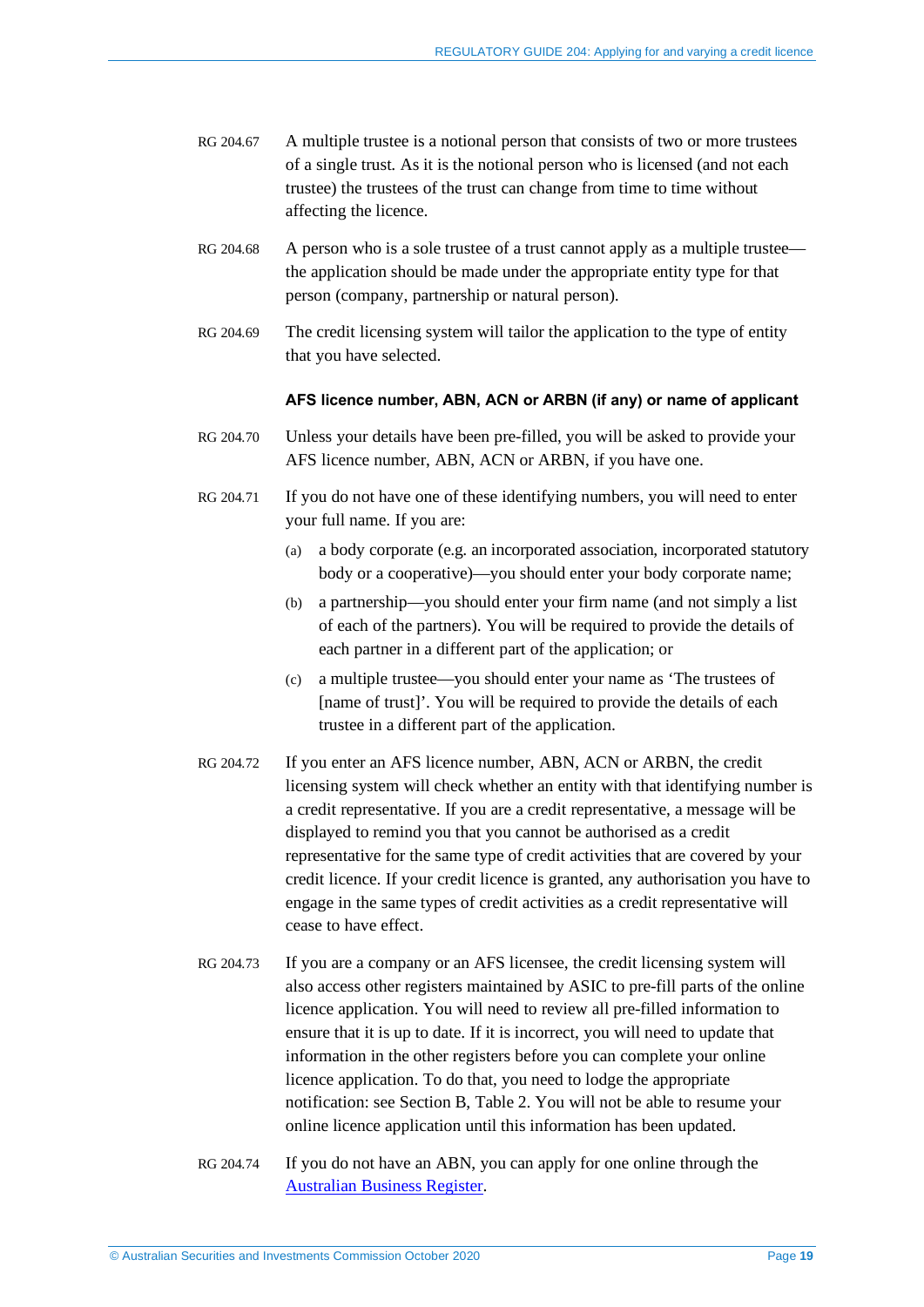## **Regulation by, or registration with, APRA**

- RG 204.75 You must indicate whether you are a body regulated by APRA, or one that is registered with APRA under the *Financial Sector (Collection of Data) Act 2001*, and what type of regulated or registered body you are.
- RG 204.76 This question affects the assessment process, and helps to inform ASIC about the types of entities that are operating in the credit industry.
- RG 204.77 If you are a body regulated by APRA, not all of the licensee obligations under the National Credit Act apply and you will not be asked some questions in the application that relate to those obligations.
- RG 204.78 If you are an ADI, a lenders mortgage insurer or a life insurer that lends in accordance with the terms and conditions of a life policy entered into before 1 July 2010, you will also have the benefit of the streamlined application process: see RG [204.20–](#page-7-0)RG [204.26.](#page-8-1)

## **Applicants that are part of a group**

- RG 204.79 You must indicate whether you are part of a group of companies that is applying for more than one credit licence, and provide the names of any other applicants in the group.
- RG 204.80 We will endeavour to assess together all credit licence applications that are made by applicants from the same group, to ensure that these applications are dealt with efficiently and consistently.

### **Lodging agents**

RG 204.81 You need to indicate whether you are lodging the application on behalf of an applicant. If you are, you will need to make an additional declaration before you submit the application: see Section [G.](#page-62-0)

# <span id="page-19-0"></span>**A2 Principal business address**

- RG 204.82 You will be asked to enter your principal business address. If you are granted a licence, this information will be included in the [Credit Licensee Register.](https://asic.gov.au/online-services/search-asics-registers/)
- RG 204.83 This information will be pre-filled for:
	- (a) AFS licensees—from the principal business address listed in the AFS Licensees Register; and
	- (b) companies—from the principal place of business address listed in the Australian Company Register.
- RG 204.84 If there has been a change to your principal business address, you need to notify us of that change by lodging [Form FS20](https://asic.gov.au/regulatory-resources/forms/forms-folder/fs20-change-of-details-for-an-australian-financial-services-licence/) (if you are an AFS licensee)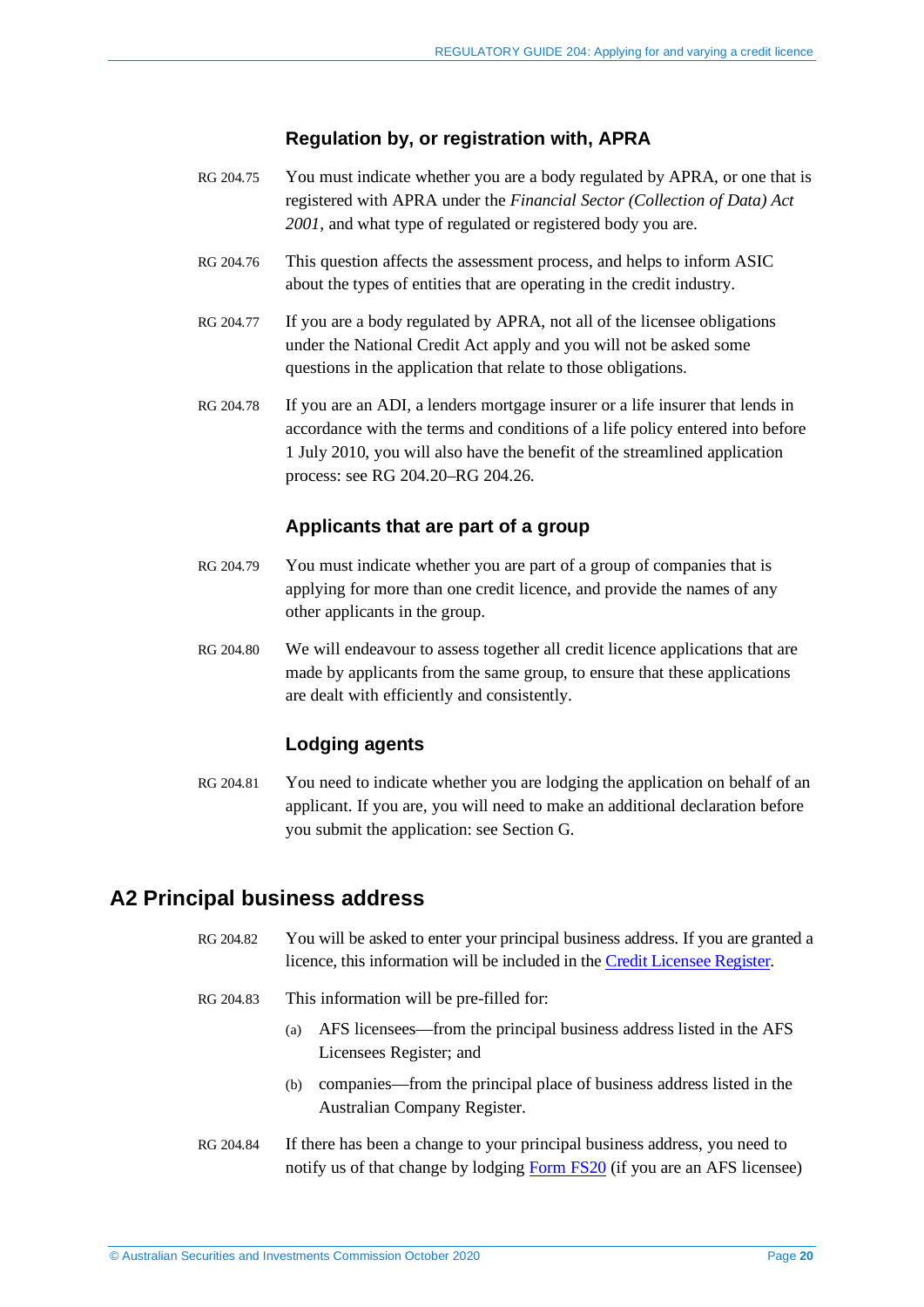or by changing your company details on our website, and the change must be recorded in those other registers, before you can complete the online application.

RG 204.85 Your online application will be saved and you can resume it from this question after this information has been updated.

### **Use of an alternative address in the public register**

- RG 204.86 If your principal business address is your residential address, and you are concerned that publication of your residential address on the public register will put at risk your safety or the safety of your family, you can nominate an alternative address to be included in the register. The alternative address must be an address within Australia at which you can be served with documents. This must be a street address and not a post office box.
- RG 204.87 You will not be able to nominate an alternative address if you are a company or an AFS licensee, because the details of your principal business address are already publicly available through other registers we maintain.
- RG 204.88 If an alternative address is recorded in the public register, you will need to notify us within 10 days of any changes to that address. You must also notify us within 14 days if there are any changes to your residential address. You can do this by lodging [Form CL20](https://asic.gov.au/regulatory-resources/forms/forms-folder/cl20-notification-of-change-of-credit-licence-details/) *Notification of change of credit licence details*.

# <span id="page-20-0"></span>**A3 Contact details**

| RG 204.89 | The contact person can be you, one of your officers or employees, or another<br>person who is preparing the application on your behalf.                                                                                                                                                                                                  |
|-----------|------------------------------------------------------------------------------------------------------------------------------------------------------------------------------------------------------------------------------------------------------------------------------------------------------------------------------------------|
| RG 204.90 | During the application process, we will direct any questions and<br>correspondence about your application to this contact person.                                                                                                                                                                                                        |
| RG 204.91 | If you are granted a credit licence, any general correspondence will be sent<br>to this contact person by email. Any formal correspondence will be sent to<br>your principal business address.                                                                                                                                           |
| RG 204.92 | The details of this person will not be included in the public register of credit<br>licensees. However, if you are granted a licence, you will need to keep the<br>details of your contact person (including their email address) up to date by<br>lodging Form CL20. This will assist us when we communicate with you in<br>the future. |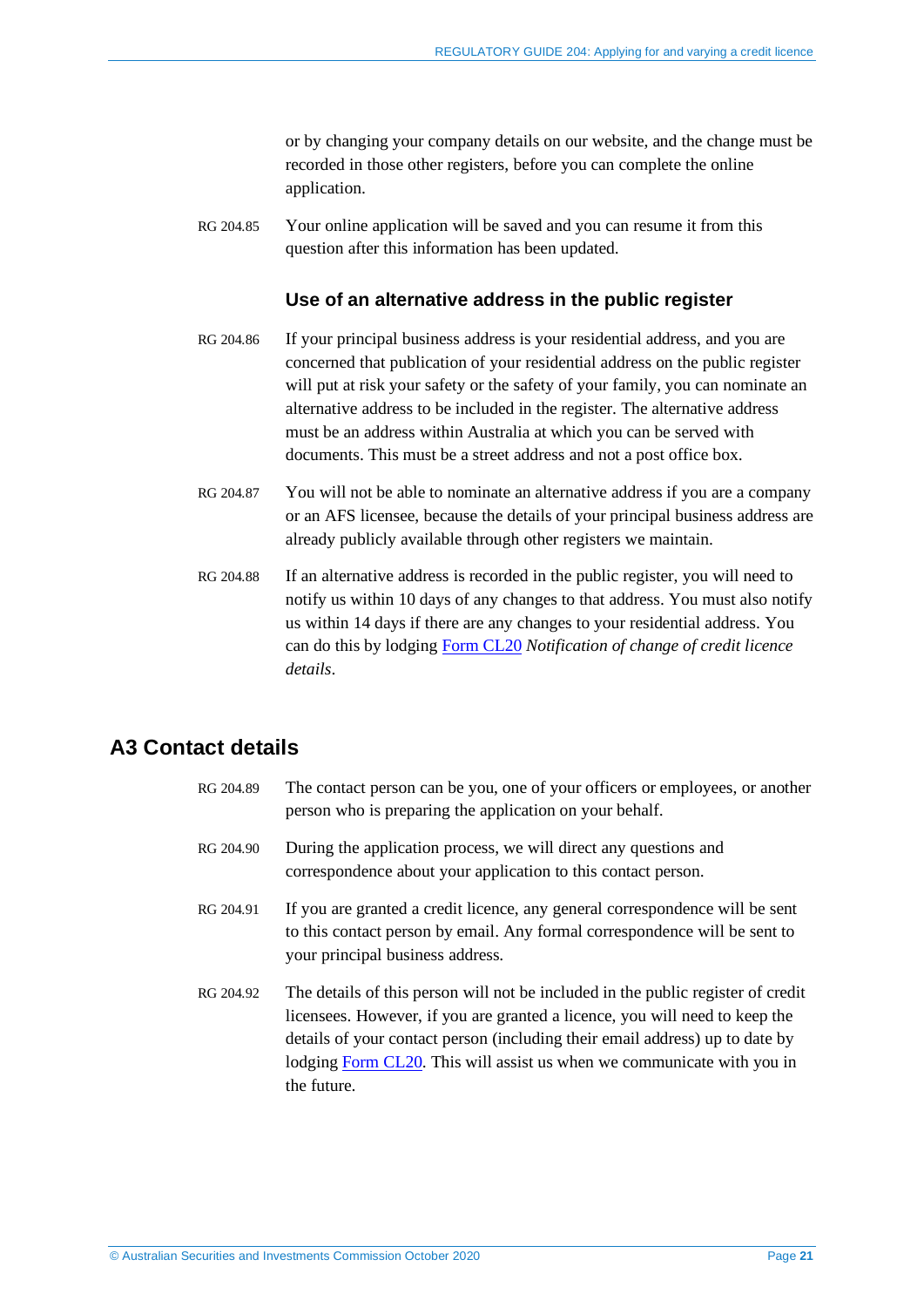# <span id="page-21-0"></span>**A4 Business names**

- RG 204.93 You will be asked to enter details of any registered business name under which you conduct business.
- RG 204.94 A business name is a name or title under which a person carries on business—for example, Roxy café or Hollingdale & Page.
- RG 204.95 From 28 May 2012, business names are registered in a national register maintained by ASIC (Business Names Register). Before that date, business names were registered in each state or territory in which the business or trade was carried out.
- RG 204.96 If your business name was registered after 28 May 2012, you will need to have an ABN to register a business name. In your credit licence application, you can specify your ABN as the number for the business name.
- RG 204.97 If your business name was registered in a state or territory before 28 May 2012 and transferred to the national register, it may not be linked to an ABN. If you have not yet linked your business name to your ABN, you may need to include details of the previous state or territory registered business name. Under the previous registration systems, each business name had an individual number but the format and length varied according to the state or territory of issue. The state of registration precedes the number—for example, 'NSW E6882145', 'QLD BN2027148' or 'SA 0341685J'.

Note: For more information on the national Business Names Register and how to register a business name, se[e Regulatory Guide 235](https://asic.gov.au/regulatory-resources/find-a-document/regulatory-guides/rg-235-registering-your-business-name/) *Registering your business name* (RG 235) and the information on our website at [www.asic.gov.au/business-names.](http://www.asic.gov.au/business-names) 

- RG 204.98 If you are granted a licence, this information will be included in the [Credit](https://asic.gov.au/online-services/search-asics-registers/)  [Licensee Register.](https://asic.gov.au/online-services/search-asics-registers/)
- RG 204.99 If you are an AFS licensee, this question will be pre-filled with the details of business names listed in the AFS Licensees Register. These pre-filled details cannot be removed. If these registered business names are no longer current, you will need to notify us of that change by lodging [Form FS20,](https://asic.gov.au/regulatory-resources/forms/forms-folder/fs20-change-of-details-for-an-australian-financial-services-licence/) and the change must be recorded in that other register, before you can complete the online application.
- RG 204.100 Your online licence application will be saved and you can resume it from this question after this information has been updated.
- RG 204.101 If you have additional registered business names that will apply to your credit activities, you can add the details of additional names.
- <span id="page-21-1"></span>RG 204.102 If you need to look up your business name details, you can do a business name search by clicking the link in the online application. For full information on registered business names, see our website at [www.asic.gov.au/business-names.](http://www.asic.gov.au/business-names)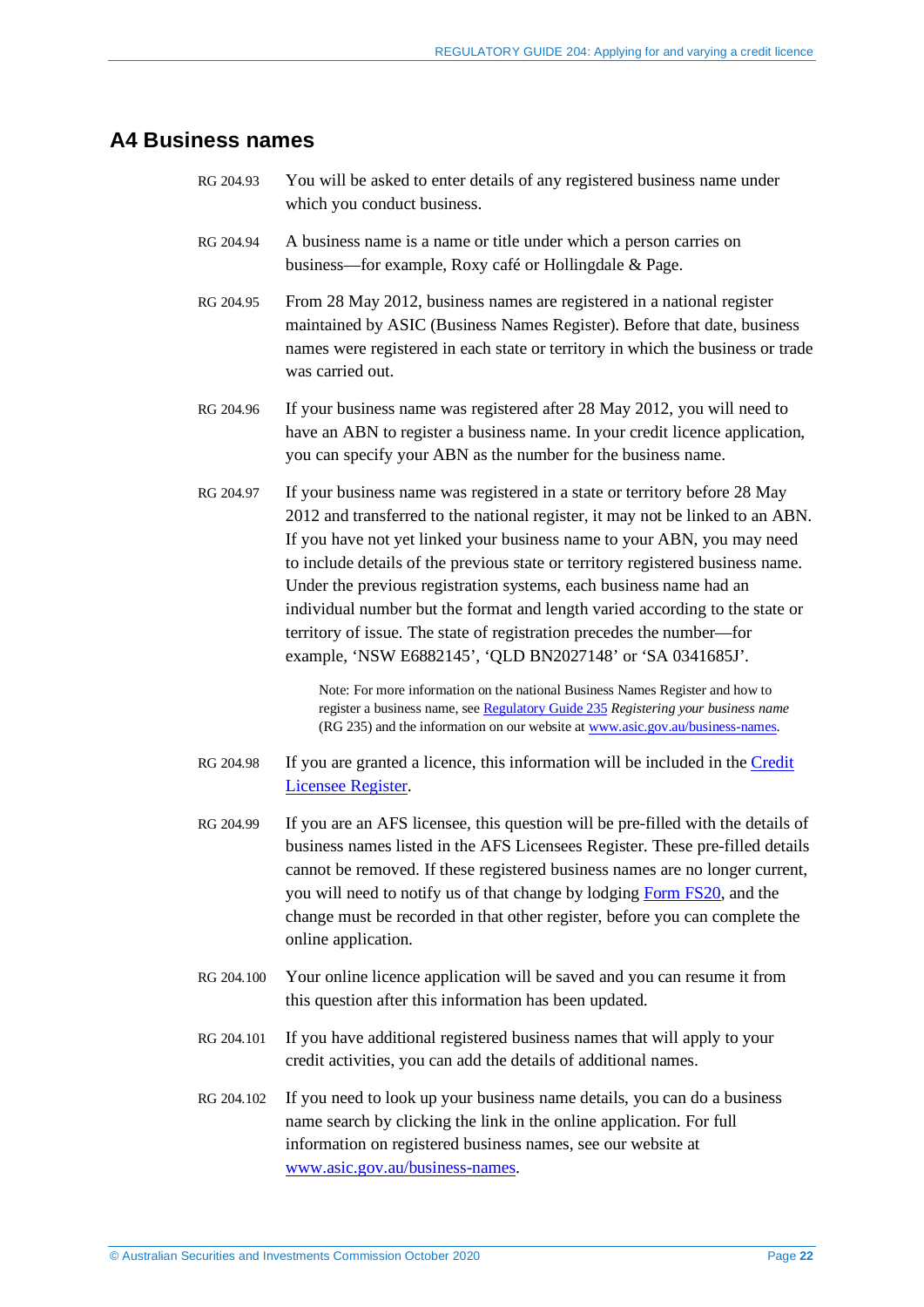# <span id="page-22-0"></span>**A5 Delayed licence commencement**

- RG 204.103 You can request a delay to the commencement of your credit licence (if it is granted). You may wish to do this to, for example:
	- (a) have additional time to make sure that your business systems and processes will be in place before you start to engage in credit activities under your credit licence; or
	- (b) ensure that your obligation to prepare and lodge an annual compliance certificate arises at a convenient time for you.

Note: As a credit licensee, you must lodge an annual compliance certificate every year within 45 days of your annual compliance date. Your annual compliance date is the anniversary of the day on which your licence commenced.

- RG 204.104 The delayed commencement date must be within three months of the date that you submit your online application.
- RG 204.105 If we decide to grant a credit licence with a delayed commencement, we will issue a credit licence that specifies the date on which it will take effect (the effective date).
- RG 204.106 If you are granted a credit licence with a delayed commencement, you will not be able to engage in credit activities until the effective date.
- RG 204.107 It is important to note that we may cancel a credit licence if the licensee does not engage in credit activities authorised by the licence before the end of six months after the licence is granted. If you do not engage in credit activities within this time, you must lodge a notification with ASIC before the end of 15 business days after the end of the six months providing information about why you have failed to do so.

# <span id="page-22-2"></span><span id="page-22-1"></span>**A6 Authorisation of credit activities**

RG 204.108 You will be asked to select the authorisation that covers the types of credit activities you want to engage in.

- RG 204.109 You can choose:
	- (a) engage in credit activities other than as a credit provider or lessor;
	- (b) engage in credit activities as a credit provider or lessor; or
	- (c) engage in all credit activities.
- RG 204.110 You should only choose the authorisation that is necessary to cover the credit activities that you propose to engage in if you are granted a licence.
- RG 204.111 You should not choose an authorisation that covers credit activities that you do not propose to engage in 'just in case' your business changes. If your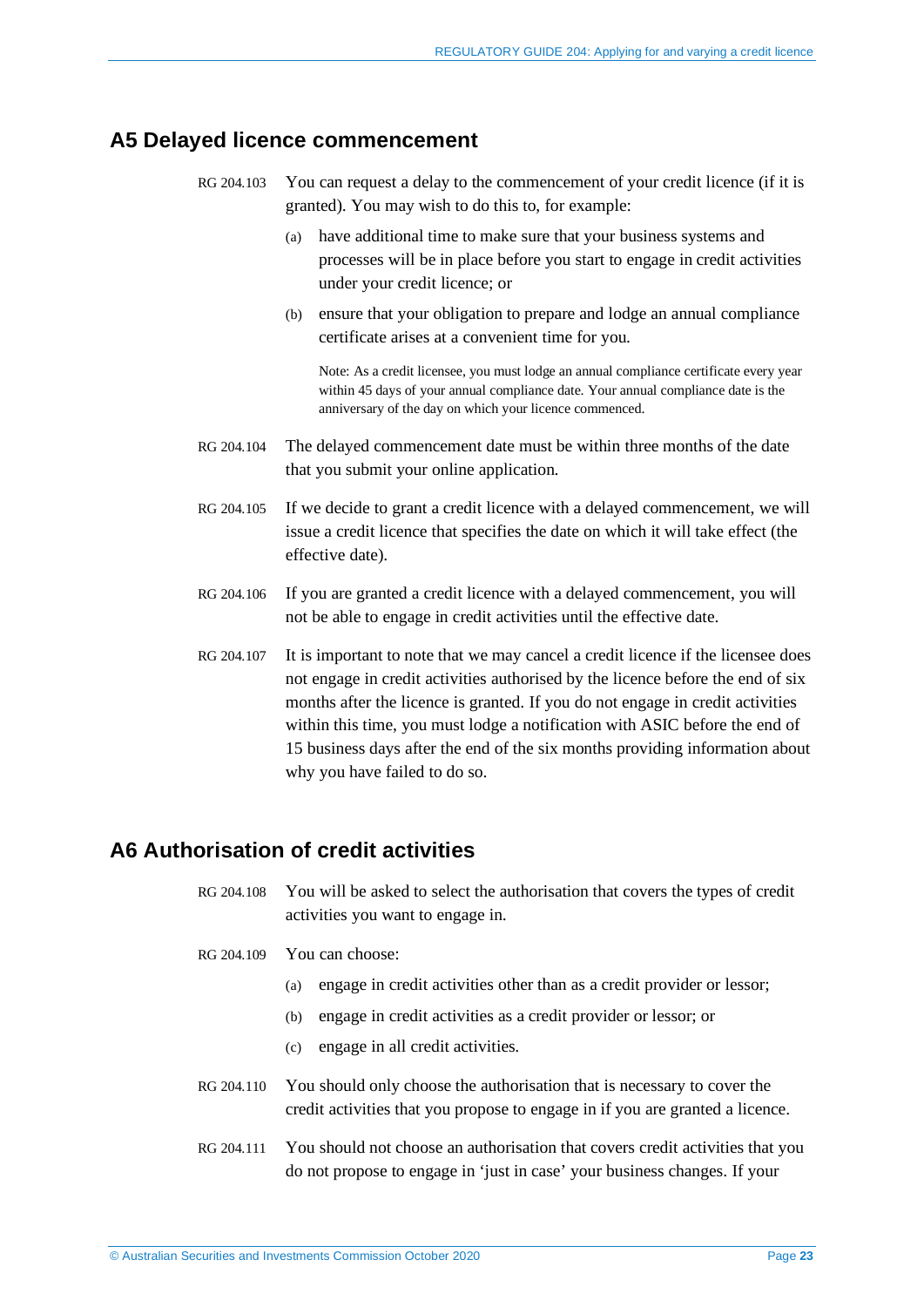business changes after you are granted a licence, you should apply for a variation to your licence. See Section [H](#page-64-0) for more information on varying your credit licence.

- RG 204.112 We will check the authorisation you have selected against the information you include in your application about your intended business activities (i.e. your 'Details of business activities' and the supporting document 'Summary business description'). If the selected authorisation does not seem to be appropriate for the description you have provided, we will contact you. This may cause a delay in our assessment.
- RG 204.113 We will take into account the authorisation you select when we assess the information in your application about your competence to engage in the credit activities that will be covered by the licence (if granted). If we consider that you are not competent to engage in credit activities covered by the authorisation that you select, we may refuse your application or decide to offer you a licence with a different authorisation.

#### **What do the authorisations cover?**

#### **Engage in credit activities other than as a credit provider or lessor**

- RG 204.114 This authorisation covers:
	- (a) the provision of credit services (including providing credit assistance and acting as an intermediary) in relation to a credit contract or consumer lease when you are not the credit provider or lessor; and
	- (b) performing the obligations or exercising the rights of a credit provider, mortgagee, beneficiary of a guarantee or a lessor in relation to the following when you are not the credit provider or lessor:
		- (i) a credit contract;
		- (ii) a mortgage that secures obligations under a credit contract;
		- (iii) a guarantee that guarantees obligations under a credit contract; or
		- (iv) a consumer lease.
- RG 204.115 We expect that this authorisation will be appropriate for all non-credit providers. For example, we expect that you will need to select this authorisation if you are:
	- (a) a mortgage broker, finance broker, financial planner or adviser, or other type of intermediary between the consumer and credit provider;
	- (b) a mortgage manager who manages a credit contract on behalf of a credit provider (but who has not been assigned any rights under the contract); or
	- (c) an aggregator.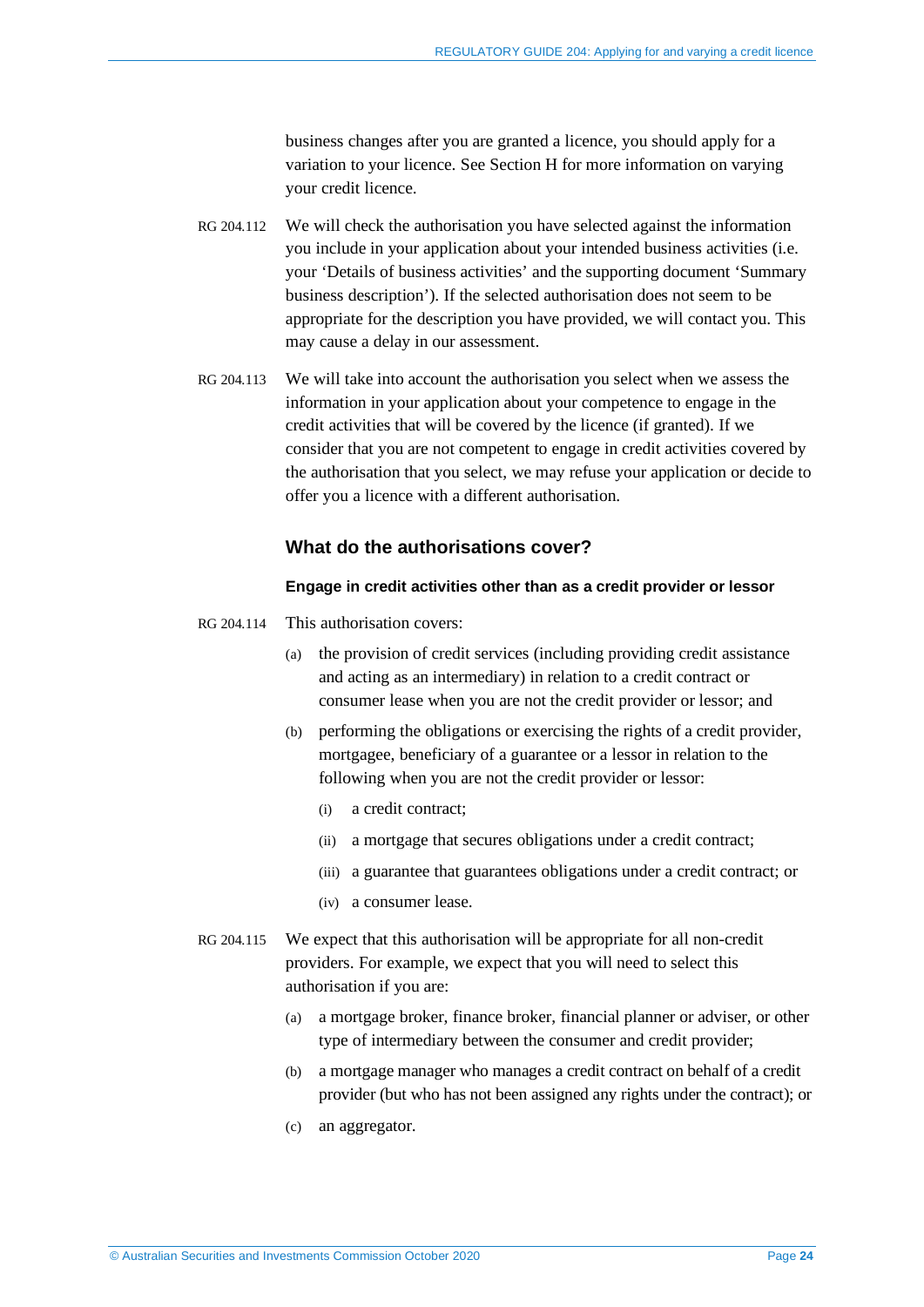#### **Engage in credit activities as a credit provider or lessor**

- RG 204.116 This authorisation covers:
	- (a) carrying on a business of providing credit to which the National Credit Code applies or providing consumer leases;
	- (b) being a credit provider under a credit contract or a lessor under a consumer lease;
	- (c) performing the obligations or exercising the rights of a credit provider, mortgagee, beneficiary of a guarantee or a lessor in relation to the following when you are the credit provider or lessor:
		- (i) a credit contract;
		- (ii) a mortgage that secures obligations under a credit contract;
		- (iii) a guarantee that guarantees obligations under a credit contract; or
		- (iv) a consumer lease; and
	- (d) providing credit assistance to a consumer in relation to a credit contract or consumer lease when you are the credit provider or lessor.
- RG 204.117 You may be carrying on a business of providing credit or consumer leases if you engage in pre-contractual conduct for the purpose of entering into credit contracts or consumer leases as a credit provider or lessor.
- RG 204.118 You will be the credit provider or lessor when you are either:
	- (a) the original credit provider or lessor; or
	- (b) a person to whom the rights of another credit provider or lessor have been assigned or passed by law.
- RG 204.119 An original credit provider or lessor is a person who provides credit under a credit contract or consumer lease that is the initial holder of rights under the credit contract or consumer lease (i.e. a person who has not become a credit provider or lessor by being assigned rights under the credit contract or consumer lease). Assignment of rights means that those rights have been transferred. You will not be an assignee merely because you exercise rights on behalf of another person.
- RG 204.120 We expect that this authorisation will be appropriate for most credit providers and lessors. For example, we expect that you will need to select this authorisation if you are:
	- (a) an ADI (a bank, credit union or building society);
	- (b) a responsible entity of a managed investment scheme that provides credit, such as a mortgage scheme; or
	- (c) a seller of goods or real property by instalments.
- RG 204.121 We also expect that this authorisation will be appropriate for applicants that are credit providers because they are a lenders mortgage insurer, a life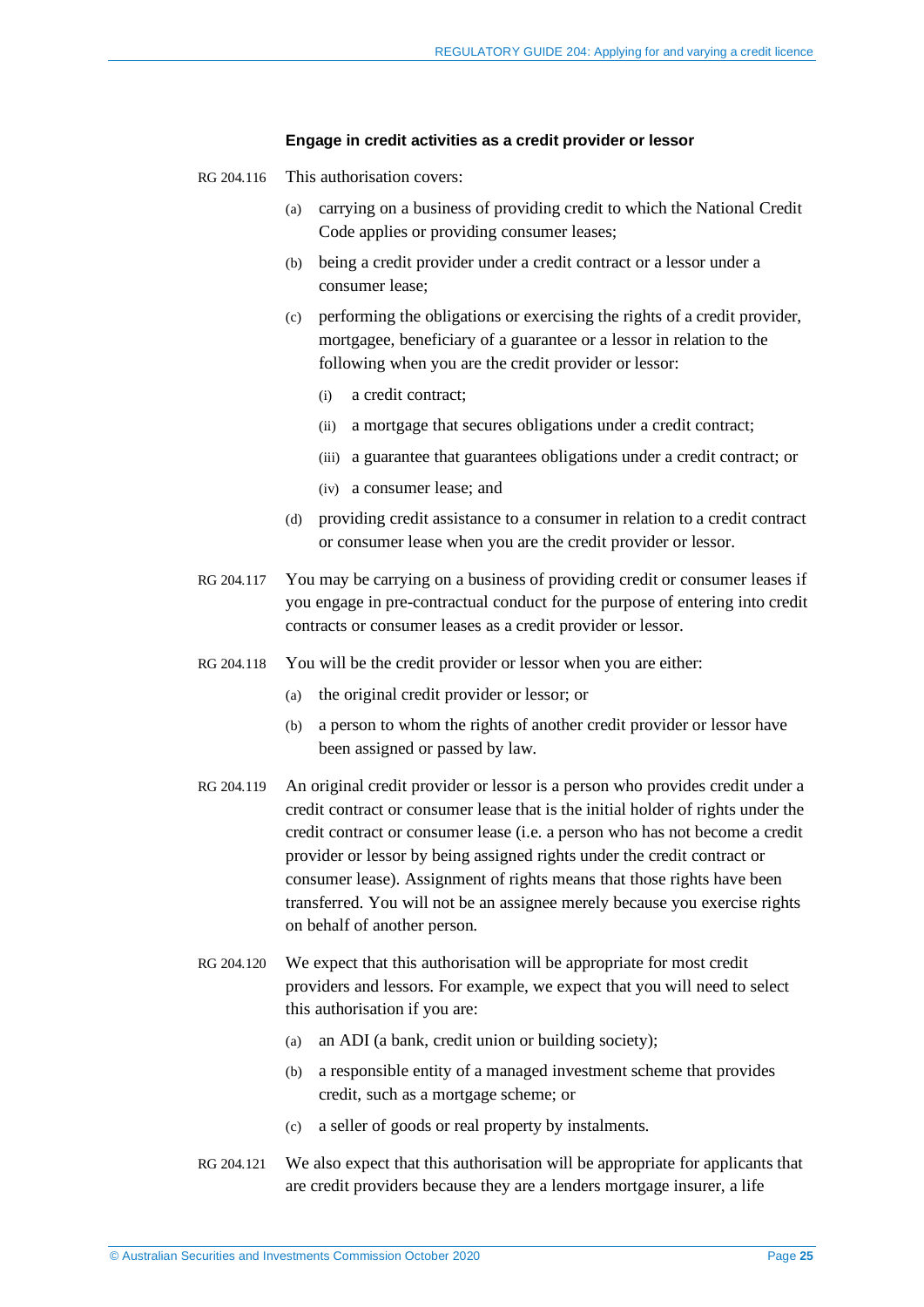insurer that lends in accordance with the terms and conditions of a life policy entered into before 1 July 2010, or an assignee of debts for the purpose of collecting those debts (assignee debt collector).

RG 204.122 However, because lenders mortgage insurers, life insurers and assignee debt collectors engage in credit activities in a limited capacity, we will limit the usual 'credit provider' authorisation. For more information, see RG [204.126–](#page-25-0)RG [204.130](#page-26-1) and RG [204.135–](#page-27-0)RG [204.143.](#page-28-0)

#### **Engage in all credit activities**

- RG 204.123 There may be some credit providers or lessors who will also provide credit services, or perform obligations and exercise rights, in relation to credit contracts or consumer leases that are provided by other licensees. These credit providers or lessors should select this authorisation.
- RG 204.124 For example, some ADIs may engage in credit activities in relation to credit contracts or consumer leases that are provided by other licensees.

#### **What do I select if I am a streamlined applicant?**

#### **ADI**

RG 204.125 You may select either 'Engage in credit activities as a credit provider or lessor' or 'Engage in all credit activities' as appropriate.

#### **Lenders mortgage insurer or a life insurer**

- <span id="page-25-0"></span>RG 204.126 A lenders mortgage insurer is a person who:
	- (a) is authorised by APRA as a general insurer under s12 of the Insurance Act;
	- (b) is included on the [Register of General Insurers](https://www.apra.gov.au/register-of-general-insurance) and [Register of NOHCs](https://www.apra.gov.au/register-of-non-operating-holding-companies) maintained by APRA;
	- (c) offers a lenders mortgage insurance product; and
	- (d) engages in credit activities as an assignee in relation to providing the mortgage insurance product.
- RG 204.127 If you are a lenders mortgage insurer, you will only be entitled to a streamlined application process if you *only* engage in credit activities as an assignee in relation to the lenders mortgage insurance products provided by you (i.e. you only engage in credit activities as a credit provider by reason of assignment of the rights of a credit provider under a lenders mortgage insurance product): see reg 8(7) of the National Credit Regulations. You will only be given the benefit of the full streamlined process if you select 'Engage in credit activities as a credit provider or lessor'.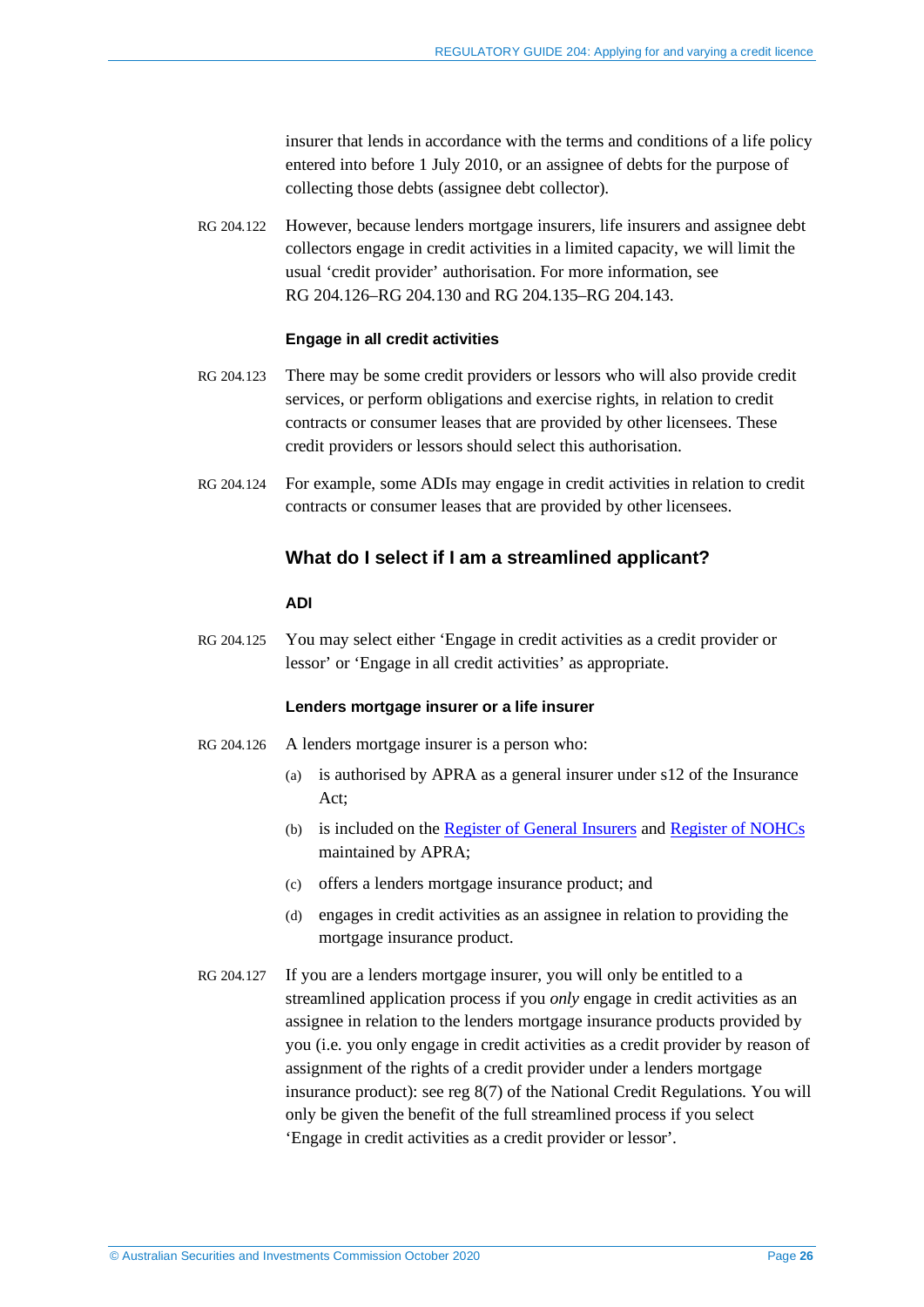- RG 204.128 If you are a life insurer, you will only be entitled to a streamlined application process if you *only* engage in credit activities because of the operation of the terms and conditions of a life policy, or a document issued or given in relation to a life policy, that was entered into by you before 1 July 2010: see reg 8(8) of the National Credit Regulations. You will only be given the benefit of the full streamlined process if you select 'Engage in credit activities as a credit provider or lessor'.
- RG 204.129 If you select one of the other authorisations, we will contact you to check whether you want to engage in credit activities other than as a lenders mortgage insurer or as a life insurer that lends in accordance with the terms and conditions of a life policy entered into before 1 July 2010. If you:
	- (a) only want to engage in credit activities in these limited capacities, we will assess you as a streamlined applicant (see RG [204.22–](#page-7-1)RG [204.23](#page-7-2) for an explanation of the benefits of this process); or
	- (b) want to engage in credit activities other than in these limited capacities, we will assess you as a standard applicant. We may need to ask you to provide documents that support your application (see Section [E](#page-50-0) for a description of the supporting documents that are required for standard applicants).
- <span id="page-26-1"></span>RG 204.130 This means that if you want to engage in credit activities other than in these limited capacities, in making our decision we may take into account whether there is any reason to believe that you are:
	- (a) likely to contravene the general conduct obligations; or
	- (b) not a fit and proper person.

# <span id="page-26-2"></span><span id="page-26-0"></span>**A7 Details of business activities**

- RG 204.131 You will be asked to answer a group of questions that are designed to provide a description of the size and nature of your business activities.
- RG 204.132 All applicants will be asked to answer these questions because they help us to understand how your business will work and the relevance of the licence authorisation you have selected. Your responses will also help to provide an overview of the size and nature of the credit industry, and will help ASIC develop procedures for surveillance of the credit industry.
- RG 204.133 You will be asked to select the activities that best describe the business you intend to engage in if a credit licence is granted, and the types of credit contracts and consumer leases that those activities will relate to.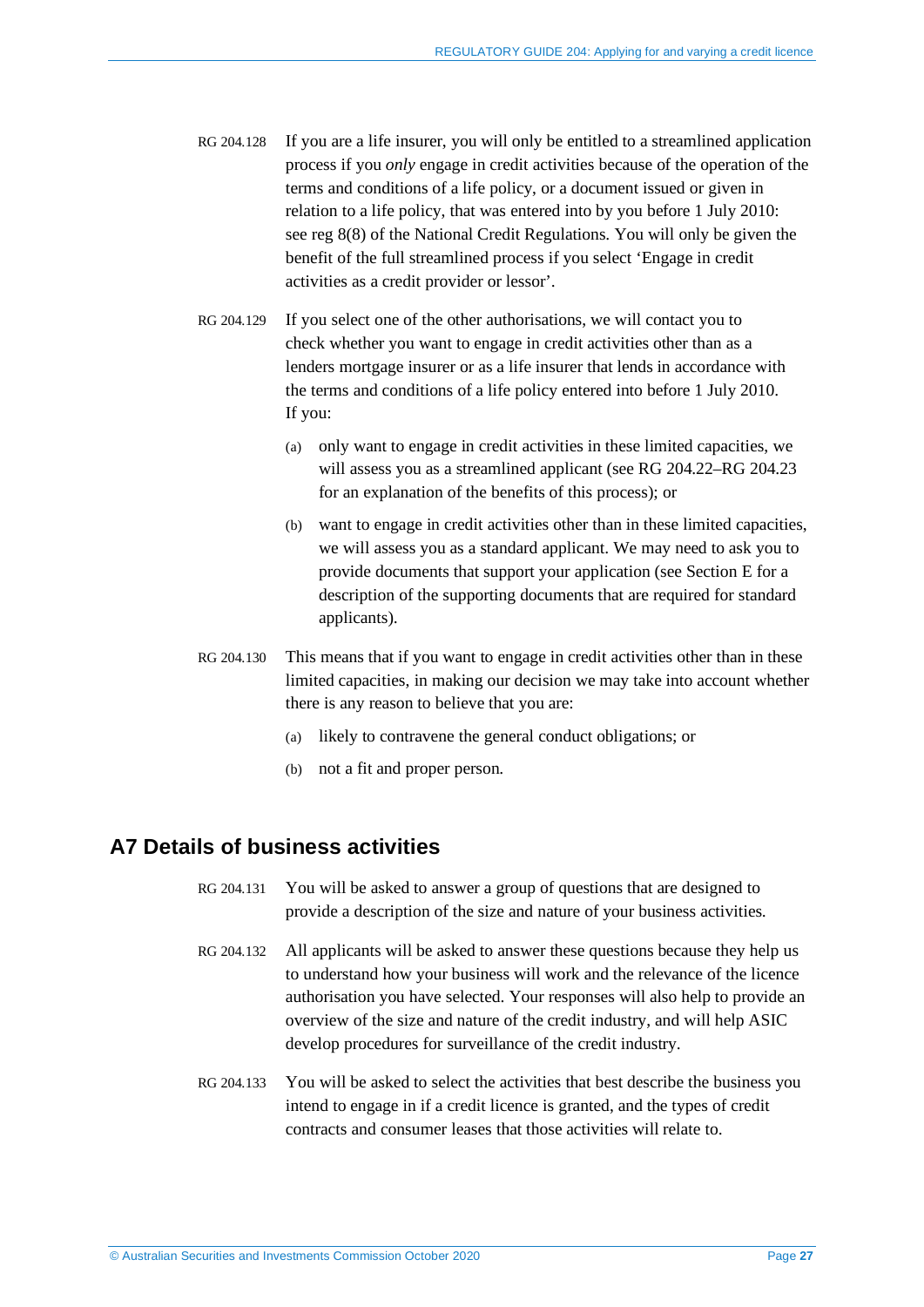RG 204.134 We will check whether the authorisation you selected at question A6 is appropriate to the business activities that you select. If they are not, we will contact you to clarify what sort of activities you intend to engage in and ensure that you have applied for the correct authorisation.

## **Lenders mortgage insurers**

<span id="page-27-0"></span>RG 204.135 If you are a general insurer and you select the business description 'lenders mortgage insurer', you will be asked whether you will engage in credit activities only as an assignee in relation to mortgage insurance products provided by you.

#### RG 204.136 If you answer 'yes':

- (a) you will be treated as a streamlined applicant (if you have selected the 'Engage in credit activities as a credit provider or lessor' authorisation at question A6), and the remainder of the application will be tailored to reduce the amount of information that you must provide; and
- (b) the authorisation on your licence (if it is granted) will be limited to only cover credit activities engaged in by you as an assignee, or as a credit provider under the doctrine of subrogation, in relation to mortgage insurance products provided by you.
- RG 204.137 If you answer 'no':
	- (a) we will contact you to check whether you want to engage in credit activities other than as a lenders mortgage insurer. You will not be entitled to the streamlined application process, and so will be treated as a standard applicant; and
	- (b) your licence (if it is granted) will contain the full authorisation to 'Engage in credit activities as a credit provider or lessor'.

### **Life insurers**

- RG 204.138 If you are a life insurer and select the business description 'other', you will be asked whether you will engage in credit activities in relation to the provision of credit only because of the operation of the terms and conditions of a life policy, or a document issued or given by you in relation to a life policy, that was entered into by you before 1 July 2010.
- RG 204.139 If you answer 'yes':
	- (a) you will be treated as a streamlined applicant (if you have selected the 'Engage in credit activities as a credit provider or lessor' authorisation at question A6), and the remainder of the application will be tailored to reduce the amount of information that you must provide; and
	- (b) the authorisation on your licence (if it is granted) will be limited to only cover the credit activities engaged in by you as a life insurer in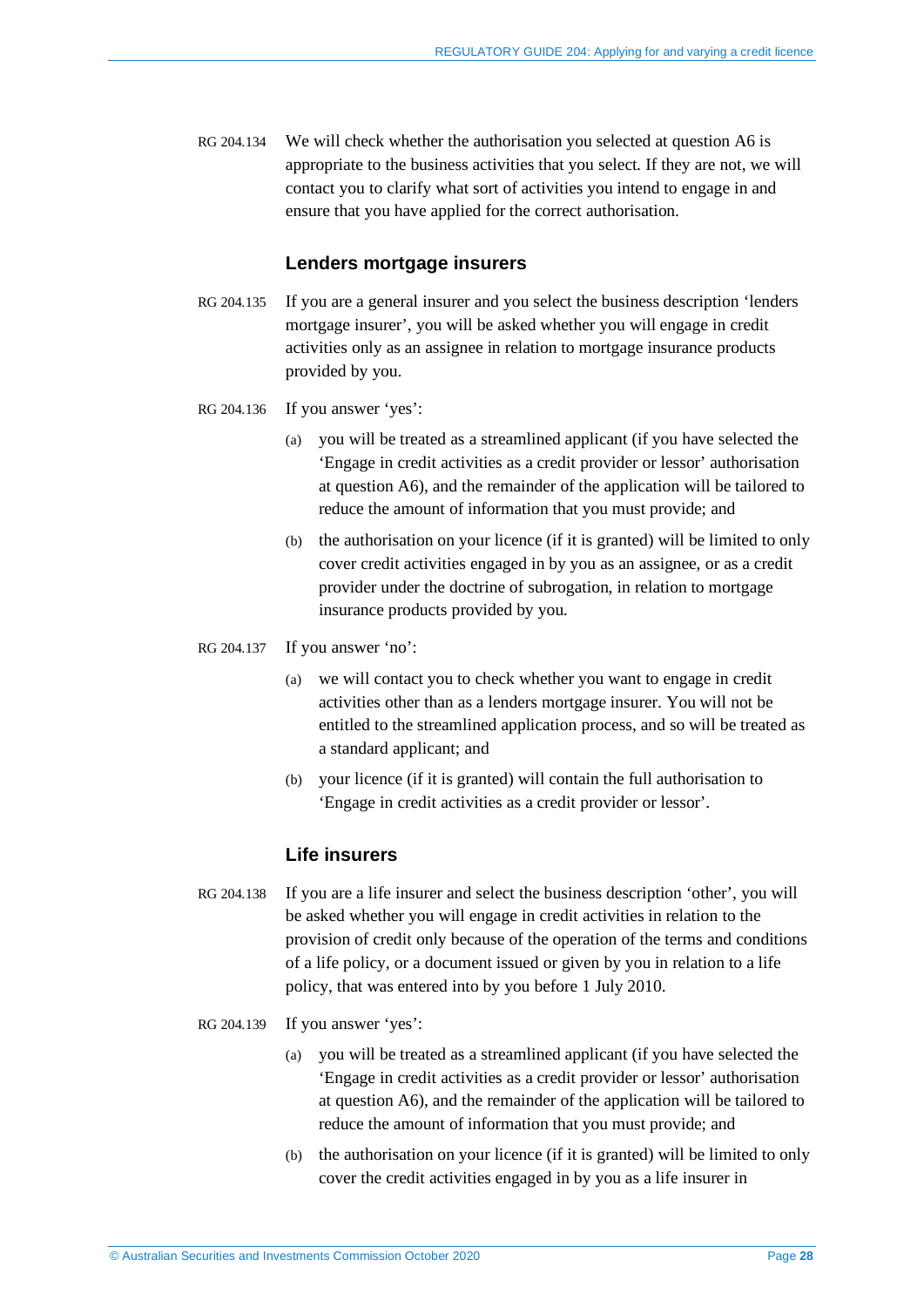accordance with the terms and conditions of a life policy entered into before 1 July 2010, or a document issued or given by you in relation to a life policy, that was entered into by you before 1 July 2010.

- RG 204.140 If you answer 'no':
	- we will contact you to check whether you want to engage in credit activities other than as a life insurer that lends in accordance with the terms and conditions of a life policy entered into before 1 July 2010. You will not be entitled to the streamlined application process, and so will be treated as a standard applicant; and
	- (b) your licence (if it is granted) will contain the full authorisation to 'Engage in credit activities as a credit provider or lessor'.

#### **Assignee debt collectors**

- RG 204.141 An 'assignee debt collector' is a person to whom certain rights of a credit provider, lessor, mortgagee or beneficiary of a guarantee have been assigned or passed by law. These rights are to collect a debt owing under a credit contract or consumer lease by:
	- (a) demanding and receiving payments from borrowers or guarantors under credit contracts, or lessees under consumer leases; and
	- (b) enforcing rights in relation to taking possession of property secured by a mortgage or goods hired under a consumer lease.

Note: A person who engages in credit activities in the course of collecting debts on behalf of a credit provider or lessor (rather than as a person who has become a credit provider by assignment) may be covered by the exemption from the requirement to hold a credit licence in reg 21 of the National Credit Regulations. If a person who is covered by reg 21 in relation to some credit activities also engages in credit activities as an assignee debt collector, they will still need to hold a credit licence for their conduct as an assignee debt collector.

- RG 204.142 If you select the business description 'assignee of debts', you will be asked whether you will engage in credit activities only as an assignee debt collector.
- <span id="page-28-0"></span>RG 204.143 If you answer 'yes', your licence (if it is granted) will be limited to only cover credit activities engaged in by you as an assignee debt collector. If you answer 'no', your licence (if it is granted) will contain the full authorisation to 'Engage in credit activities as a credit provider or lessor', and your application will be assessed on this basis.

### **Information relating to provision of credit**

RG 204.144 You will be asked to calculate the total amount of credit you have advanced, been assigned or successfully referred to a credit provider and the amount of rent payable under consumer leases that you have entered into or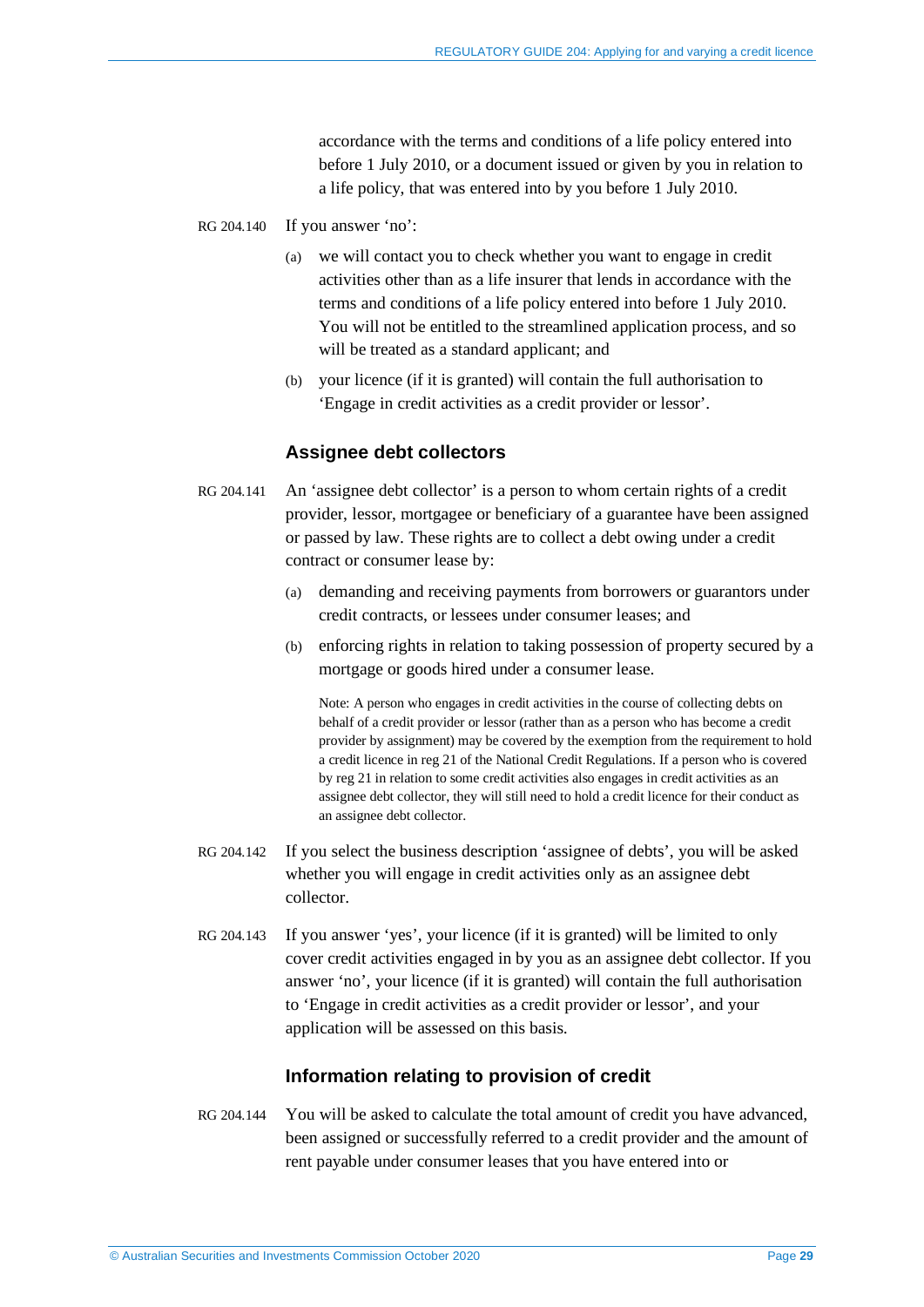successfully referred to lessors in the financial year before the application is made. You will need to add together:

- (a) the total amount of credit advanced by you in the financial year before the application is made;
- (b) the total amount of credit assigned to you in the financial year before the application is made (based on the face value of the credit, rather than the resale or purchased value of the credit);
- (c) the total value of credit in applications submitted by you to credit providers and intermediaries in the financial year before the application is made that have resulted in a loan being made;
- (d) the total amount of rent payable by consumers under consumer leases entered into by you in the financial year before the application is made; and
- (e) the total amount of rent payable by consumers under consumer leases submitted by you to lessors and intermediaries in the financial year before the application is made that have resulted in a consumer lease being entered into.

Note: This information is not used to calculate the credit licence application fee. For more information about the application fee, see RG [204.56–](#page-16-3)RG [204.60.](#page-16-5)

- RG 204.145 You should only include in your calculation amounts that relate to a provision of credit that is covered by the National Credit Act and the National Credit Code. For example, if you have made loans to small business, which is a provision of credit that is not covered by the National Credit Code, you should not include the amount of those loans in your calculation.
- RG 204.146 The amount of one or more of the parts of the calculation may be zero. If you did not provide credit or credit services in the financial year before the application is made (e.g. you will be operating a new 'start up' business), the sum that you calculate will be zero. If this is the case, you will need to select the range of 'Less than \$100 million'.
- RG 204.147 If you select the range of 'Less than \$100 million', you will also need to advise whether you are a 'sole trader'. 'Sole trader' is defined in the National Consumer Credit Protection (Fees) Regulations 2010 to mean:
	- (a) a natural person; or
	- (b) a person (other than a natural person) that only has one representative that engages in credit activities on its behalf.
- RG 204.148 If you have only one representative (e.g. a director) who engages in credit activities, and also other people (e.g. employees) who engage in other sorts of conduct on your behalf, such as clerical work, you may be a 'sole trader'. You will not be a 'sole trader' if you have more than one representative who will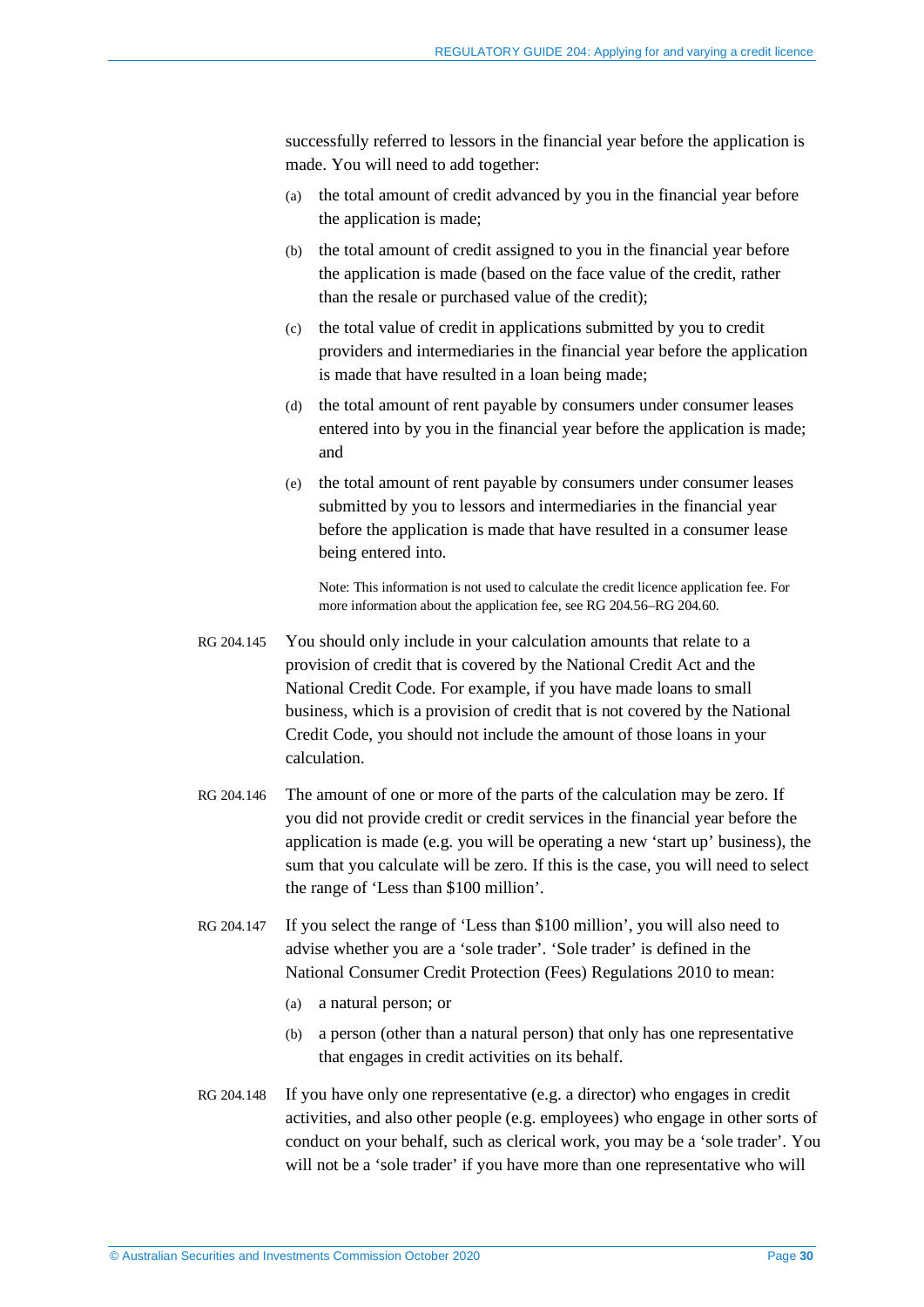engage in credit activities on your behalf, even if you are a body corporate with only one director/secretary. For example, if you are a single director company and also have an employee or authorised credit representative that engages in credit activities on your behalf, you will not be a sole trader.

## **Will I be an 'original credit provider' or 'act as an intermediary'?**

- <span id="page-30-1"></span>RG 204.149 If you selected an authorisation to either 'Engage in credit activities as a credit provider or lessor' or 'Engage in all credit activities', you will be asked whether you intend to provide credit as an 'original credit provider'.
- RG 204.150 You are an original credit provider if you are the person who provides credit under a credit contract and who is the initial holder of rights under the credit contract (i.e. you have not become a credit provider because you have been assigned rights under the credit contract).
- <span id="page-30-2"></span>RG 204.151 If you selected an authorisation to either 'Engage in credit activities other than as a credit provider or lessor' or 'Engage in all credit activities', you will be asked whether you intend to 'act as an intermediary' between a credit provider and a consumer for the purpose of securing credit for the consumer.
- RG 204.152 You will 'act as an intermediary' if you are a person who takes part in the process of securing the provision of credit for a consumer under a credit contract or consumer lease by preparing or passing on information as the result of a request from the consumer or another intermediary. You may be an intermediary even if you do not have face-to-face contact with the consumer. Innovations in credit product design mean that a consumer's credit application may pass through a number of hands between the first person they deal with and the credit provider, and the roles and functions of all of these different people may be uncertain. The definition of 'acts as an intermediary' is intended to cover all of these people.
- RG 204.153 For example, you will be acting as an intermediary if you are:
	- (a) an aggregator that acts as a conduit between an individual broker and a credit provider; or
	- (b) a mortgage manager that is involved in arranging a credit contract (in addition to managing the credit contract once it has been provided).
- RG 204.154 For more information on what is meant by acting as an intermediary, see RG [203.](https://asic.gov.au/regulatory-resources/find-a-document/regulatory-guides/rg-203-do-i-need-a-credit-licence/)
- <span id="page-30-0"></span>RG 204.155 If you answer 'yes' to either of the questions listed at RG [204.149](#page-30-1) or RG [204.151,](#page-30-2) you will be asked to indicate:
	- (a) your intended distribution model (e.g. whether you will use employee sales representatives, third-party sales representatives, including franchisees, or related companies);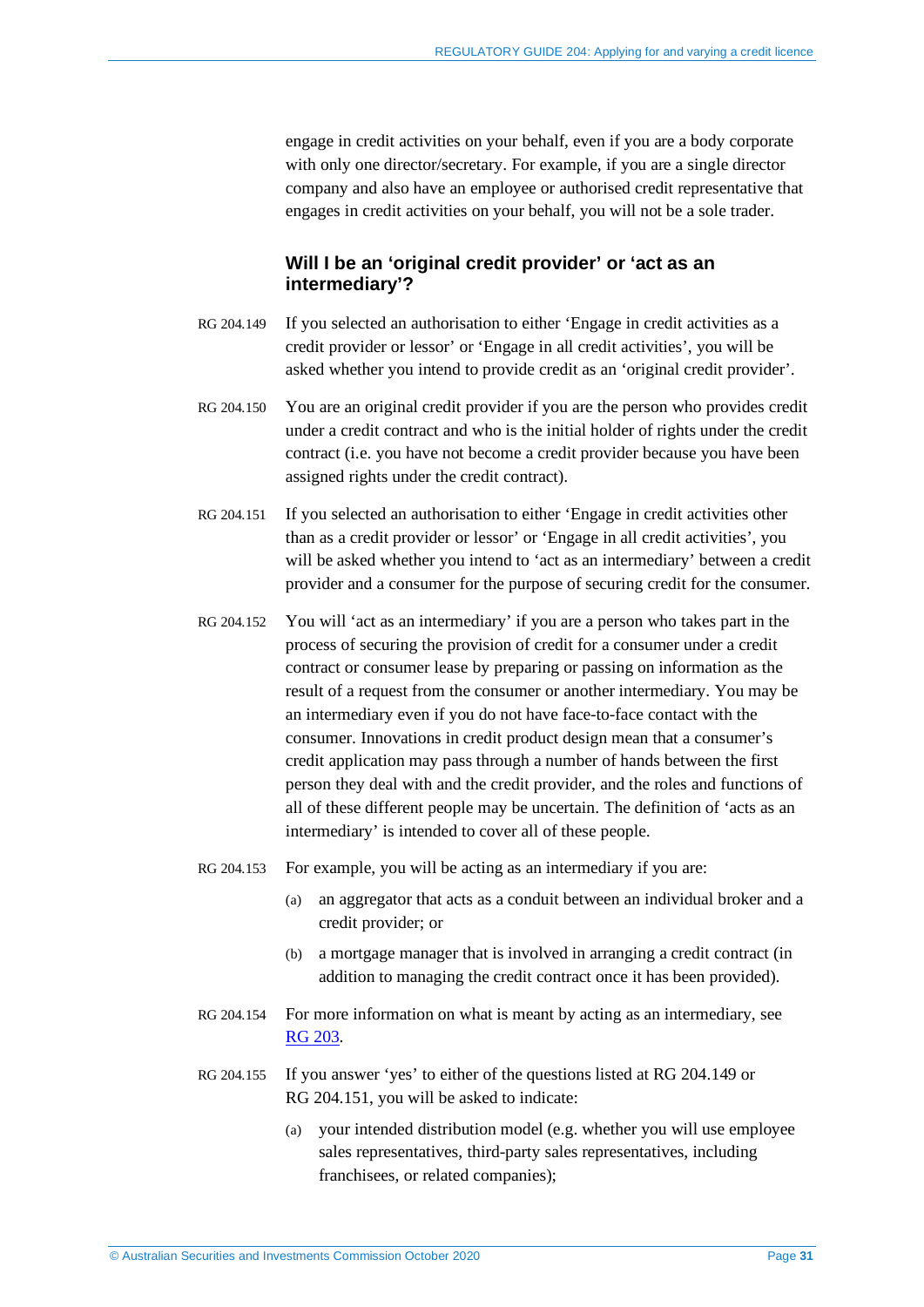- (b) how you will most often receive, or arrange, credit applications (e.g. over the counter, home visits, telephone, mail, internet);
- (c) whether you intend to cross-sell financial products, other than credit contracts or consumer leases, to your client base, or refer your clients to the issuers of other financial products (e.g. you may sell insurance products to your clients); and
- (d) if you do cross-sell, whether you will receive commissions or other payments.

### **Representatives**

#### **Numbers of representatives**

- <span id="page-31-0"></span>RG 204.156 You will be asked how many representatives you have, or intend to have, from the start of your licence, who will engage in credit activities.
- RG 204.157 'Representatives' includes your employees and directors, employees and directors of related bodies corporate, and credit representatives.
- RG 204.158 In many businesses, there will be representatives who do not engage in credit activities (e.g. a receptionist may be an employee of a business that engages in credit activities, but they may not themselves engage in credit activities).
- RG 204.159 To answer this question, you will need to select, from the range provided, the number of representatives engaging in credit activities that you reasonably expect to have when you start to engage in credit activities (if the licence is granted).
- RG 204.160 If you have part-time representatives (e.g. they are part-time employees), they should be counted as an appropriate fraction of a full-time representative.

#### **Estimated numbers of credit representatives**

- RG 204.161 You will be asked how many credit representatives you expect to authorise in the first 12 months of operation under your credit licence (if it is granted).
- RG 204.162 'Credit representatives' are people who are authorised under s64 or 65 of the National Credit Act to engage in credit activities on your behalf.
- RG 204.163 If you indicate that you expect to have one or more credit representatives, you will also be asked where they will be located (i.e. particular states or territories, Australia-wide or overseas).
- <span id="page-31-1"></span>RG 204.164 Your answer to this question will also trigger a later question about your processes for ensuring that these people are members of the Australian Financial Complaints Authority (AFCA).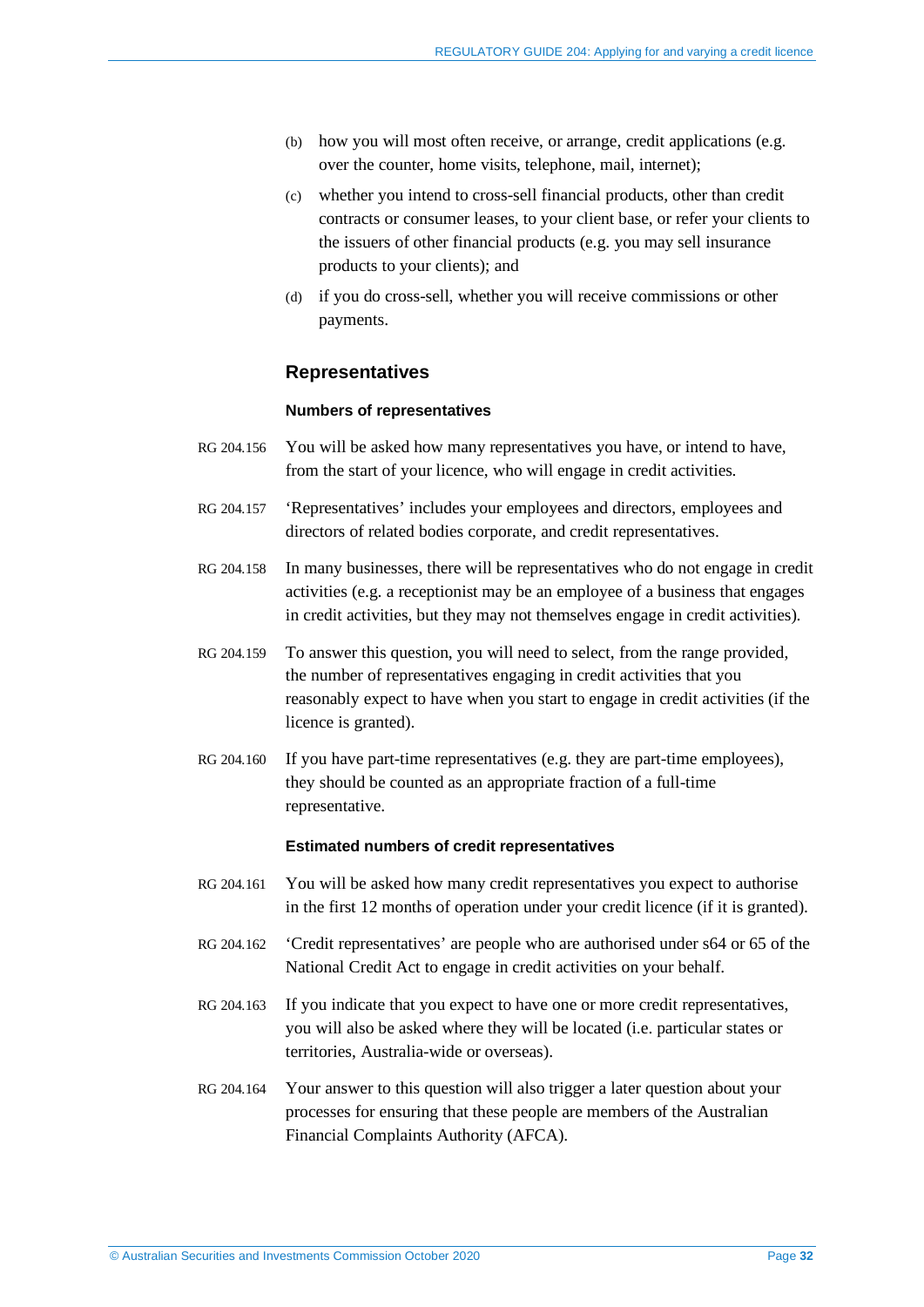### **Money held in trust**

- RG 204.165 You will be asked whether you are likely to receive money for or on behalf of another person in the course of providing credit services. If you select 'yes', you will be asked whether you will hold this money in a trust account with an Australian ADI.
- RG 204.166 Credit licensees that receive money for or on behalf of another person in the course of providing credit services have obligations under Div 3 of Pt 2–5 of the National Credit Act to maintain a trust account.
- RG 204.167 This question requires an indication of whether you expect to receive and hold money for consumers. Not all people who have an authorisation covering credit services will do this.
- RG 204.168 Credit providers who also select the authorisation to 'Engage in all credit activities' may provide credit services, other than in their capacity as a credit provider, for the purpose of this question and the trust account obligations.

Note: For more information on whether the trust account obligations apply to you, see [Information Sheet 136](https://asic.gov.au/regulatory-resources/credit/credit-general-conduct-obligations/complying-with-your-trust-account-obligations-as-a-credit-licensee/) *Complying with your trust account obligations as a credit licensee* (INFO 136).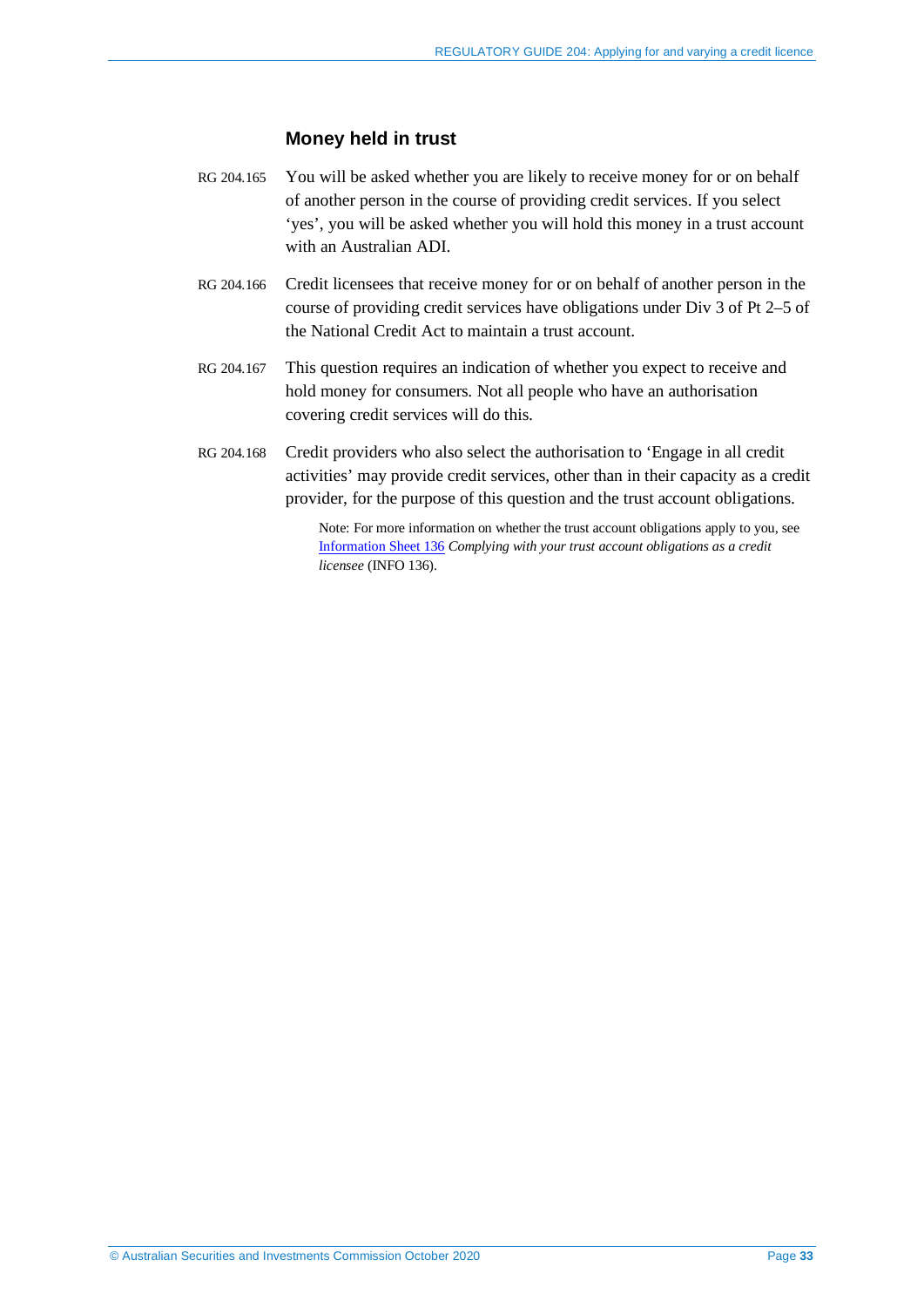# <span id="page-33-0"></span>**D What questions will I be asked about compliance with the general conduct obligations?**

### **Key points**

In Part B of your online licence application, you will be asked a series of questions to confirm whether you have arrangements and systems to comply with the obligations that you will have as a credit licensee: see RG [204.169–](#page-33-2)RG [204.170.](#page-33-3)

You will be asked to:

- identify the people involved in the management and control of your business (your fit and proper people); and
- specify which of those people you will rely on to demonstrate that you are competent to engage in credit activities (your 'responsible managers') (see RG [204.178–](#page-35-0)RG [204.218\)](#page-40-0).

For standard applicants, this information is used to assess your competence to engage in the credit activities that are covered by the authorisation you have selected, and whether you are a fit and proper person to engage in credit activities: see RG [204.177.](#page-34-1)

For streamlined applicants, this information is part of the statement you are required to make about whether you will comply with your obligations as a credit licensee if you are granted a licence. The information about your fit and proper people will also enable us to check whether you are a person who is excluded from being licensed by s40 of the National Credit Act: see RG [204.176.](#page-34-2)

# <span id="page-33-2"></span><span id="page-33-1"></span>**Arrangements and systems for compliance**

- RG 204.169 Each of the questions in this part of the application is designed to obtain your confirmation that your arrangements and systems for compliance with the general conduct obligations are adequate, having regard to the nature, scale and complexity of your business, rather than asking for detailed information about your arrangements and systems.
- <span id="page-33-3"></span>RG 204.170 To give this confirmation, you need to have developed your arrangements and systems, and the written plans to document those arrangements and systems, before you start your application.

Note: For more detailed guidance on what we consider to be 'adequate' arrangements and systems for compliance with the general conduct obligations, see the regulatory guides listed in Sectio[n B,](#page-11-0) [Table 3.](#page-13-0) In considering whether your arrangements and systems are adequate, you need to take into account the nature, scale and complexity of your credit activities.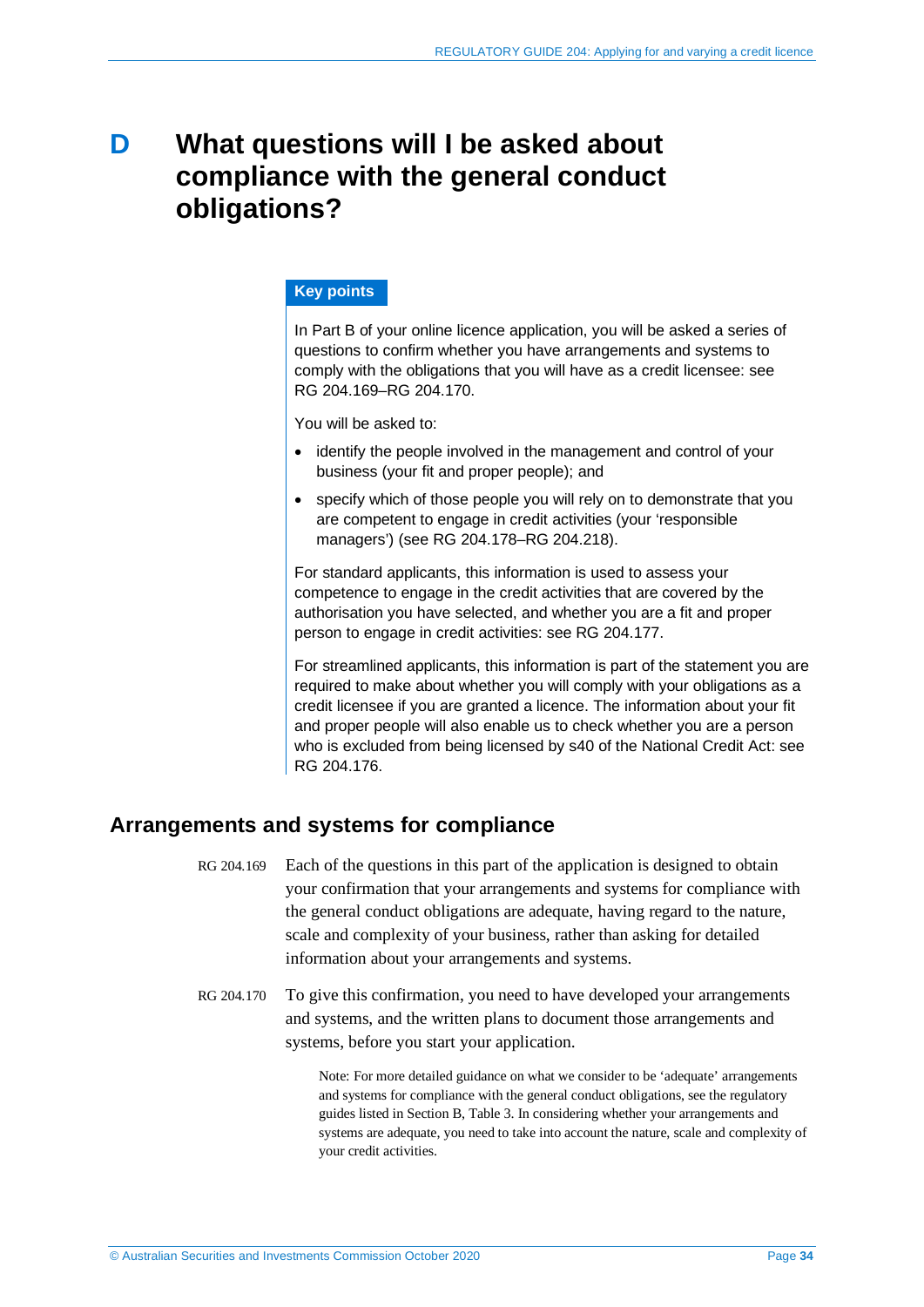- RG 204.171 You will not be asked in the online application for any further information to demonstrate the adequacy of your arrangements and systems. However, you will be required to give a declaration that if you are granted a credit licence you will comply with the general conduct obligations. See Section [F](#page-58-0) for further information about the declarations that you will make when you submit the application.
- RG 204.172 During our assessment of your application, if we are concerned about your ability to comply with any of the general conduct obligations, we may ask you to provide additional information (such as a copy of your written plans that document your arrangements and systems).
- RG 204.173 You will need to have adequate arrangements and systems, and written plans that document them, to make the declaration required in the application and be prepared for any request by us for additional information during the assessment of your application.

# **AFS licensees**

RG 204.174 Applicants that are AFS licensees will be asked fewer questions in this part of the application. This is because AFS licensees have already demonstrated that they have adequate arrangements for compliance with their obligations as AFS licensees, and we expect that they will comply with their general conduct obligations as credit licensees by maintaining the same types of arrangements. AFS licensees will be asked some questions when the arrangements referred to are specific to the general conduct obligations of credit licensees.

### **Bodies regulated by APRA**

RG 204.175 Some of the general conduct obligations do not apply to bodies regulated by APRA. Accordingly, applicants that are bodies regulated by APRA will not be asked any questions in relation to these obligations.

### **Streamlined applicants**

<span id="page-34-2"></span>RG 204.176 If you are a streamlined applicant, your answers to these questions will form part of your required statement that you will comply with your obligations under the National Credit Act if you are granted a credit licence. However, we will not refuse your application on the basis that your answers give us reason to believe that you will not comply with your obligations.

# <span id="page-34-1"></span><span id="page-34-0"></span>**B1 Fit and proper person to engage in credit activities**

RG 204.177 Before we can grant you a credit licence, we must be satisfied that you are a fit and proper person to engage in the credit activities that will be covered by that licence.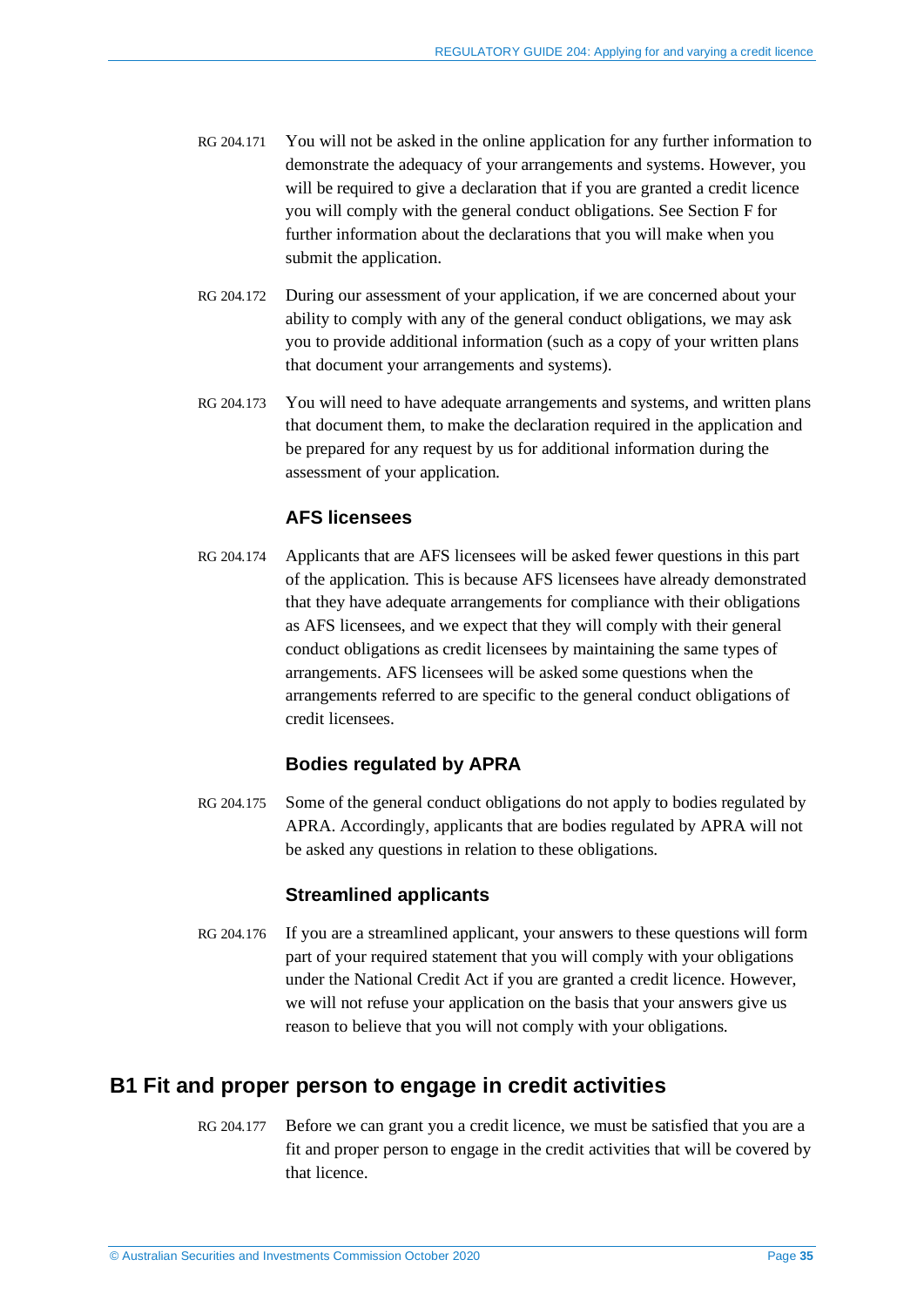### **What is meant by fit and proper?**

- <span id="page-35-0"></span>RG 204.178 You must be a fit and proper person to engage in credit activities. In determining whether you meet this requirement, we will have regard to whether each of the people involved in managing and controlling your credit business are fit and proper persons to perform that role.
- RG 204.179 To be a fit and proper person to engage in credit activities means that the person:
	- (a) is competent to operate a credit business (as demonstrated by the person's knowledge, skills and experience);
	- (b) has the attributes of good character, diligence, honesty, integrity and judgement:
	- (c) is not disqualified by law from performing their role in your credit business; and
	- (d) either has no conflict of interest in performing their role in your credit business, or any conflict that exists will not create a material risk that the person will fail to properly perform their role in your credit business.

Note: These criteria for determining whether a person is a fit and proper person are consistent with the criteria set out for responsible persons of ADIs i[n Prudential](https://www.apra.gov.au/fit-and-proper-0)  [Standard CPS 520](https://www.apra.gov.au/fit-and-proper-0) *Fit and proper*.

- RG 204.180 To demonstrate that you have these attributes, you will need to:
	- (a) identify the people involved in the management or control of your business (your fit and proper people);
	- (b) specify which of those people you will rely on to demonstrate that you are competent to engage in credit activities (your 'responsible managers'); and
	- (c) provide us with information about each of those people, their role in your credit business and their past conduct, and, if they will be responsible managers, their knowledge and experience.
- RG 204.181 Standard applicants will be required to provide some additional documents about each of their fit and proper people to support the application. More information on these documents is set out in Section [E.](#page-50-0)
- RG 204.182 For streamlined applicants, we will not take this information into account when we assess your application, except to check whether:
	- (a) a banning order or disqualification order under Pt 2–4 of the National Credit Act is in force against the applicant; or
	- (b) an order under the relevant State Criminal Organisations Acts is in force against the applicant or a director, secretary or senior manager of the applicant who would perform duties in relation to the credit activities to be authorised by the licence.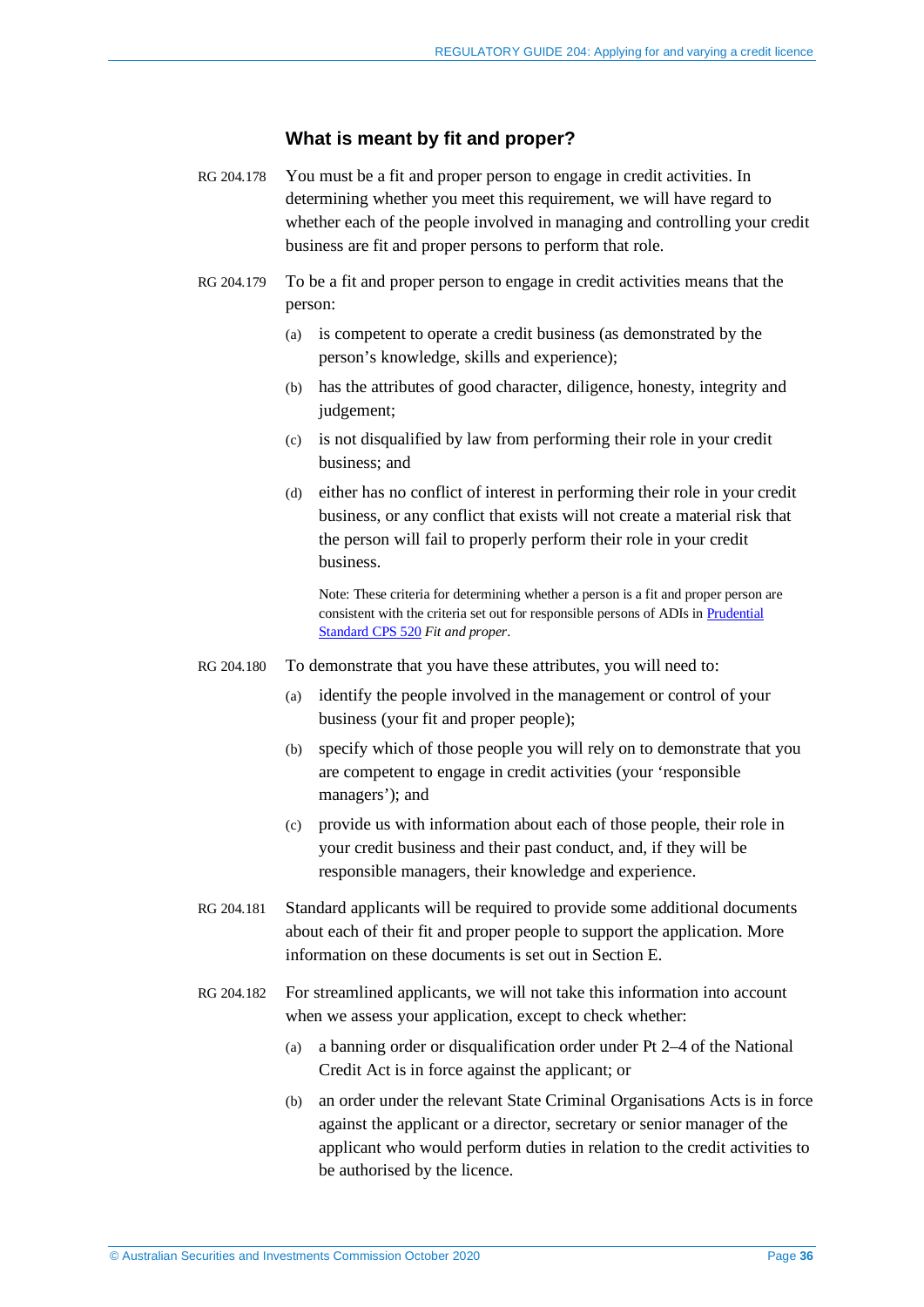- RG 204.183 When we consider whether you are a fit and proper person, we are also required to take into account whether you, or any of your fit and proper people, have been the subject of specified regulatory outcomes: see s37B of the National Credit Act. You will be required to make a statement about whether you or any of your fit and proper people have been the subject of these regulatory outcomes: see Section [F.](#page-58-0)
- RG 204.184 If you or one or more of the people involved in your credit business have been subject to one of these outcomes, this will not necessarily be grounds for refusing your application for a credit licence. However, we will need to consider the matter to decide the effect it may have on whether you are a fit and proper person to engage in credit activities. For example, if a responsible manager has been convicted of serious fraud, the circumstances of the offence may show such a disregard for the interests of other people, or so great an abuse of their confidence or trust, that we will conclude that the person's involvement in your business means that you are not a fit and proper person to engage in credit activities.
- RG 204.185 If you or one or more of the people involved in your credit business have been subject to one of these outcomes, you will be asked to provide an explanation of the matter to help us make this decision.

### **Who are my fit and proper people?**

- RG 204.186 Your fit and proper people are:
	- (a) if you are a body corporate—your officers;
	- (b) if you are a partnership or a multiple trustee—the partners or trustees; and
	- (c) if you are a natural person—you.
- <span id="page-36-0"></span>RG 204.187 Additionally, your fit and proper persons include any person who 'controls' you, as the applicant (referred to as a controller). A 'controller' includes an individual or groups of individuals acting together who actually exercise control of the applicant. A controller typically has the capacity to determine the applicant's financial and operating policy and any practice or behaviour of the applicant in delivering financial services to be covered by the licence.

Note: See s16A of the National Credit Act for the definition of 'control'.

<span id="page-36-1"></span>RG 204.188 When a 'controller' is a body corporate, partnership or the trustees of a trust, the fit and proper person test applies to the officers of the body corporate, the partners and trustees of the controller, and the senior managers of the partnership or the trust. For further information on who is considered to be a 'controller', see s16A of the National Credit Act.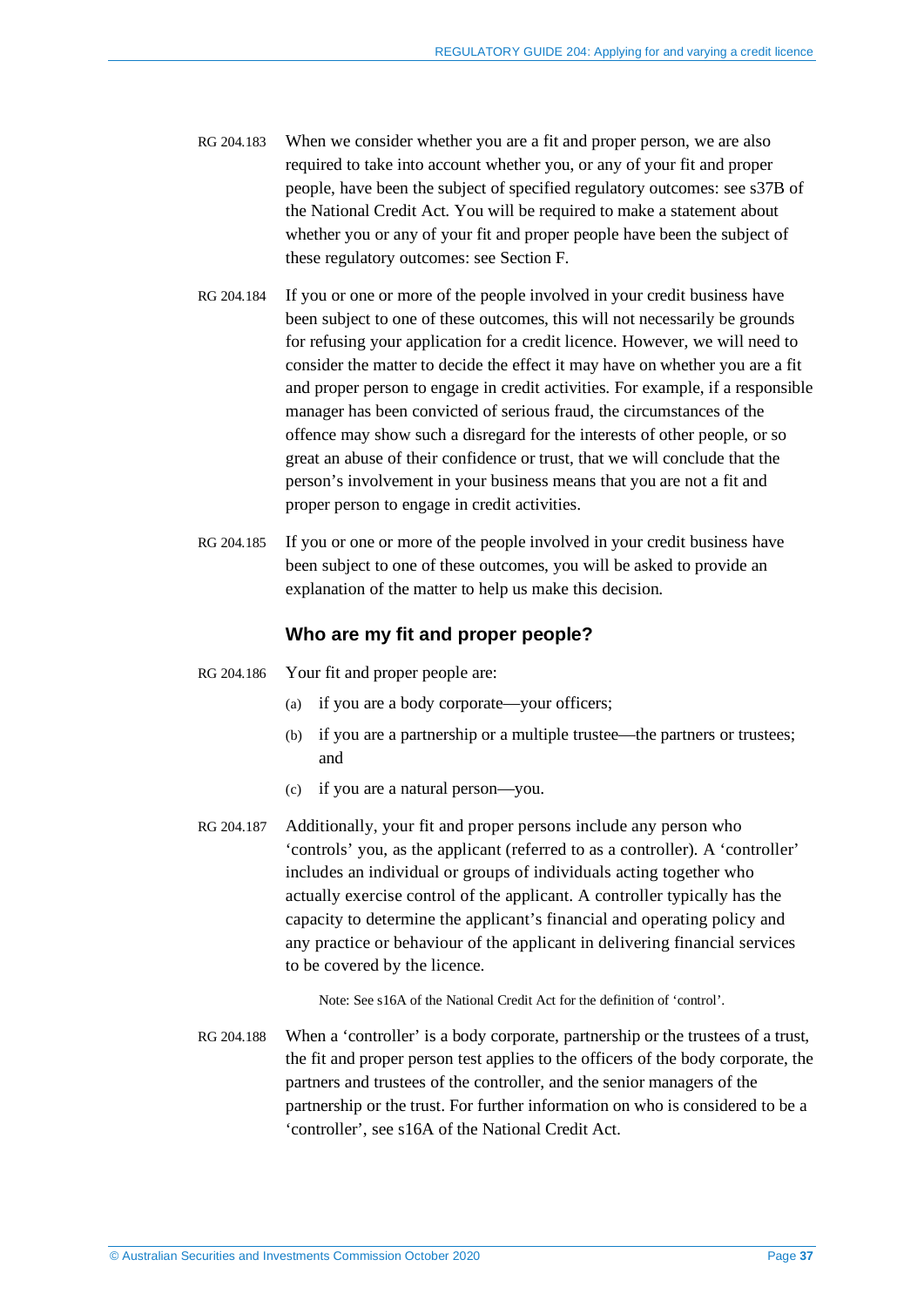RG 204.189 ASIC does not maintain details of your fit and proper people on our [Credit](https://asic.gov.au/online-services/search-asics-registers/)  [Licensee Register.](https://asic.gov.au/online-services/search-asics-registers/) In general, if you are granted a licence you will only be required to notify us of changes to your fit and proper people on an annual basis, when you lodge your annual compliance certificate. However, if you apply to vary your licence, you may need to update the details of your fit and proper people in the variation application.

# **Details of fit and proper people**

- <span id="page-37-1"></span>RG 204.190 The way the list of people is presented when you first enter this part of your online application will depend on whether ASIC already holds information about your fit and proper people.
- RG 204.191 If you are a company, the credit licensing system will access the Australian Company Register to pre-fill this information.

#### **Company applicants**

- RG 204.192 When you first enter this part of the application, you will see a screen (the main screen) that lists:
	- (a) the name, and date and place of birth details, of each officeholder; and
	- (b) the 'status' of each person (which shows whether you have completed all of the information required to be included in the application for this person).
- RG 204.193 For company applicants, the pre-filled information about each listed person has been accessed from the Australian Company Register. If the pre-filled information is not correct, you will need to update that register by using ASIC's online portal: see our website for information about [how to update](https://asic.gov.au/for-business/changes-to-your-company/)  [your company details online.](https://asic.gov.au/for-business/changes-to-your-company/)
- <span id="page-37-0"></span>RG 204.194 You will need to provide information about the officers in your body corporate who make, or participate in making, decisions that affect the whole, or a substantial part, of your business, or who have the capacity to significantly affect your financial standing. For the purposes of the application, these people are your senior managers. Senior managers are likely to be involved in setting the policies and procedures to be followed by your representatives who have direct contact with consumers. They are also likely to be responsible for ensuring that your representatives comply with the law.
- RG 204.195 ASIC does not have details of your senior managers, so these people are not pre-filled in your online application. You will need to click on 'Add a senior manager' and enter the requested information for that person on the displayed page. You will need to do this for each senior manager who will perform duties in relation to credit.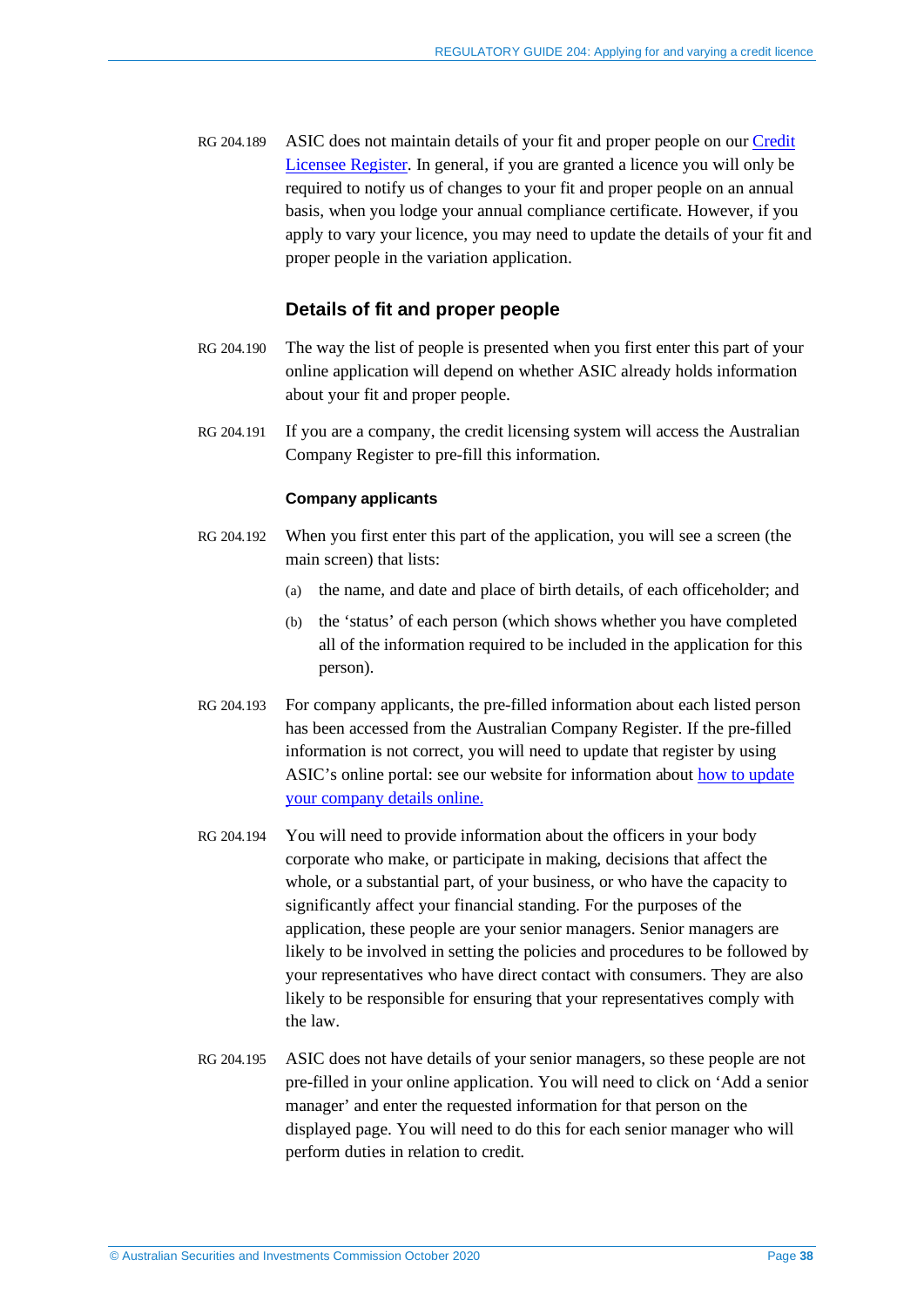- <span id="page-38-0"></span>RG 204.196 When you first enter this part of the application, or add a person to the list, the 'Status' column will show as 'Not complete' for each of the people who are listed. You will need to click on the 'Edit' button, which will display a new screen that asks for the following information about this person:
	- (a) a description of the person's role in your business (you can select one of the listed roles);
	- (b) the person's job title;
	- (c) a description of the industry category or categories that best describes the person's area of experience (you can select more than one of the listed categories); and
	- (d) whether you rely on the person to demonstrate that you are competent to engage in credit activities (i.e. whether they are a responsible manager).
- RG 204.197 If you indicate that the person is a responsible manager, you will be asked to provide information about the person's qualifications and experience later in the application.
- RG 204.198 When you have entered this information, click 'Next' and you will be returned to the main screen.
- RG 204.199 You will need to repeat this for each person who is listed.
- <span id="page-38-1"></span>RG 204.200 When you have completed the required information for all of your listed people, click 'Next' and you will continue with your application.

#### **Body corporate applicants (other than companies)**

- RG 204.201 When you first enter this part of the application, you will see a screen (the main screen) that lists:
	- (a) the name, and date and place of birth details, of each officeholder; and
	- (b) the 'status' of each person (which shows whether you have completed all of the information required to be included in the application for this person).
- RG 204.202 No people will be listed when you first enter the main screen. You will have to add all of your fit and proper people by clicking on 'Add a director, secretary or senior manager' and then following the instructions at RG [204.196–](#page-38-0)RG [204.200.](#page-38-1) For information about who we consider to be a 'senior manager', see RG [204.194.](#page-37-0)

#### **Partnership and multiple trustee applicants**

- RG 204.203 When you first enter this part of the online application, you will see a screen (the main screen) that lists:
	- (a) the name, and date and place of birth details, of each partner or trustee;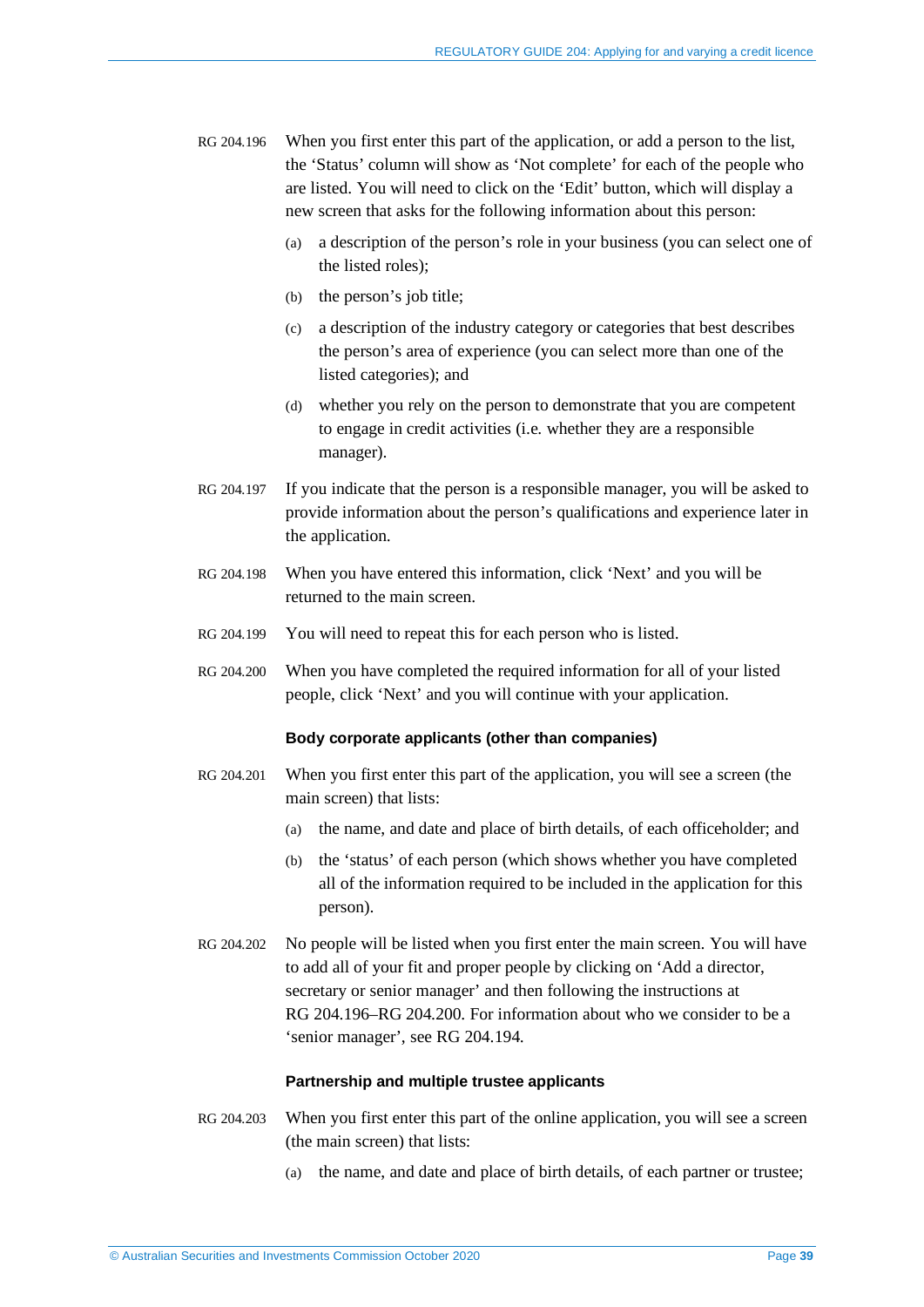- (b) if any partner or trustee is a body corporate:
	- (i) the name and ACN of the body corporate; and
	- (ii) the name, and date and place of birth details, of each officeholder of the body corporate; and
- (c) the 'status' of the listed people (which shows whether you have completed all of the information required to be included in the application for this person).
- RG 204.204 The main screen first lists each partner or trustee who is a natural person. It then lists each body corporate partner or trustee, and the directors and secretaries of that body corporate.
- RG 204.205 No people will be listed when you first enter the main screen. You will have to add all of your fit and proper people.
- RG 204.206 You can add a partner or trustee that is a natural person or a body corporate. You will need to click on the appropriate 'Add' link, and enter the requested information for that person or body corporate on the displayed page. You will need to do this for each partner or trustee who will perform duties in relation to credit.
- RG 204.207 If you add a body corporate partner or trustee, you will only need to enter its ABN, ACN or ARBN. The credit licensing system will access the Australian Company Register to pre-fill the details of officeholders. If the pre-filled information is not correct, that register must be updated by using ASIC's online portal: see our website for information about [how to update your](https://asic.gov.au/for-business/changes-to-your-company/)  [company details online.](https://asic.gov.au/for-business/changes-to-your-company/)
- RG 204.208 If you click on 'Remove' for any of the body corporate partners or trustees, each officeholder of that body corporate will also be removed.
- RG 204.209 To add people to the list, follow the instructions at RG [204.196–](#page-38-0) RG [204.200.](#page-38-1)
- RG 204.210 When you have completed the required information for all of your listed people, click 'Next'. You will be asked to enter the names of all other partners or trustees that have not been listed on the main screen. You should include in this section the names of any partners or trustees who will not be involved in your credit business (and so are not your fit and proper people).
- RG 204.211 When you have entered this information, click 'Next' and you will continue to the next part of the application.

#### **Natural person applicants**

RG 204.212 When you first enter this part of the online application, you will see a screen that contains your name, and date and place of birth details.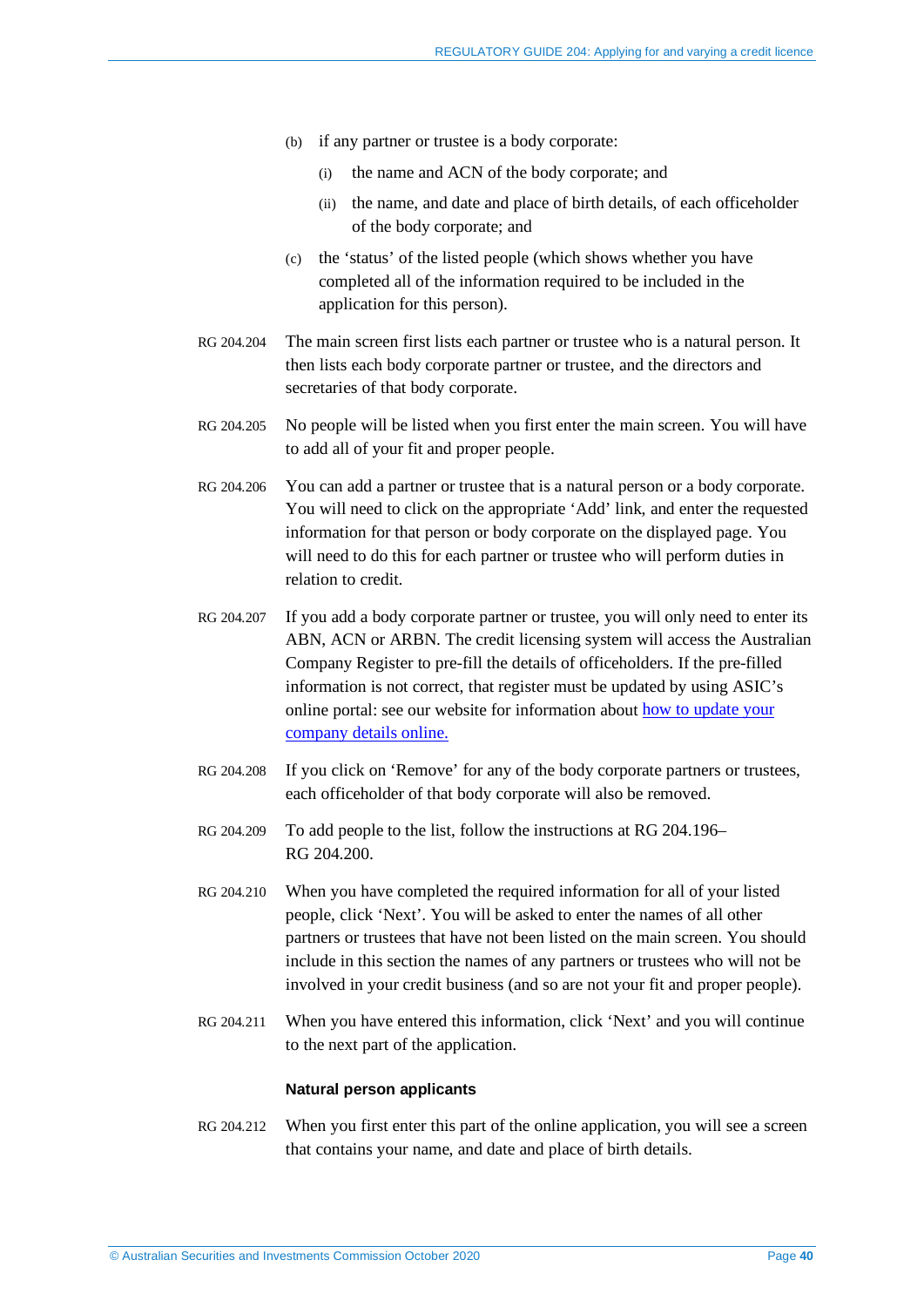- RG 204.213 The 'Status' column will show as 'Not complete'. You will need to click on the 'Edit' button, and this will display a new screen that asks for the following information:
	- (a) a description of your role in your business (you should select 'individual applicant or partner');
	- (b) your job title;
	- (c) a description of the industry category or categories that best describes your area of experience (you can select more than one of the listed categories); and
	- (d) whether you will be a responsible manager (you should select 'yes').
- <span id="page-40-0"></span>RG 204.214 When you have entered this information, click 'Next' and you will continue with your application.

### **Responsible managers**

RG 204.215 You must identify at least one person as a responsible manager. We will assess the knowledge and skills of your responsible managers to determine whether you are competent to engage in the credit activities for which you have applied.

> Note: For further information on the role of responsible managers and how we will assess your organisational competence by looking at the knowledge and skills of your responsible managers, se[e RG 206.](https://asic.gov.au/regulatory-resources/credit/credit-general-conduct-obligations/rg-206-credit-licensing-competence-and-training/)

#### **Key person licence condition**

- RG 204.216 If we consider that you are heavily dependent on the expertise of a small number of people to be competent to engage in credit activities, we are likely to include a condition on your credit licence (if it is granted) that specifies that these people are 'key people' to your business.
- RG 204.217 If we put this condition on your credit licence, you will have to:
	- (a) notify us if any of your key people leave, or are about to leave, your business; and
	- (b) nominate another suitably qualified person to take over from them.
- RG 204.218 You cannot change your key people unless you have varied your credit licence. For more information on applying to vary your credit licence, see Section [H.](#page-64-0)

## **People proofs—Controllers**

RG 204.219 Controllers are also fit and proper people: see RG [204.187–](#page-36-0)RG [204.188.](#page-36-1) After your application is lodged, you will need to identify each of your 'controllers', which can include natural persons, body corporates or other entities.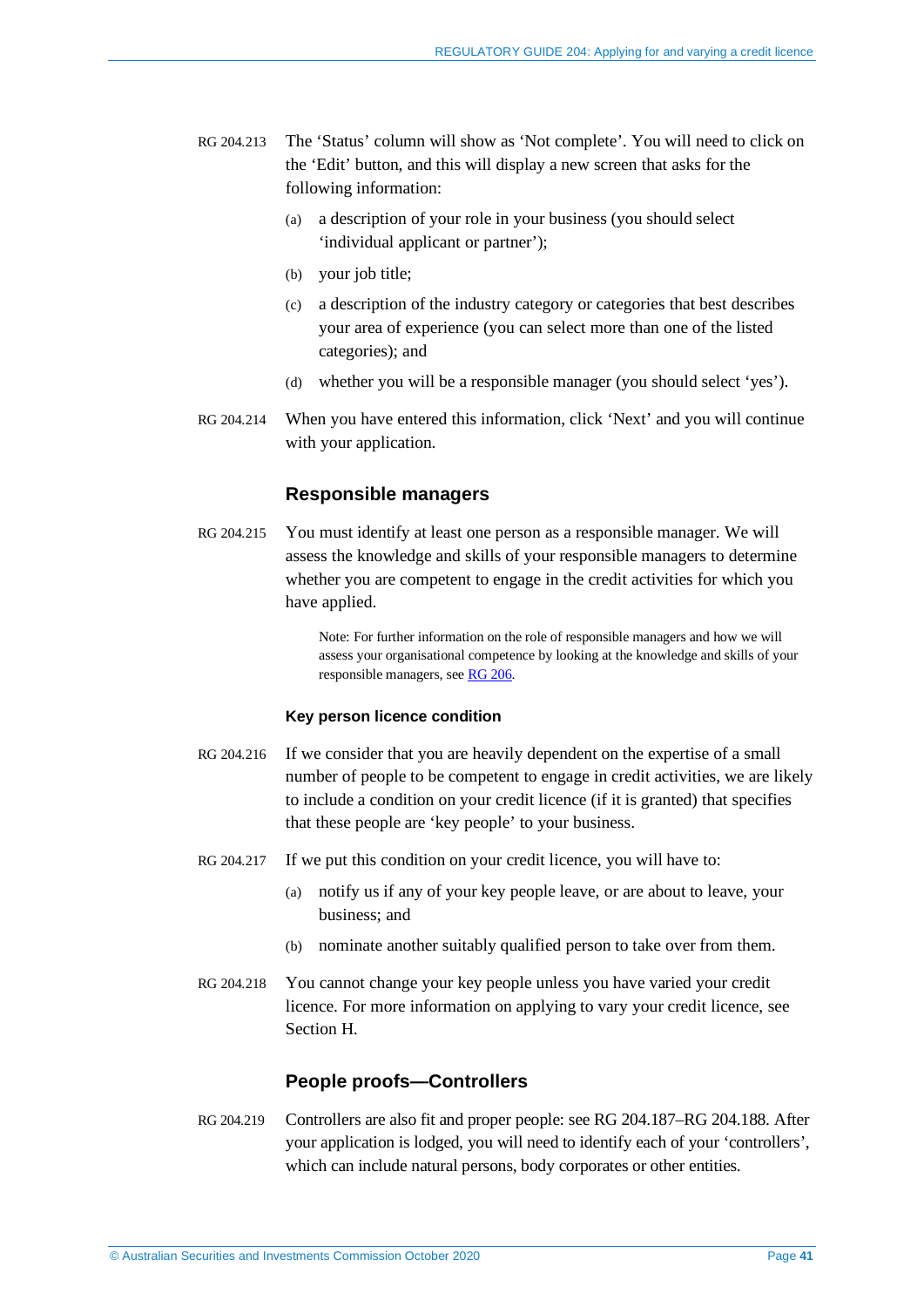RG 204.220 Additionally, ASIC must consider:

- (a) if a controller of an applicant is a body corporate—the officers of the applicant;
- (b) if a controller is a partnership—the partners and senior managers of the partnership;
- (c) if a controller is multiple trustees of a trust—the trustees and senior managers of the trust.
- RG 204.221 For each of these people, you must provide people proofs that are less than 12 months old. The required people proofs are:
	- (a) a Statement of Personal Information;
	- (b) a copy of a bankruptcy check; and
	- (c) a copy of a national criminal history check.
- RG 204.222 We will assess your controllers against the matters we must have regard to under s37B of the National Credit Act and may request further information about any of your controllers or other fit and proper people.

## **B2 Compliance arrangements**

### **Adequate compliance arrangements and systems**

- RG 204.223 Before we can grant you a credit licence, you must demonstrate that you have processes in place to adequately monitor compliance with your licence conditions and the credit legislation.
- RG 204.224 For more information on what we think is required for compliance arrangements to be adequate, see Sections B and C of [RG 205.](https://asic.gov.au/regulatory-resources/credit/credit-general-conduct-obligations/rg-205-credit-licensing-general-conduct-obligations/) Your processes should be appropriate to the nature, scale and complexity of your business.
- RG 204.225 You will be asked a group of questions that are designed to obtain your confirmation that you have, or will have from the date your licence starts (if it is granted), adequate compliance arrangements and systems, including:
	- (a) whether you have, or will have, a written plan that documents your arrangements and systems;
	- (b) whether the arrangements, or proposed arrangements, specify how often compliance with procedures is monitored and reported on; and
	- (c) whether there are people internal to your business who will be responsible for ongoing monitoring and reporting.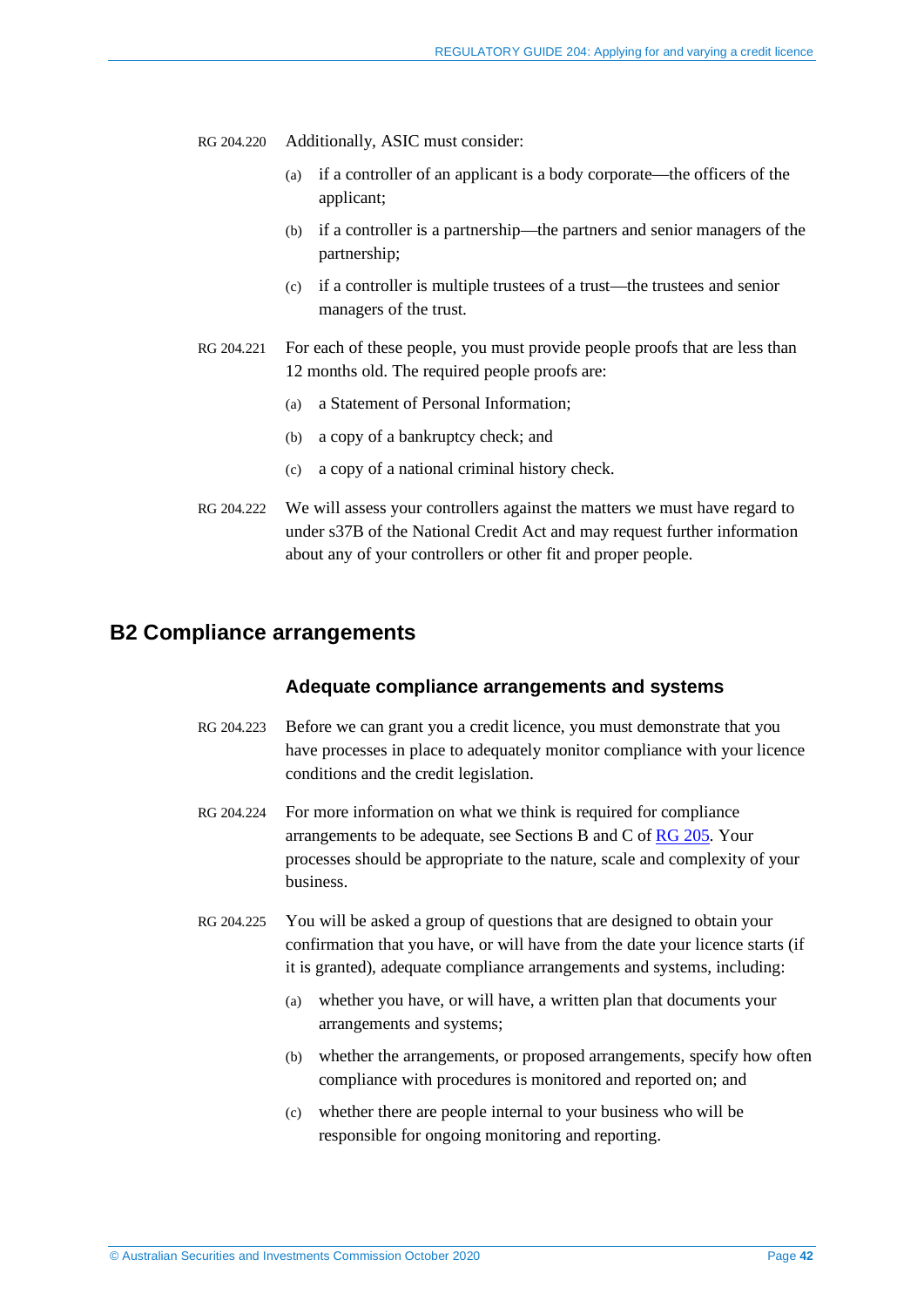RG 204.226 If you indicate that you will not, from the date your licence starts (if it is granted), have arrangements and systems to ensure compliance with the obligations, you will not be able to continue with the application because you would not meet the minimum requirements to be granted a credit licence.

### **Adequate conflicts management arrangements and systems**

- RG 204.227 Before we can grant you a credit licence, you must demonstrate that you have arrangements in place to ensure that your clients will not be disadvantaged by any conflicts of interest that arise in relation to your credit activities.
- RG 204.228 For more information on what we think is required for conflicts management arrangements to be adequate, see Section D of [RG 205.](https://asic.gov.au/regulatory-resources/credit/credit-general-conduct-obligations/rg-205-credit-licensing-general-conduct-obligations/) Your arrangements should be appropriate to the nature, scale and complexity of your business.
- RG 204.229 You will be asked to confirm that you have, or will have from the date your licence starts (if it is granted), adequate conflicts management arrangements and systems.
- RG 204.230 If you indicate that you will not, from the date your licence starts (if it is granted), have arrangements and systems to ensure clients will not be disadvantaged by conflicts of interest that may arise wholly or partly in relation to your credit activities, you will not be able to continue with the application because you would not meet the minimum requirements to be granted a credit licence.

### **Processes related to outsourcing**

- RG 204.231 You will also be asked whether any functions of your business will be outsourced when you engage in credit activities. If you answer 'yes', you will be asked to select the types of functions that will be outsourced.
- RG 204.232 You should only answer 'yes' to this question if you will be outsourcing parts of your business that relate to the provision of credit activities.
- RG 204.233 If you outsource your functions as a credit licensee to other entities, you will still be responsible for complying with all of your licensee obligations in relation to those functions. For example, if you outsource the training of your representatives, you will still be responsible for ensuring that your representatives are competent and adequately trained.
- RG 204.234 If you outsource any of your functions as a credit licensee, we expect that you will have appropriate processes in place to ensure that you:
	- (a) have taken due skill and care in choosing a suitable service provider;
	- (b) will monitor their ongoing performance; and
	- (c) can deal effectively with any breaches of the outsourcing agreement or actions that lead, or might lead, to a breach of your licensee obligations.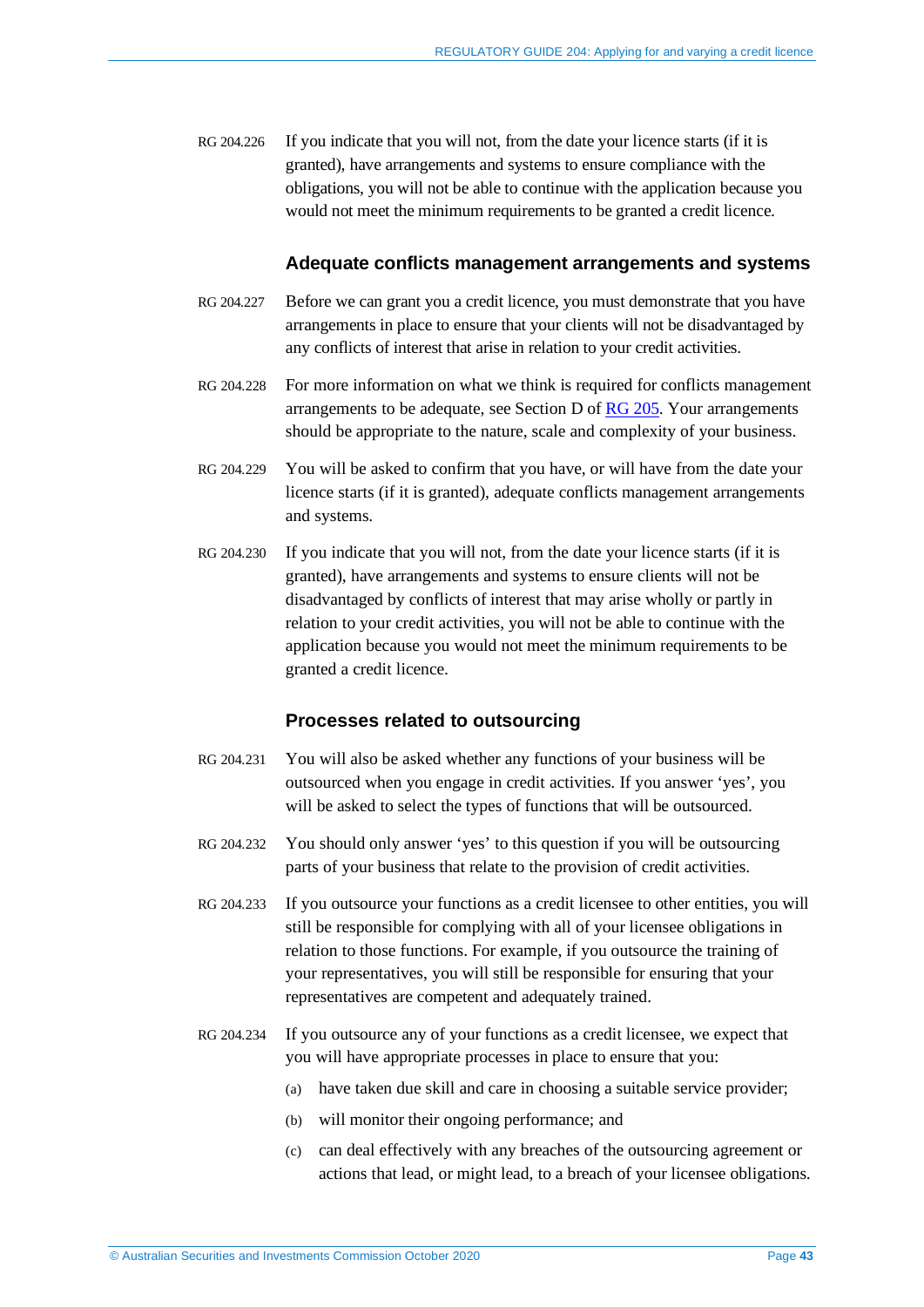RG 204.235 If you intend to outsource any of your functions as a credit licensee, you will also need to provide some information in the 'Summary business description' about who will perform these functions and in what location. For more information on the 'Summary business description', see Section [E.](#page-50-0)

# **B3 Supervising and training representatives**

- RG 204.236 Before we can grant you a credit licence, you must demonstrate that you have adequate arrangements to:
	- (a) supervise and monitor the activities of any representatives and ensure that any breaches are identified and remedied; and
	- (b) ensure that any representatives are adequately trained, and are competent, to engage in the credit activities covered by your credit licence.
- RG 204.237 For guidance on what we consider to be adequate training, see [RG 206.](https://asic.gov.au/regulatory-resources/credit/credit-general-conduct-obligations/rg-206-credit-licensing-competence-and-training/) Your arrangements should be appropriate to the nature, scale and complexity of your business.
- RG 204.238 You will be asked a group of questions that are designed to obtain your confirmation that you have, or will have from the date your licence starts (if it is granted), arrangements to ensure that your representatives will be adequately trained and competent, and that you will supervise and monitor your representatives, including whether you:
	- (a) have, or will have, a written policy that details the minimum training requirements;
	- (b) have, or will have, a training register;
	- (c) have, or will have, a documented process for monitoring and supervising all representatives (including credit representatives);
	- (d) will undertake certain checks during your recruitment process for representatives;
	- (e) have, or will have, processes to ensure that representatives providing third-party home loan credit assistance will have, as a minimum, a Certificate IV in Finance and Mortgage Broking; and
	- (f) have, or will have, processes to ensure that credit representatives are members of AFCA.

Note: 'Third-party home loan credit assistance' means home loan credit assistance where the credit assistance relates to credit secured by real property and neither the licensee nor its representatives will be the credit provider: se[e RG 206](https://asic.gov.au/regulatory-resources/credit/credit-general-conduct-obligations/rg-206-credit-licensing-competence-and-training/) for further details.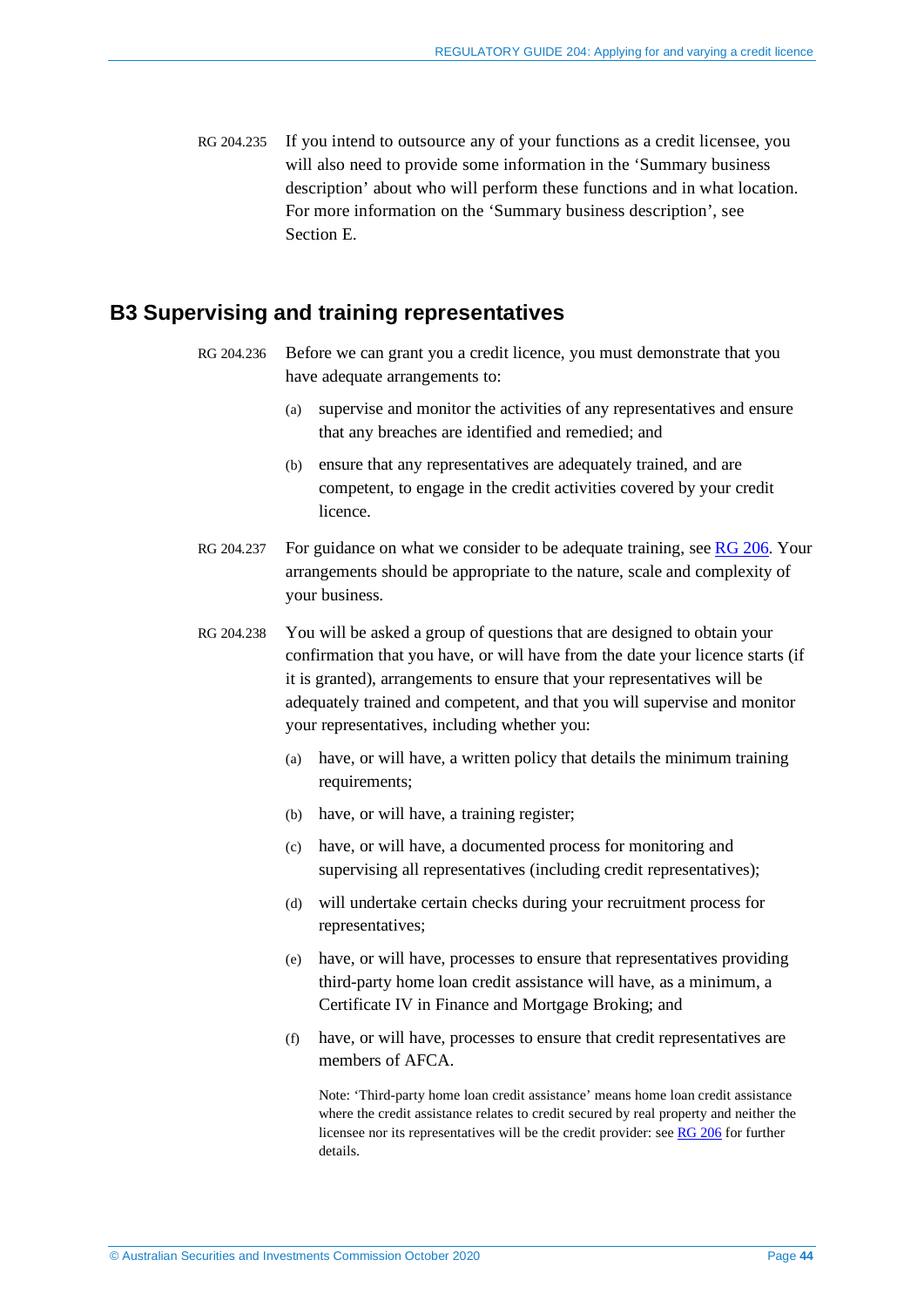RG 204.239 If you are an AFS licensee, the online application will only display questions that are specific to the credit licensing regime. We have limited the questions that are asked because you have already demonstrated that you have adequate arrangements in relation to the training and supervision of your representatives in your AFS licence application. We expect that, if you are granted a credit licence, you will comply with your obligations under the National Credit Act by maintaining the same types of arrangements in relation to representatives that engage in credit activities on your behalf.

# **B4 Adequacy of resources**

- RG 204.240 Before we can grant you a credit licence, you must demonstrate that you have adequate financial, human and information technology (IT) resources to engage in credit activities and to carry out supervisory arrangements (unless you are a body regulated by APRA).
- RG 204.241 For guidance on what we consider to be adequate resources, see Section F of [RG 205](https://asic.gov.au/regulatory-resources/credit/credit-general-conduct-obligations/rg-205-credit-licensing-general-conduct-obligations/) (for human and IT resources) and [RG 207](https://asic.gov.au/regulatory-resources/credit/credit-general-conduct-obligations/rg-207-credit-licensing-financial-requirements/) (for financial resources). Your resources should be appropriate to the nature, scale and complexity of your business.
- RG 204.242 Unless you are a body regulated by APRA, you will be asked a group of questions that are designed to obtain your confirmation that you have, or will have from the date your licence starts (if it is granted):
	- (a) a written plan that documents your measures for ensuring that your financial resources are adequate and monitoring your financial resources to ensure that they continue to be adequate;
	- (b) a business planning process that includes consideration of the employees and other representatives that you need to engage in your credit business; and
	- (c) IT systems to support your business processes.
- RG 204.243 If you are an AFS licensee, the online application will only ask for confirmation about your business planning process. We have limited the questions that are asked because you have already demonstrated that you have arrangements for maintaining adequate financial resources and IT resources to conduct a financial services business in your AFS licence application. We expect that, if you are granted a credit licence, you will comply with your obligations under the National Credit Act by maintaining the same types of arrangements in relation to your credit activities.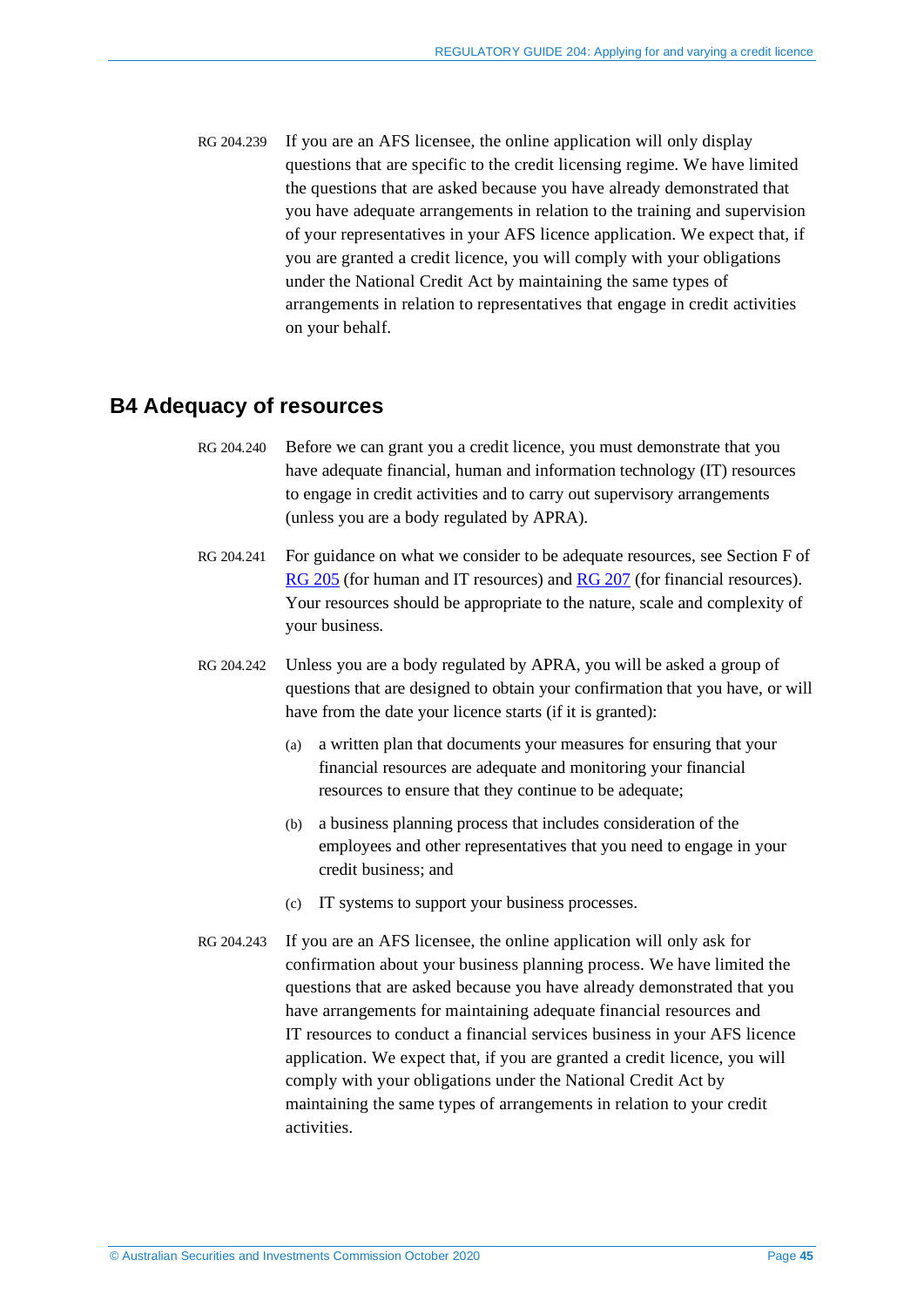RG 204.244 If you indicate that you will not, from the date your licence starts (if it is granted), have a written plan that sets out measures to ensure that your financial resources are adequate, you will not be able to continue with the application because you would not meet the minimum requirements to be granted a credit licence.

# <span id="page-45-0"></span>**B5 Dispute resolution and hardship applications**

- RG 204.245 Before we can grant you a credit licence, you must demonstrate that you have a dispute resolution system in place that comprises:
	- (a) internal dispute resolution procedures that meet ASIC's approved standards and requirements set out in  $\overline{RG}$  165; and

Note: From 5 October 2021, credit licence applicants will need to demonstrate that they have procedures in place that meet the standards and requirements of [RG 271.](https://asic.gov.au/regulatory-resources/find-a-document/regulatory-guides/rg-271-internal-dispute-resolution/) RG 271 contains updated requirements for how financial firms deal with consumer and small business complaints under their internal dispute resolution procedures. For complaints received by financial firms before 5 October 2021, RG 165 will continue to apply. We will withdraw RG 165 on 5 October 2022.

(b) membership of AFCA.

# **Internal dispute resolution**

- RG 204.246 You will be asked a group of questions that are designed to obtain your confirmation that you have, or will have from the date your licence starts (if it is granted), an internal dispute resolution system, and that it meets, or will meet, the requirements set out in [RG 165](https://asic.gov.au/regulatory-resources/find-a-document/regulatory-guides/rg-165-licensing-internal-and-external-dispute-resolution/) or [RG 271](https://asic.gov.au/regulatory-resources/find-a-document/regulatory-guides/rg-271-internal-dispute-resolution/) (depending on which applies at the time), including:
	- (a) the role of the person responsible for internal dispute resolution;
	- (b) whether your internal dispute resolution procedures meet, or will meet, the requirements in RG 165 or RG 271;
	- (c) whether your procedures are, or will be, documented and available to clients; and
	- (d) whether the procedures specify, or will specify, that information about unresolved complaints must be provided to AFCA.

Note: See note at [RG 204.245](#page-45-0) regarding changes to internal dispute resolution requirements.

RG 204.247 You will also be asked whether you have, or will have, documented procedures for receiving and assessing requests to vary credit contracts on the grounds of hardship (if you intend to provide credit). You require separate procedures for these types of applications because they are generally of an urgent nature.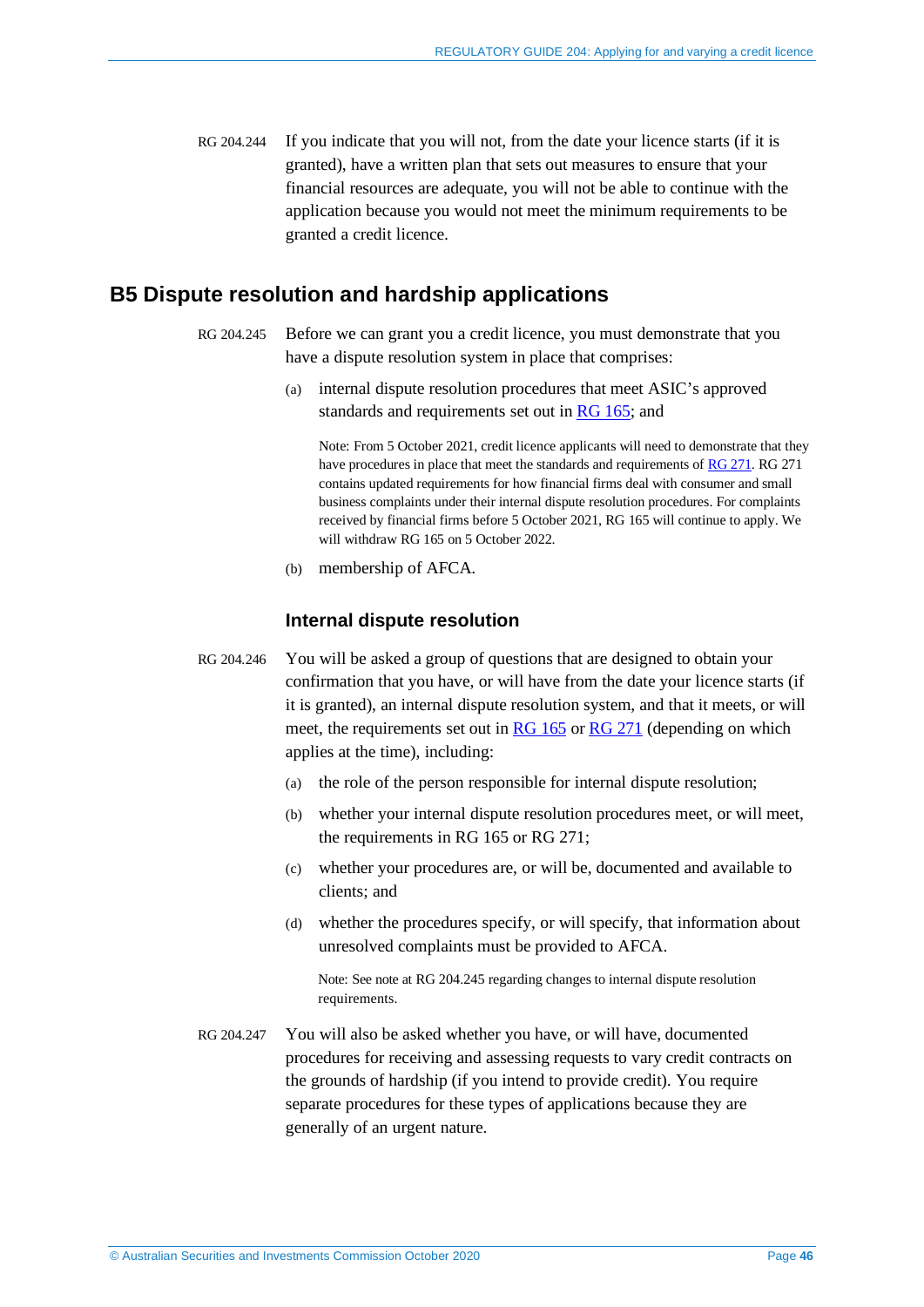- RG 204.248 If you are an AFS licensee, the online application will only display questions about hardship application procedures. We have limited the questions that are asked because you have already demonstrated that you have appropriate internal dispute resolution arrangements in relation to your financial services business. We expect that, if you are granted a credit licence, you will comply with your obligations under the National Credit Act by maintaining the same types of arrangements in relation to your credit activities.
- RG 204.249 If you indicate that you will not, from the date your licence starts (if it is granted), have in place internal dispute resolution systems or procedures for dealing with hardship applications, you will not be able to continue with the application because you would not meet the minimum requirements to be granted a credit licence.

### **External dispute resolution**

- RG 204.250 You will be asked to enter the details (e.g. membership number and commencement date) for your AFCA membership. Your commencement date will be the date on which you became a member of AFCA.
- RG 204.251 If you are not a member of AFCA, you can still continue with the application. However, you will not be granted a credit licence until you have become a member.

# **B6 Risk management**

- RG 204.252 Before we can grant you a credit licence, you must demonstrate that you have adequate risk management systems (unless you are a body regulated by APRA).
- RG 204.253 For guidance on what we consider to be adequate risk management systems, see Section D of [RG 205.](https://asic.gov.au/regulatory-resources/credit/credit-general-conduct-obligations/rg-205-credit-licensing-general-conduct-obligations/) Your systems should be appropriate to the nature, scale and complexity of your business.
- RG 204.254 Unless you are a body regulated by APRA, you will be asked a group of questions that are designed to obtain your confirmation that you have, or will have from the date your licence starts (if it is granted), adequate systems, including:
	- (a) whether you have, or will have, documented processes to identify, analyse, evaluate, treat and communicate risks in your business, and to monitor and report on risk management issues;
	- (b) whether you have assessed, or will assess, the risks associated with your business and the probability of those risks occurring; and
	- (c) whether relevant representatives are, or will be, provided with risk management training.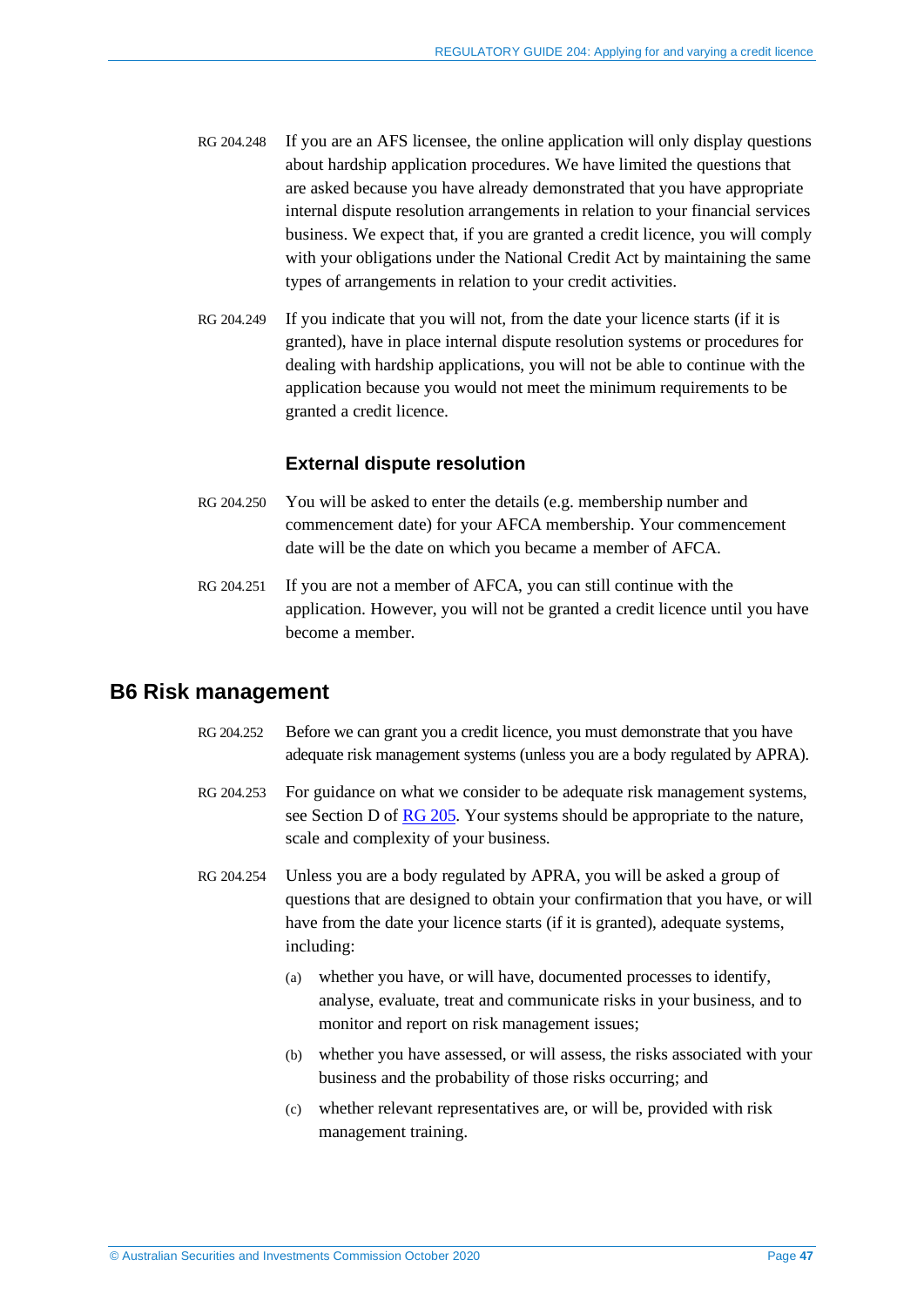RG 204.255 If you indicate that your risk management processes will not include the identification, analysis, evaluation, treatment and communication of risks associated with your credit business, you will not be able to continue with the application because you would not meet the minimum requirements to be granted a credit licence.

# **B7 Compensation arrangements**

- RG 204.256 As a credit licensee, you will need to have arrangements in place for compensating your clients for loss they suffer if you breach your obligations under the National Credit Act.
- RG 204.257 For most applicants, the way to comply with this obligation is to have adequate professional indemnity (PI) insurance cover.
- RG 204.258 Some applicants (i.e. general insurance companies, life insurance companies and ADIs) are exempt from the obligation to hold PI insurance cover. Related bodies corporate of these entities may also be exempt if they hold a guarantee that has been approved by ASIC.

Note: See reg 12(3) of the National Credit Regulations for details of licensees that are exempt from the requirement to hold PI insurance cover.

RG 204.259 In addition, if you will (if granted a licence) be a licensee who is authorised to engage in credit activities as a credit provider or lessor and will only provide credit services in relation to credit contracts or consumer leases for which the licensee is the credit provider or lessor, you will be exempt from the obligation to hold PI insurance cover.

Note: See reg 12(3)(c) and (d) of the National Credit Regulations.

- RG 204.260 For information on our approach to compensation and insurance arrangements, including what features your PI insurance cover must have to be adequate, see [RG 210.](https://asic.gov.au/regulatory-resources/credit/credit-general-conduct-obligations/rg-210-compensation-and-insurance-arrangements-for-credit-licensees/)
- RG 204.261 You do not need to have your compensation arrangements in place when you apply for a credit licence. However, we cannot grant you a credit licence until you confirm that you have adequate compensation arrangements in place. You should therefore start to organise your PI insurance cover, or apply to us for approval of an alternative arrangement or a guarantee, before making your application. It can take several weeks, or longer, to obtain PI insurance cover, or for us to assess whether your alternative compensation arrangements or guarantee are adequate.

### **Professional indemnity insurance**

RG 204.262 If you indicate that you have PI insurance cover that complies with our policy in [RG 210,](https://asic.gov.au/regulatory-resources/credit/credit-general-conduct-obligations/rg-210-compensation-and-insurance-arrangements-for-credit-licensees/) you will continue to the next part of the application.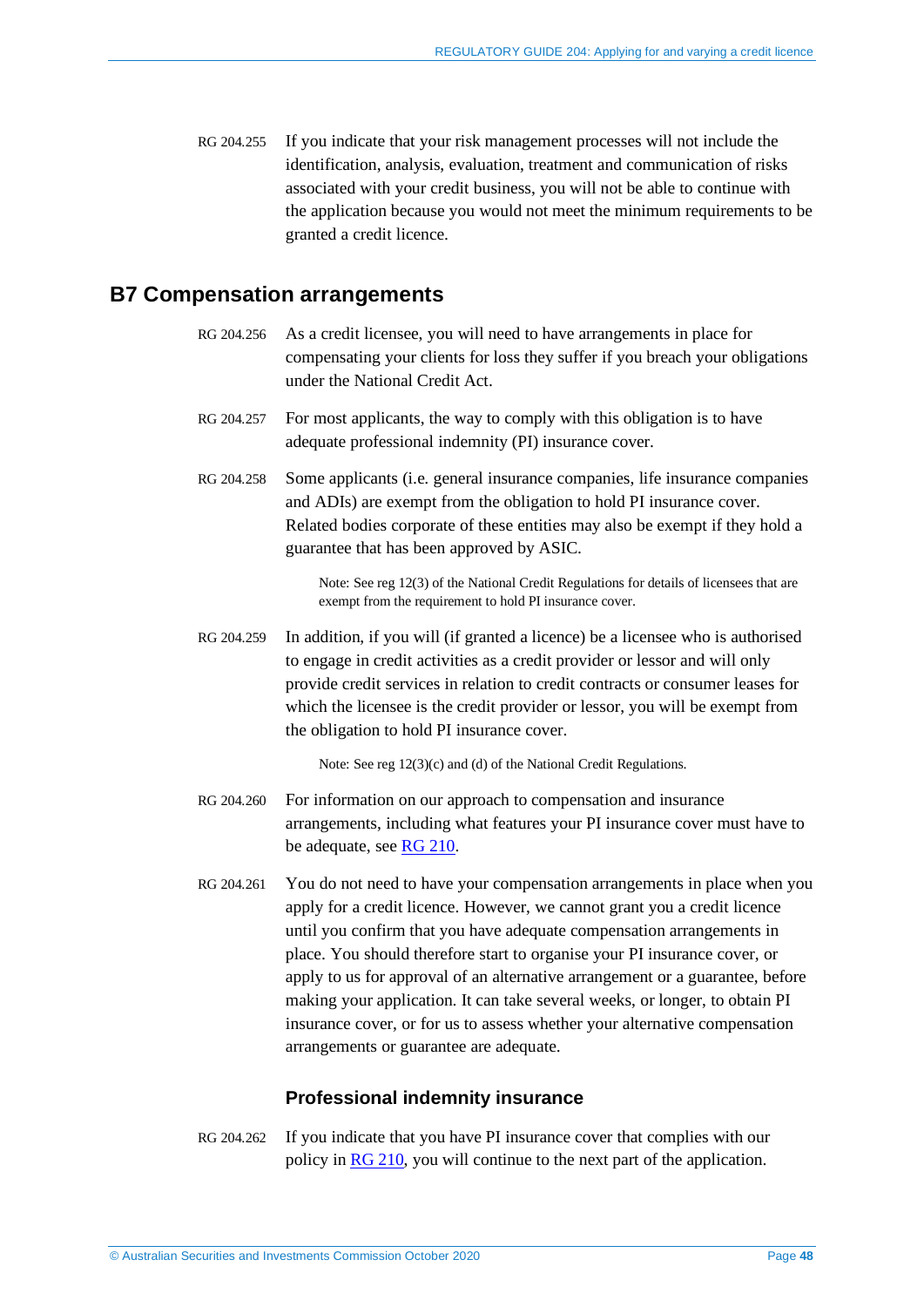- RG 204.263 You do not need to provide any further details about your PI insurance cover in the online application. If we consider that you should be granted a credit licence, we will give you a decision in principle and a draft of the credit licence that we propose to grant.
- <span id="page-48-0"></span>RG 204.264 However, before we can make a final decision to grant the credit licence, you will be asked to:
	- (a) answer a questionnaire that asks for information about the insurer, the type and level of your cover, the scope of the cover and whether it has the features set out in our guidance on compensation and insurance arrangements for credit licensees; and
	- (b) provide a copy of the Certificate of Currency for your PI insurance policy.
- RG 204.265 If you indicate that you do not have PI insurance cover that complies with ASIC's policy, you will be asked whether you have a process to ensure that you will have such insurance cover when your credit licence takes effect. If you answer 'yes', you will not be asked any further questions about your compensation arrangements in the online application. However, you will need to provide the information described in RG [204.264](#page-48-0) before we can make a final decision to grant a credit licence.

## **Exempt licensees and alternative compensation arrangements**

### **Exempt licensees that do not require ASIC approval**

- RG 204.266 If you indicate that you are an exempt licensee because you are a general insurance company, life insurance company or an ADI, you will not be asked for any more information about your compensation arrangements either in your online application or before your credit licence is granted.
- RG 204.267 If you indicate that you will only engage in credit activities as a credit provider, you will not be asked for any more information in your online application about your compensation arrangements.

#### **Exempt licensees that require ASIC approval**

RG 204.268 If you select either 'ASIC approved guarantee' or 'ASIC approved alternative arrangements' as the reason for not having PI insurance cover, you will be asked in your online application whether ASIC's approval has been obtained. You do not need to have obtained our approval before you apply for a credit licence. However, your licence will not be granted until either we have approved the alternative arrangements or guarantee, or you have obtained adequate PI insurance cover.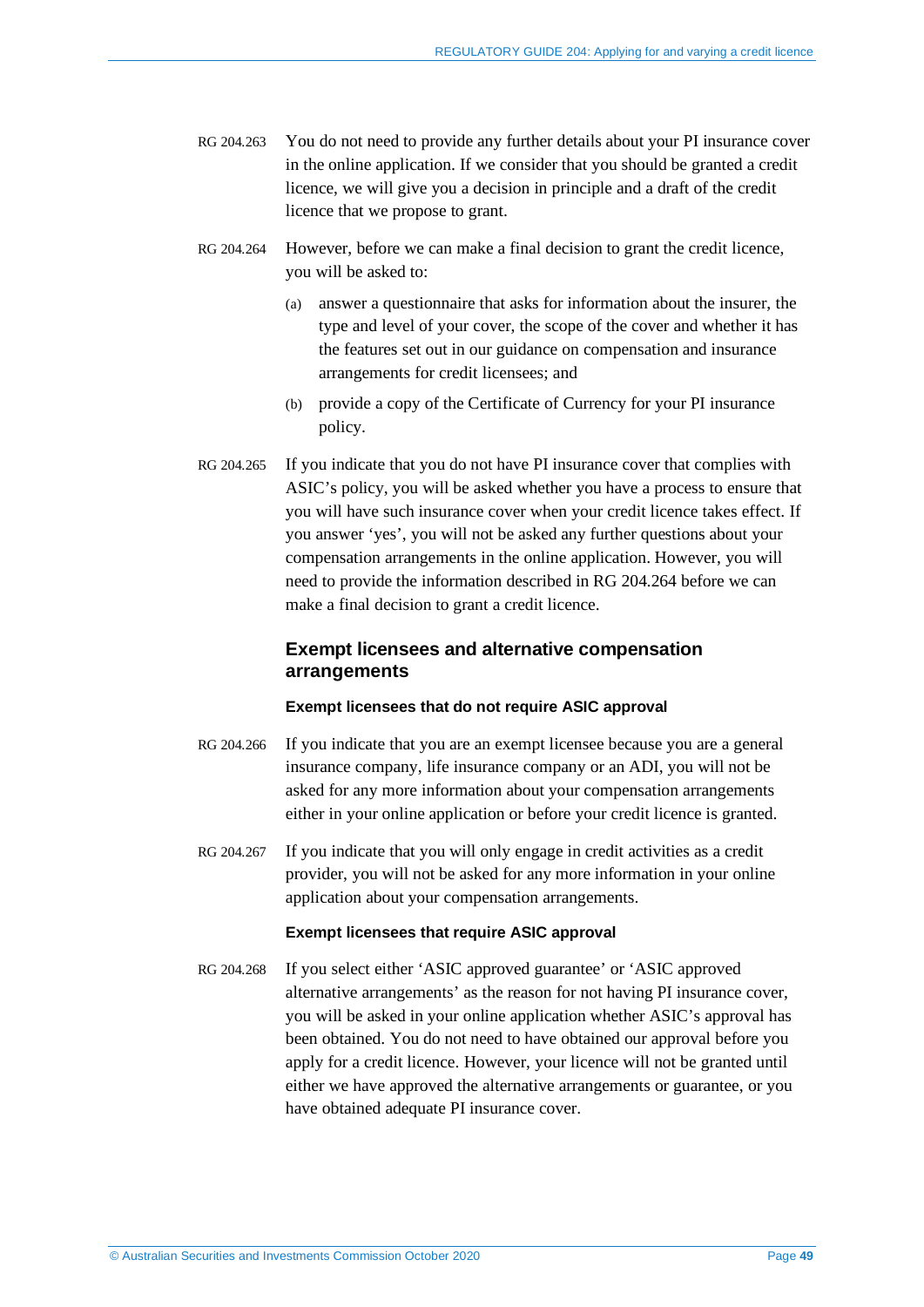### **Obtaining approval or a guarantee**

RG 204.269 If you want to apply for ASIC approval of alternative arrangements, or a guarantee from a related body corporate that is a general insurance company, life insurance company or ADI, you will need to apply in writing to [applications@asic.gov.au.](mailto:applications@asic.gov.au) In deciding whether to approve alternative arrangements, we will consider the same factors used to assess the adequacy of PI insurance.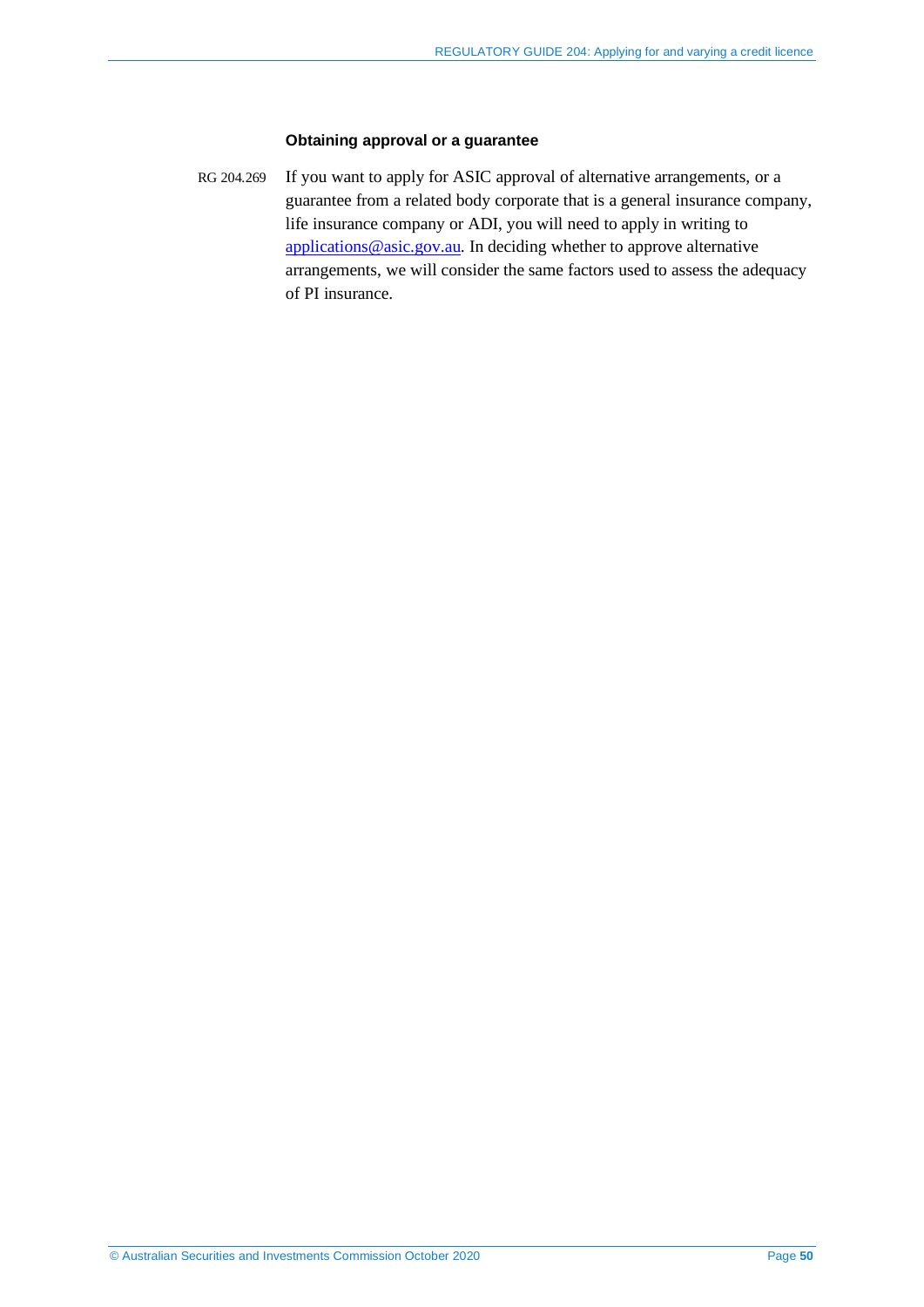# <span id="page-50-0"></span>**E What supporting information will I need to provide?**

### **Key points**

You will be asked for some additional information about each of your fit and proper people and your responsible managers: see RG [204.270–](#page-50-1)RG [204.300.](#page-55-0) 

You will also be asked for a written summary that describes your proposed business activities: see RG [204.304.](#page-56-0)

If you are a streamlined applicant, you will not be asked for all of this information: see [Table 4.](#page-50-2)

# <span id="page-50-1"></span>**Summary of supporting information**

- RG 204.270 You will be asked to provide additional information that we need to assess:
	- (a) the size and nature of your proposed business, and how your business will be operated;
	- (b) whether you are competent to engage in the credit activities that will be covered by the credit licence you have applied for; and
	- (c) whether you are a fit and proper person to engage in those credit activities.

RG 204.271 [Table 4](#page-50-2) provides an overview of the supporting information that we require.

#### <span id="page-50-2"></span>**Table 4: Supporting information that we require**

| <b>Required information</b>                                                                                              | Applicants that must provide this information                                                                             |
|--------------------------------------------------------------------------------------------------------------------------|---------------------------------------------------------------------------------------------------------------------------|
| Information about each of your fit and proper people (see RG 204.272–RG 204.300)                                         |                                                                                                                           |
| Statement of Personal Information                                                                                        | Standard applicants only (i.e. not streamlined<br>applicants)                                                             |
| Particulars of any outcomes of concern listed in the                                                                     | Standard applicants only                                                                                                  |
| Statement of Personal Information                                                                                        | This information is only required if a 'yes' answer<br>is given to a question in the Statement of<br>Personal Information |
| National criminal history check (not more than 12 months<br>old), or overseas criminal history check for overseas people | Standard applicants only                                                                                                  |
| Bankruptcy check (not more than 12 months old)                                                                           | Standard applicants only                                                                                                  |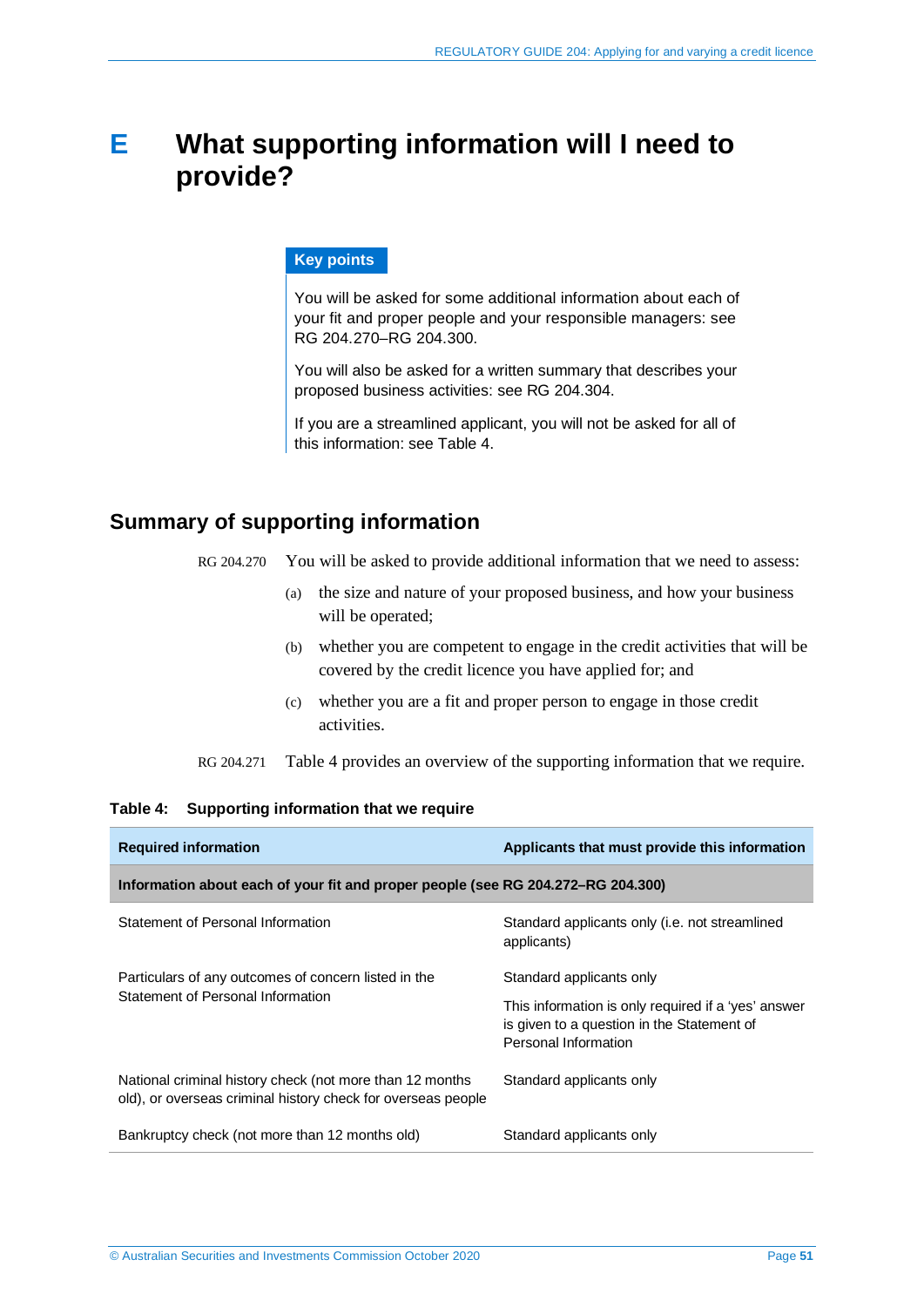| <b>Required information</b>                                                        | Applicants that must provide this information             |
|------------------------------------------------------------------------------------|-----------------------------------------------------------|
| Additional information about your responsible managers (see RG 204.301–RG 204.303) |                                                           |
| Educational qualifications                                                         | All applicants (i.e. including streamlined<br>applicants) |
| Previous employers where experience relevant to the<br>application was gained      | All applicants                                            |
| Overview of your proposed business (see RG 204.304)                                |                                                           |
| Summary business description                                                       | Standard applicants only                                  |

# <span id="page-51-0"></span>**Information about each of your fit and proper people**

| RG 204.272 When you enter this part of the online application, you will see a screen (the |
|-------------------------------------------------------------------------------------------|
| main screen) that lists:                                                                  |

- (a) the name, and date and place of birth details, of each of the fit and proper people listed in question B1; and
- (b) the 'status' of each person (which means whether you have completed all of the information required to be included in this part of the application for this person).
- RG 204.273 When you first enter this part of the application, the status for each person will be shown as 'Not complete'. To complete the supporting information for each person, you need to click on the 'Edit' button next to their name. This will take you through a series of screens, which will cover the supporting information listed i[n Table 4.](#page-50-2) When you have completed each of these screens and clicked on 'Next', you will be returned to the main screen.
- RG 204.274 You do not have to complete all of the required information for a listed person at the same time. You can return to the information for any of the listed people at any time before you submit the application by clicking on the 'Edit' button.
- RG 204.275 After you have completed the required information for each of the listed people, you can click on the 'Next' button and you will be taken to the next part of the application.

### **Statement of Personal Information**

RG 204.276 For each of your fit and proper people, you will be asked to certify whether the person has been subject to certain events within the last 10 years, whether in Australia or overseas. These events are matters that may affect whether they have the attributes of a fit and proper person to be involved in your credit business, and include: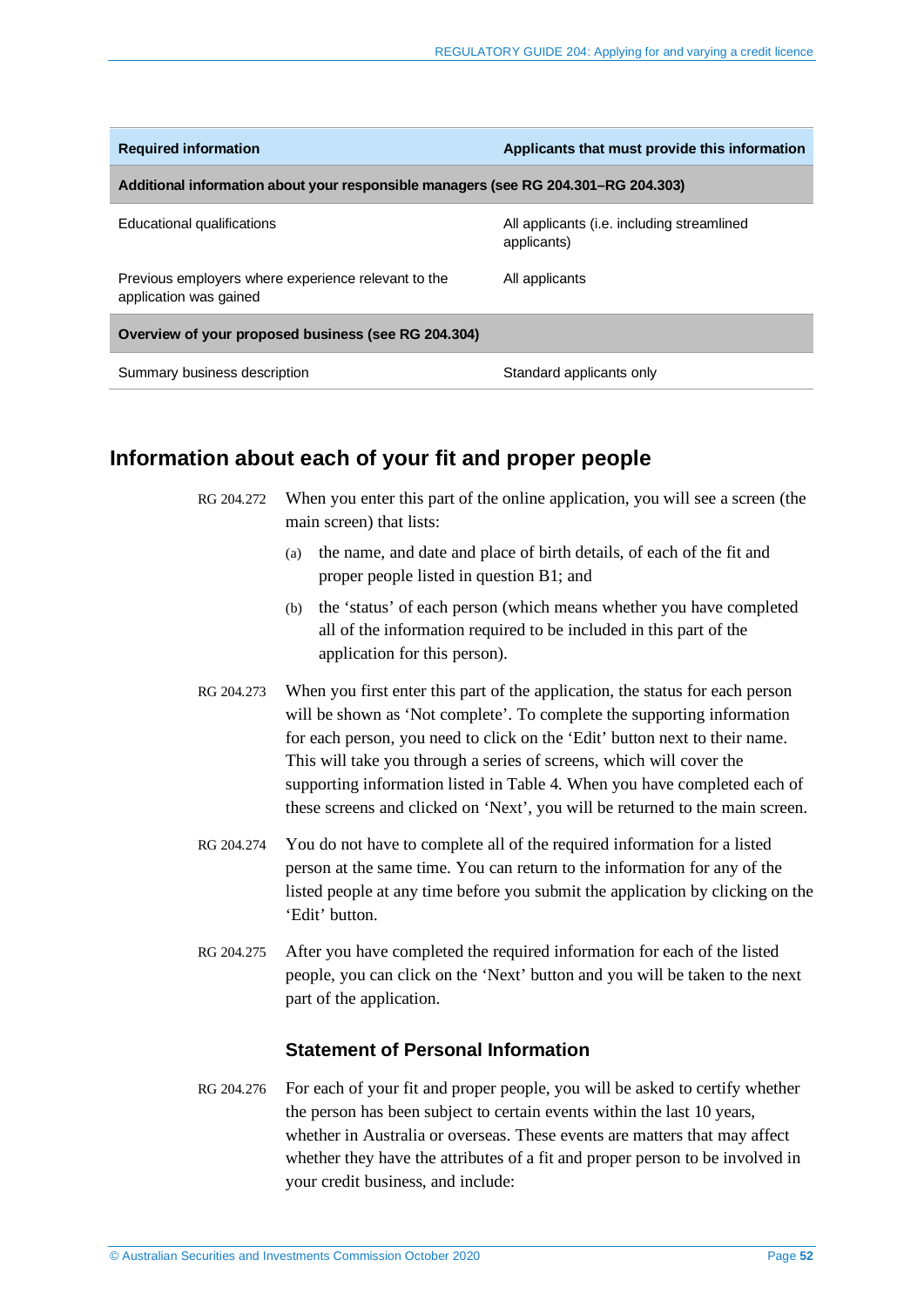- (a) refusal or restriction of authorisations required by law for a trade, business or profession; disciplinary action or investigations that may result in disciplinary action; licence cancellations;
- (b) reprimand or disqualification or removal by a professional or regulatory body or AFCA in matters relating to the person's honesty, integrity or business conduct; claims against PI insurance in relation to advice given by the person; refusal of PI insurance; denial, cancellation or suspension of accreditation by a lender, mortgage manager or mortgage insurer;
- (c) use of different names to those in the application;
- (d) administrative, civil or criminal proceedings or enforcement action, which were determined adversely to the person; and
- (e) declaration of bankruptcy or insolvency; involvement in the management of any companies or businesses that have had an external administrator appointed, or entered a compromise or scheme of arrangement with creditors, or been declared insolvent.
- RG 204.277 If you answer 'yes' to any of these events, you will be advised that you will need to provide an explanation of each of those matters. You must also provide specified documents or information about any of the following matters that the person may have been subject to:
	- (a) a judgment against them in proceedings;
	- (b) a declaration of bankruptcy or insolvency; or
	- (c) a deed of arrangement, assignment or a composition under Pt X of the *Bankruptcy Act 1966* (Bankruptcy Act).
- RG 204.278 For more information, see RG [204.300.](#page-55-0)
- RG 204.279 To enable you to give this certification, you will need to obtain from each of your fit and proper people a signed statement about those events. A template is included in [Information Sheet 244](https://asic.gov.au/for-finance-professionals/credit-licensees/applying-for-and-managing-your-credit-licence/credit-licence-applications-providing-information-for-fit-and-proper-people/) *Credit licence applications: Providing information for fit and proper people* (INFO 244). You can use this template, or you can prepare the statement in the format of your choice provided it contains all of the required information. You will need to keep each signed statement given to you by your fit and proper people for seven years.

### **Background checks**

- RG 204.280 For each of your fit and proper people, you will be required to provide:
	- (a) a national criminal history check that is no more than 12 months old; and
	- (b) a bankruptcy check that is no more than 12 months old.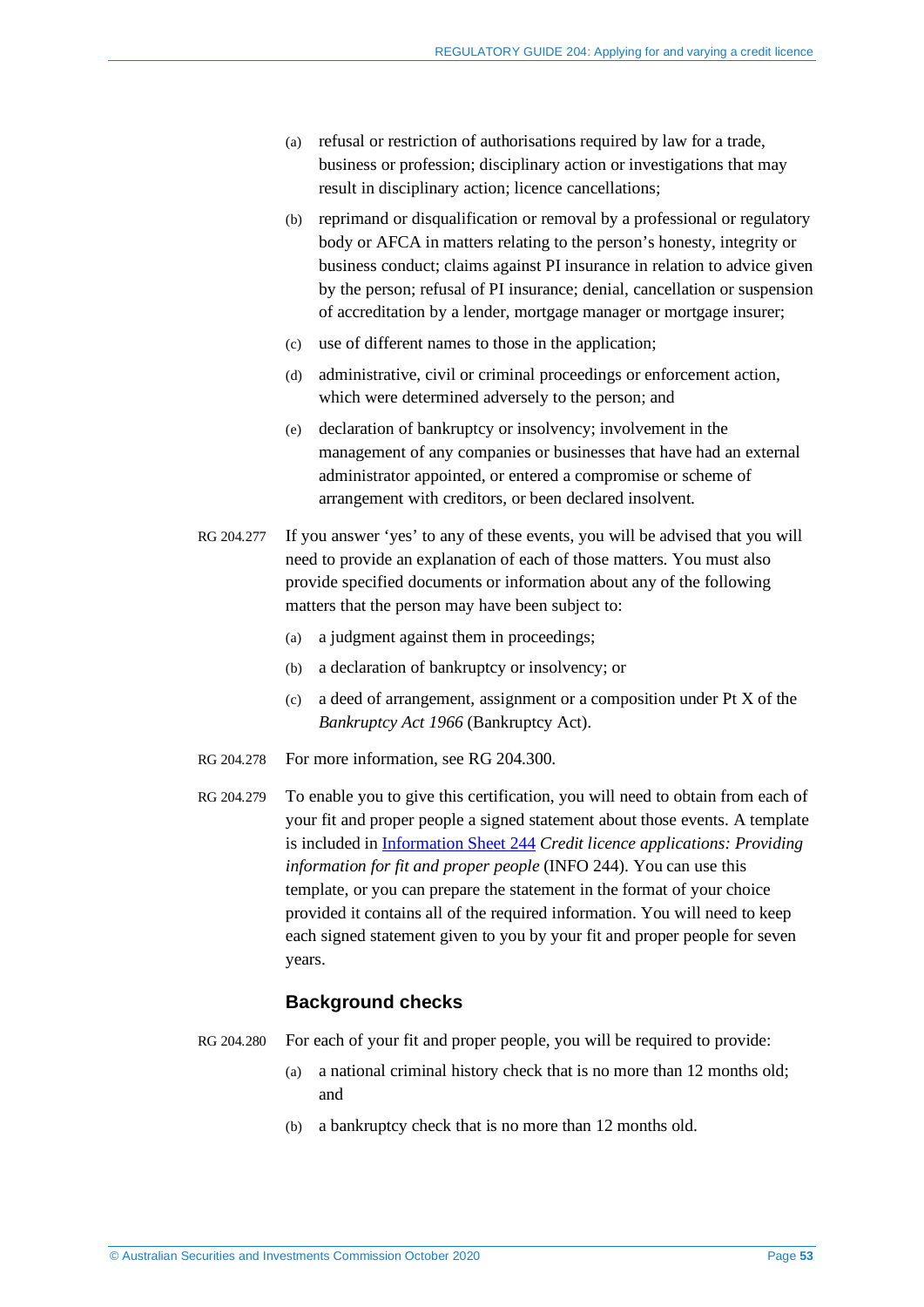RG 204.281 You are not required to send us original documents. However, you must keep, or have access to, the original documents for a period of at least seven years, and give them to us if we ask for them.

#### **National criminal history check**

- RG 204.282 You can get national criminal history checks from any of the following sources:
	- (a) the Australian Federal Police;
	- (b) state and territory police services; and
	- (c) brokers accredited by the Australian Criminal Intelligence Commission (ACIC).
- RG 204.283 The national criminal history checks you provide to us must be no more than 12 months old. You should retain the original of each national criminal history check and send us a copy.
- RG 204.284 For details of how to apply for a national criminal history check, see the websites listed in [Table 5.](#page-53-0) The ACIC website provides a list of accredited brokers who can also be contacted for details of how to apply.

#### <span id="page-53-0"></span>**Table 5: How to apply for a national criminal history check**

| Who to apply to                     | <b>Website address</b>                               |
|-------------------------------------|------------------------------------------------------|
| Australian Federal Police           | www.afp.gov.au                                       |
| State and territory police services | New South Wales: www.police.nsw.gov.au               |
|                                     | Northern Territory: http://www.pfes.nt.gov.au/police |
|                                     | Queensland: www.police.qld.gov.au                    |
|                                     | South Australia: www.police.sa.gov.au                |
|                                     | Tasmania: www.police.tas.gov.au                      |
|                                     | Victoria: www.police.vic.gov.au                      |
|                                     | Western Australia: www.police.wa.gov.au              |
| Brokers accredited by ACIC          | www.acic.gov.au                                      |

#### *Points to note about national criminal history checks*

RG 204.285 You are not obliged to disclose convictions to us that are 'spent' or 'quashed': see the definition of 'spent conviction' in Pt VIIC of the *Crimes Act 1914*. You must ensure that the national criminal history checks you apply for do not disclose details of spent convictions. We may not accept national criminal history checks that have been conducted for other purposes, such as applications for a firearms licence, because those checks may include details of spent convictions.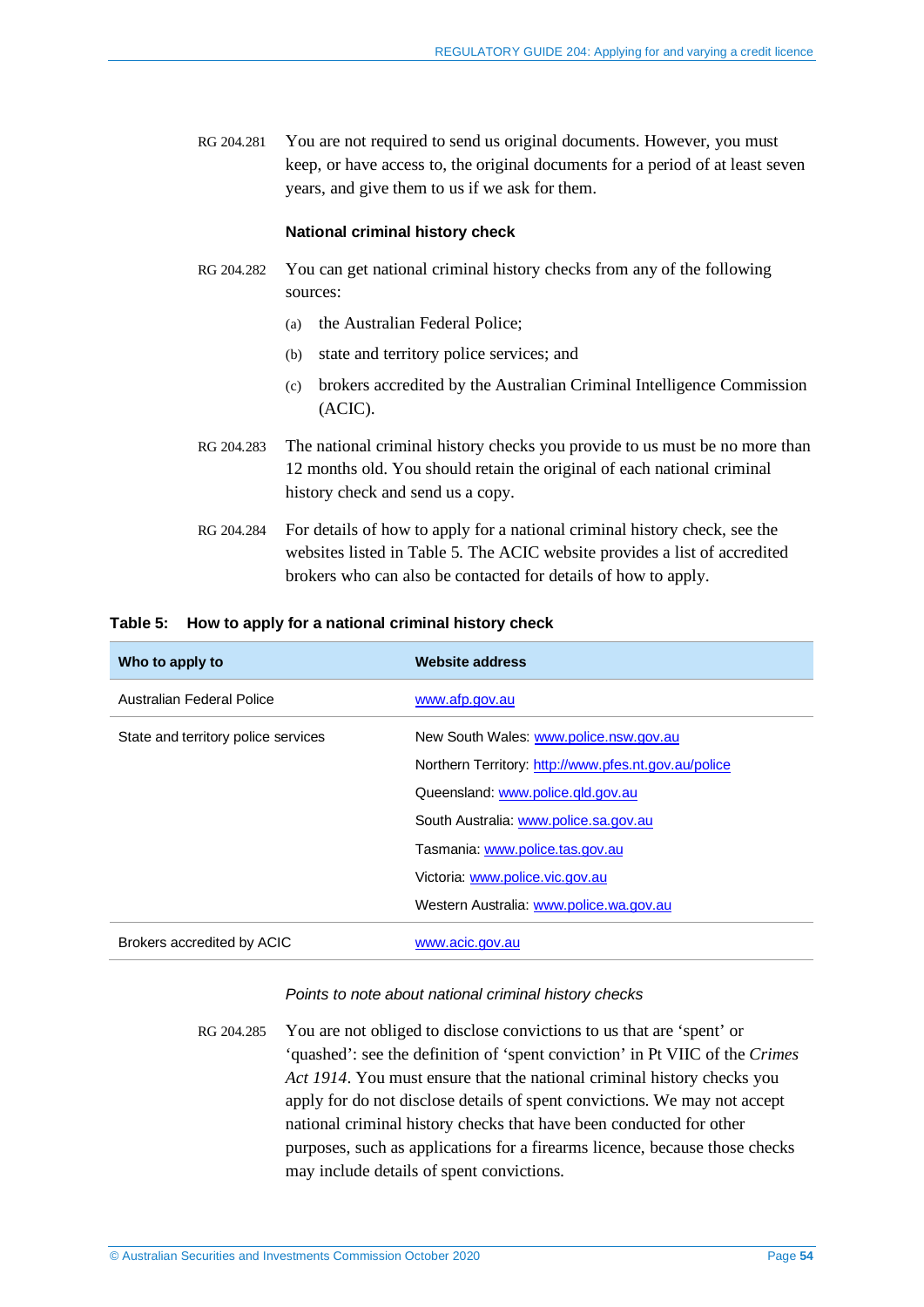- RG 204.286 You need to pay a fee to the organisation providing the national criminal history checks on your responsible managers. These fees differ among the organisations listed in [Table 5.](#page-53-0)
- RG 204.287 The time it takes to obtain national criminal history checks also differs for these organisations. Apply early for the checks about your responsible managers.
- RG 204.288 If you apply for national criminal history checks from the Australian Federal Police, insert the code number 25 'Australian Securities and Investments Commission (ASIC) Consumer Credit/Financial Services Licensing Requirements' in the 'Code Number' field on the application form.

#### *Overseas criminal history check*

- RG 204.289 If a person has never lived in Australia, or has only recently arrived, an Australian criminal history check will not be relevant. In this situation, you must provide us with a criminal history check, no more than 12 months old, from the countries in which the person has lived in the last 10 years.
- RG 204.290 The criminal history check must be obtained from a national government authority in the relevant country. If this is not possible, you must provide a criminal history check issued by a state or provincial authority for each state or province where the person has lived over the last 10 years.
- RG 204.291 If authorities in the relevant country do not provide criminal history checks, you must provide a statutory declaration declaring that the person has no criminal history and detailing the attempts you have made to obtain a criminal history check from the relevant authorities. If the person is still overseas at the time you lodge your licence application, the statutory declaration must be notarised and registered at an Australian consulate in the country where the person lives. If the person is living in Australia at the time the statutory declaration is made, the declaration must be signed and witnessed by a solicitor, justice of the peace, notary or other equivalently qualified person.

#### **Bankruptcy check**

- RG 204.292 You can get bankruptcy checks on your responsible managers and fit and proper persons from the Australian Financial Security Authority (AFSA).
- RG 204.293 AFSA maintains the National Personal Insolvency Index (NPII), which contains information on proceedings and administrations under the Bankruptcy Act.
- RG 204.294 You can provide a point in time search from AFSA's [Bankruptcy Register](https://www.afsa.gov.au/online-services/bankrupty-register-search)  [Search](https://www.afsa.gov.au/online-services/bankrupty-register-search) or from an external provider that contains a complete and accurate account of the information contained in the NPII. The [Bankruptcy Register](https://www.afsa.gov.au/online-services/bankrupty-register-search)  [Search](https://www.afsa.gov.au/online-services/bankrupty-register-search) is an online service that is available 24 hours a day, seven days a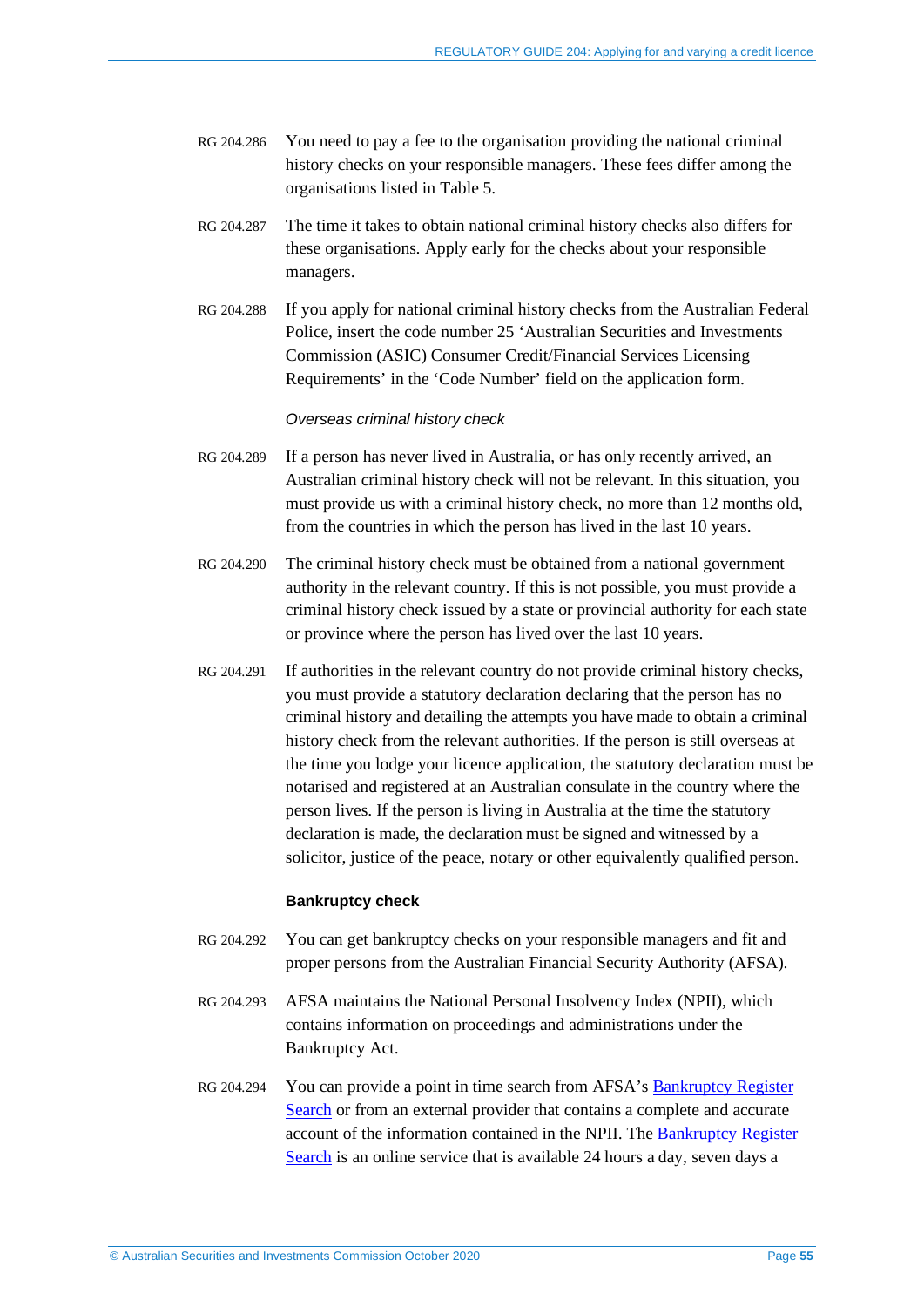week. A fee is payable to conduct a search. You can choose to conduct a search by name and date of birth or using an AFSA reference number.

RG 204.295 The bankruptcy checks you provide to us must be no more than 12 months old. You should send us a scanned copy of the bankruptcy check and retain the original.

#### *Overseas bankruptcy check*

- RG 204.296 If a person has never lived in Australia, or has only recently arrived, an Australian bankruptcy check will not be relevant. In this situation, you must provide us with a bankruptcy check, no more than 12 months old, from the countries, states or provinces in which the person has lived in the last 10 years.
- RG 204.297 The bankruptcy check should be obtained from a national government authority in the relevant country or countries. If the national government for a relevant country does not issue a national bankruptcy check, you must provide a bankruptcy check issued by a state or provincial authority for each state or province where the responsible manager has lived over the last 10 years.
- RG 204.298 If authorities in a relevant country do not provide bankruptcy checks, you must obtain from the person a statutory declaration declaring that the person has never been bankrupt. You will also need to provide a statutory declaration detailing the attempts made to obtain a bankruptcy check from the relevant authorities.
- RG 204.299 If the person is still overseas when you lodge your licence application, their statutory declaration must be notarised and registered at an Australian consulate in the country where the person lives. If the person is living in Australia when their statutory declaration is made, the declaration must be signed and witnessed by a solicitor, justice of the peace, notary or other equivalently qualified person.

### **Other information about fit and proper people**

- <span id="page-55-0"></span>RG 204.300 If a 'yes' answer was given to any question in the Statement of Personal Information, you must also provide:
	- (a) a document that sets out a full explanation of each matter. If you want, this explanation can include any mitigating circumstances and any comments that you may have on:
		- (i) whether the matter affects whether the person is a fit and proper person to be involved in your credit business; or
		- (ii) whether the person's involvement in your credit business will affect whether you are a fit and proper person to engage in credit activities;
	- (b) if the matter involves a judgment in administrative, civil or criminal proceedings, a copy of the judgment and an indication of whether it has been satisfied;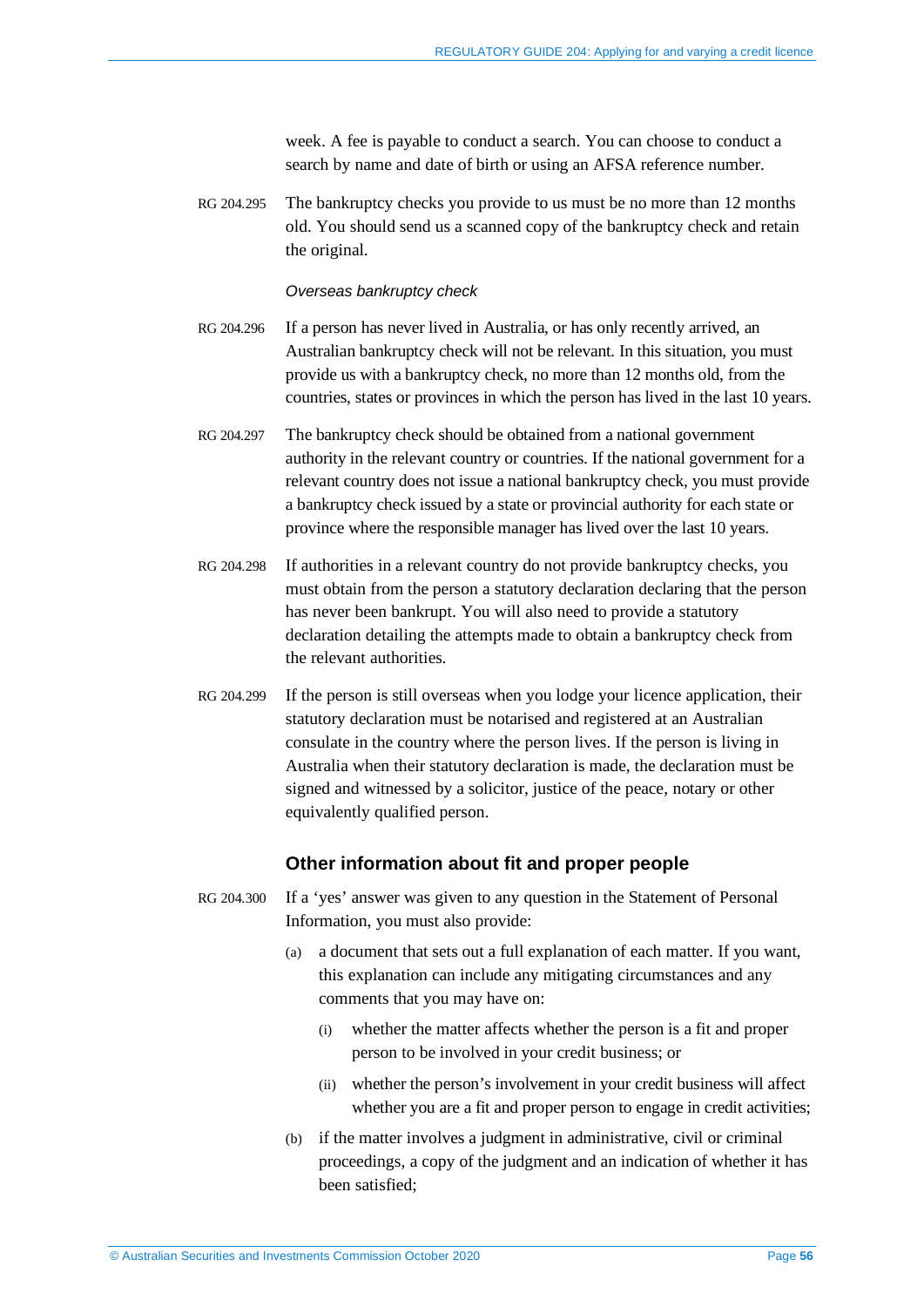- (c) if the matter involves a declaration of bankruptcy or insolvency, the date of the declaration and district in which it was made and the bankruptcy number; and
- (d) if the matter involves a deed of arrangement, assignment or acceptance by creditors of a composition under Pt X of the Bankruptcy Act:
	- (i) the date of the deed of arrangement, assignment or the special resolution accepting the composition, and the district in which it was made;
	- (ii) the name and address of the trustee of the deed of arrangement, assignment or composition; and
	- (iii) the identifying number for the deed of arrangement, assignment or composition.

# <span id="page-56-1"></span>**Additional information about your responsible managers**

RG 204.301 For each person you have identified as a responsible manager, you will be asked for additional information to demonstrate that they have adequate knowledge and experience for you to be competent to engage in the credit activities to be authorised by your credit licence.

# **Educational qualifications**

RG 204.302 You will be asked for details of the educational qualifications of each person that are relevant to their responsibilities in your credit business. You need to enter the name of the educational institution, the name of the course and the year of completion of the course.

### **Previous employers**

<span id="page-56-2"></span>RG 204.303 You will be asked for details of the previous employers of each person. You only have to include details of employment that you consider is relevant to your credit business and application.

# **Overview of your proposed business**

- <span id="page-56-0"></span>RG 204.304 You must provide a 'summary business description' that describes your proposed business. This document is an overview of what your business will involve and how you will operate it in practice. Details that should be provided include:
	- (a) the credit activities that you will engage in (which may be all or only some of those that are covered by the authorisation you have applied for);
	- (b) the types of credit products to which your activities will relate (e.g. home loans, secured personal loans, unsecured loans, credit cards);
	- (c) how you will assess applications for credit (e.g. whether you will provide 'low' document loans);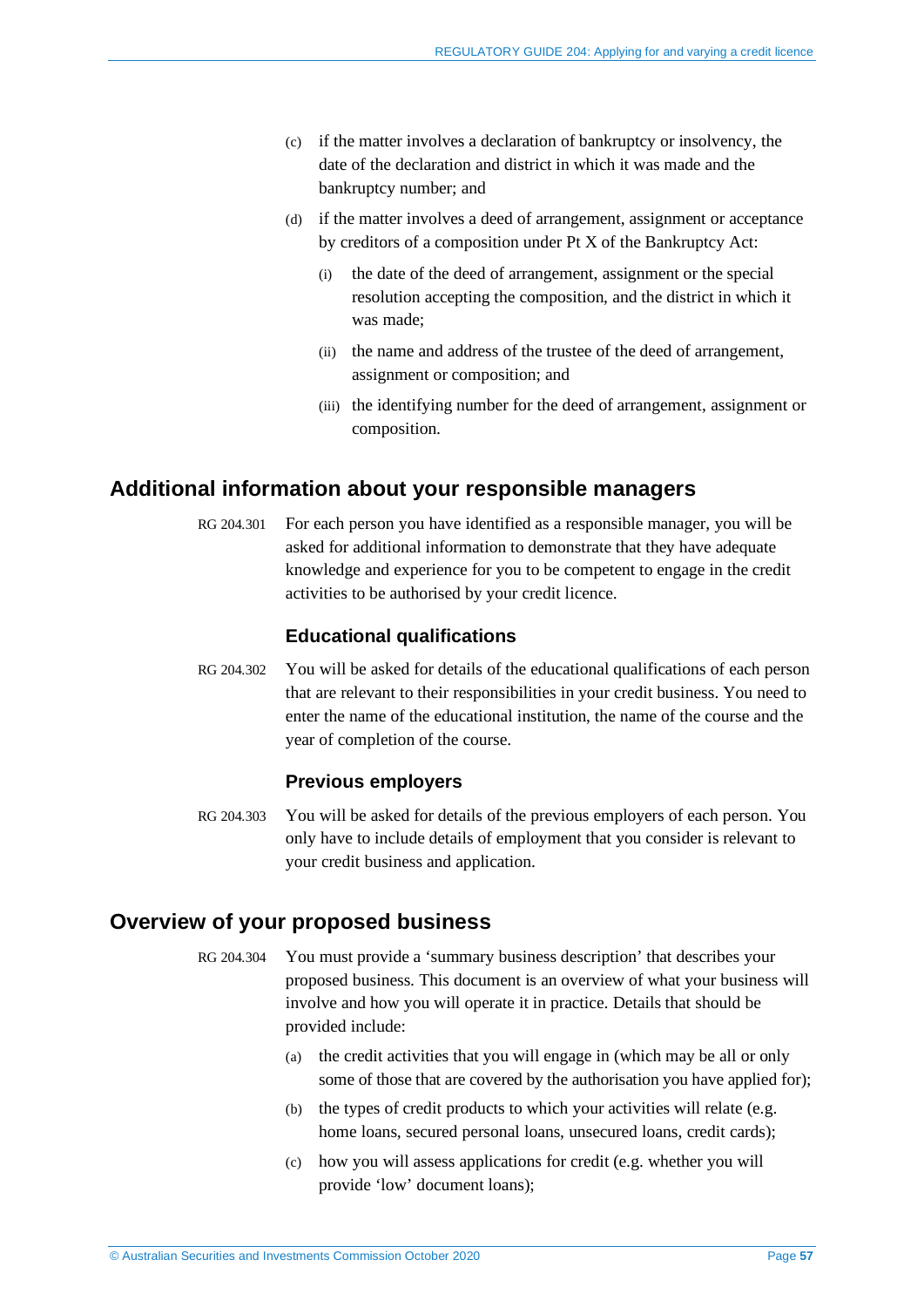- (d) your distribution model (e.g. whether you will rely on consumers to approach your business at branch offices, or will visit consumers at their own premises, or promote and provide credit products or credit services through telephone calls, the mail or the internet);
- (e) your remuneration structure (e.g. whether you receive commissions for your credit services, or up-front fees);
- (f) how many offices you will have, how geographically diverse your business is, and how you supervise your representatives if they are located away from your main offices; and
- (g) if you will outsource functions, who you will outsource your functions to, where the outsourced service provider is located, and how you have decided on them as an appropriate person to provide these functions for you.

# **Attaching documents to your application**

RG 204.305 You will be given an opportunity to attach to your application:

- (a) supporting documents about each of your fit and proper people (as the last step in completing the information about each of these people); and
- (b) other supporting documents (such as the summary business description and any explanation of reasons why you cannot make the statements required to be made in the application: see Section [F\)](#page-58-0).
- RG 204.306 Each time you select 'upload attachments', you will be transferred to a secure site in another window (the attachments window) where you can attach supporting documents and send them to ASIC automatically to form part of your application. You can return to a particular screen of your application to upload more documents at any time before the application is submitted.
- RG 204.307 In the attachments window, you should attach the documents that are specified (and in relation to the person that is specified in the 'subject' line if you are attaching information about one of your fit and proper people) and click 'send'. This will send the attached documents to ASIC as a secure file transfer. Each secure file transfer can contain up to 10 documents. You can only attach documents that are in TIFF, PDF or RTF formats.
- RG 204.308 You can print a record of the documents that you have sent to ASIC by selecting 'Print' in the attachments window. You can then continue with your application by closing the attachments window.
- RG 204.309 You should upload and send attachments for each of your fit and proper people, and your other supporting information, separately. The 'subject' line in the attachments window will indicate which person you are uploading attachments for.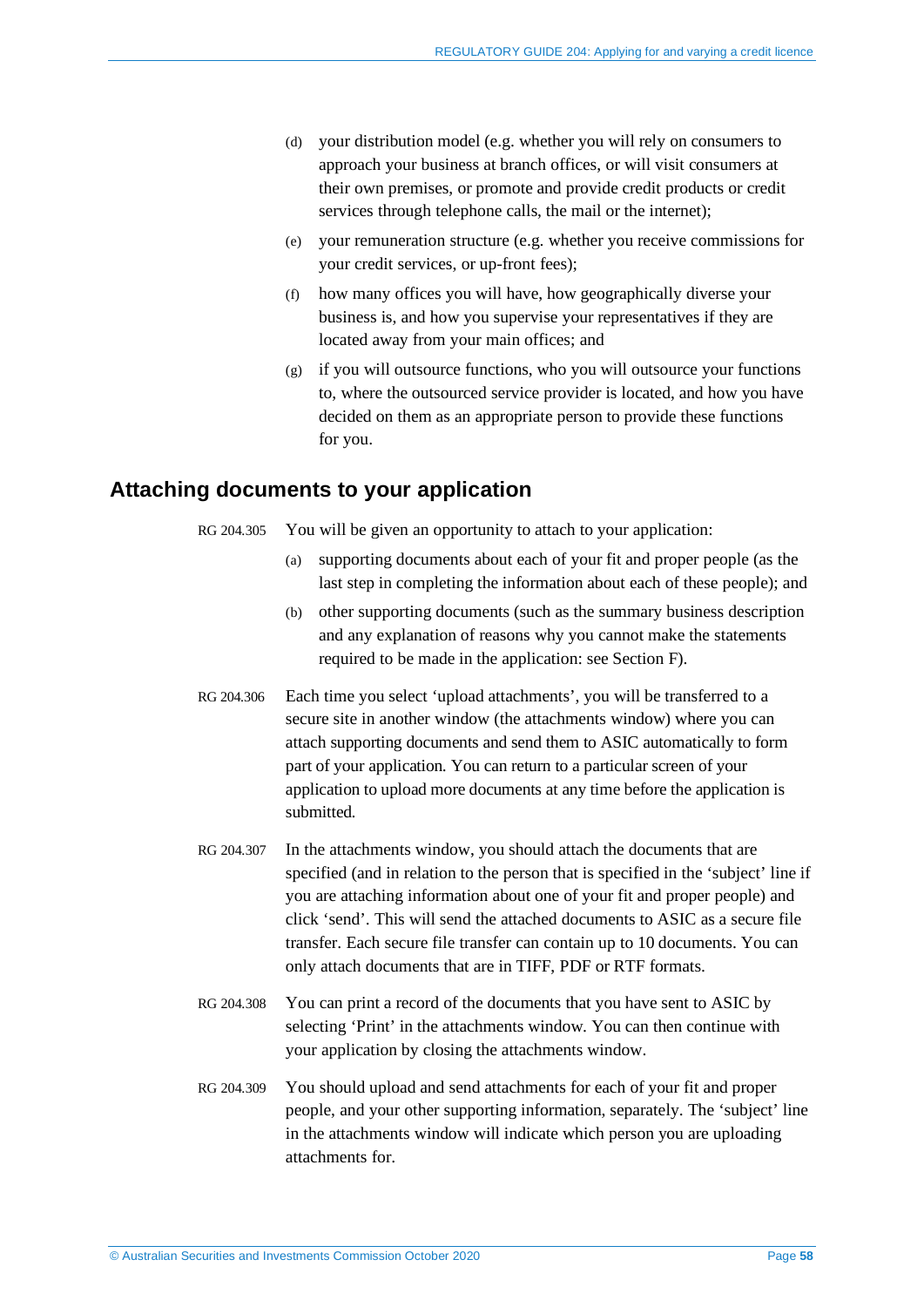# <span id="page-58-0"></span>**F What statements and declarations will I need to make?**

### **Key points**

You must make a statement about your past conduct and that of your fit and proper people: see RG [204.310–](#page-58-1)RG [204.317.](#page-60-0)

You must also make declarations that you will comply with your obligations as a credit licensee if you are granted a licence, and that the information in your application is complete and accurate: see RG [204.318–](#page-60-1)RG [204.320.](#page-60-2)

These statements and declarations are taken to be made by you when the application is submitted. You should review the application before it is submitted to make sure that it is complete and accurate: see RG [204.321–](#page-61-0)RG [204.323.](#page-61-1)

# <span id="page-58-1"></span>**Required statement about past conduct or history**

- RG 204.310 Your application must contain a statement declaring that none of the people listed in the statement has been the subject of any of the specified orders or outcomes that affect ASIC's ability to grant you a licence. The people listed in the statement are you, as the applicant, and any of the following people:
	- (a) if you are a company or other body corporate—each officer;
	- (b) if you are a partnership—each partner; or
	- (c) if you are a multiple trustee—each trustee.

### **Statement to be made by standard applicants**

- RG 204.311 The statement that you must be able to make in relation to each person is that:
	- (a) the person's registration or licence under the credit legislation or their AFS licence has never been suspended or cancelled;
	- (b) a banning order or disqualification order under Pt 2–4 of the National Credit Act or Div 8 of Pt 7.6 of the *Corporations Act 2001* (Corporations Act) has never been made against the person;
	- (c) an order under the relevant State Criminal Organisations Acts has never been made against the person;
	- (d) the person has never been banned from engaging in a credit activity under a law of a state or territory (whether as a result of a licence or registration being suspended or cancelled, or as a result of injunctions or other orders of a court);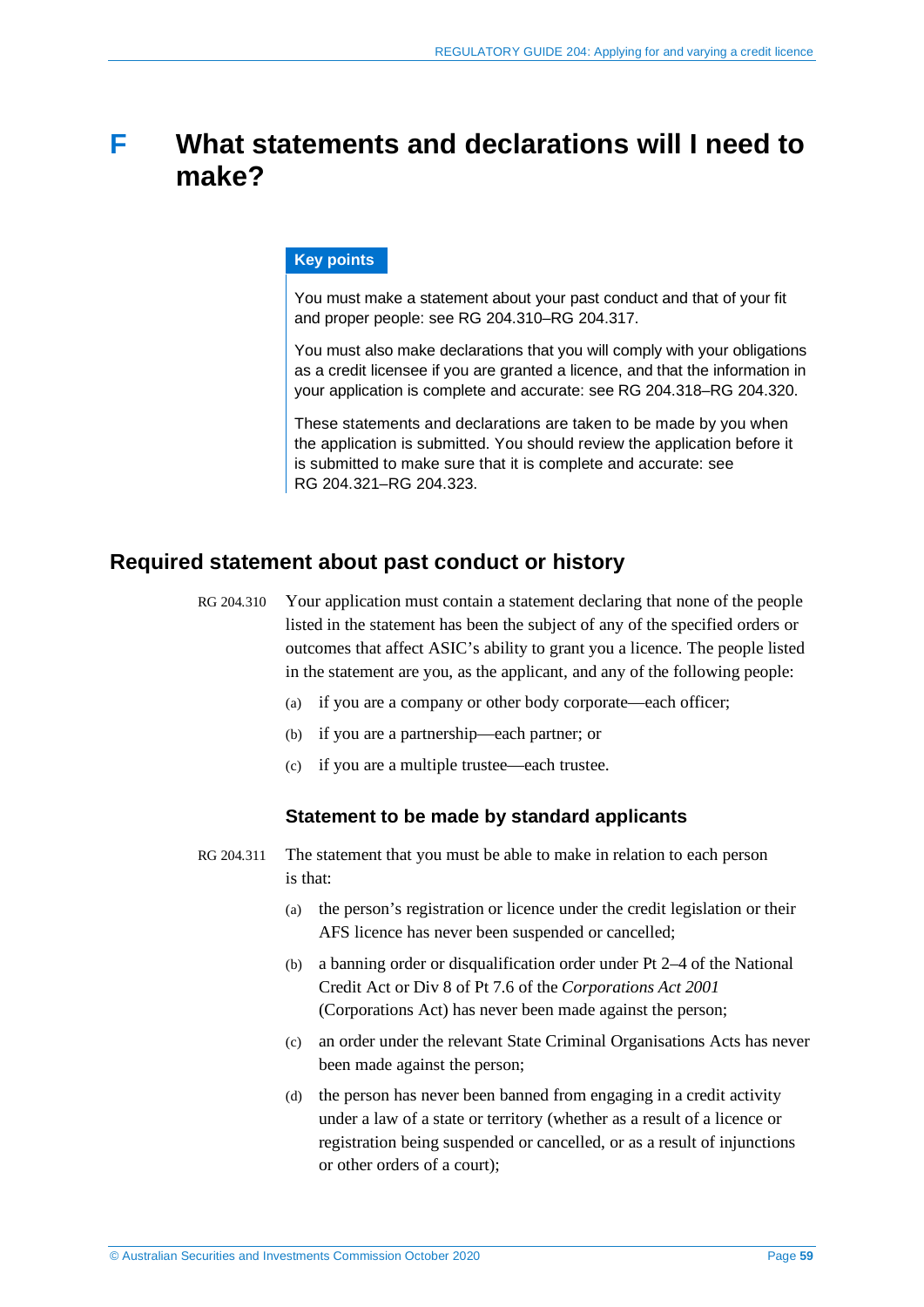- (e) the person has never been insolvent (this statement is not required for multiple trustees, but it must be true for each individual trustee that makes up the multiple trustee);
- (f) the person has never been disqualified from managing corporations under Pt 2D.6 of the Corporations Act; and
- (g) the person has no criminal convictions within the last 10 years.
- RG 204.312 Each of these statements is relevant to whether you are a fit and proper person to engage in credit activities.
- RG 204.313 If you cannot agree that each of these statements is true for you and each of the people referred to above, you will need to provide an explanation of why you cannot make the statements. This explanation may include any mitigating circumstances and any comments you have on why you consider that this does not affect whether you are a fit and proper person to engage in the credit activities that will be authorised by your credit licence (if a licence is granted).

#### **Background checks that can be made**

RG 204.314 To make these statements, you may need to complete some background checks on the listed people. Checks that you can make include those listed in [Table 6.](#page-59-0)

<span id="page-59-0"></span>

|  | Table 6: Background checks |  |
|--|----------------------------|--|
|  |                            |  |

| Where checks can be made                  | <b>Type of information</b>                                                                                                                                                                                                   |  |
|-------------------------------------------|------------------------------------------------------------------------------------------------------------------------------------------------------------------------------------------------------------------------------|--|
| ASIC (online or at ASIC Business Centres) | Personal name searches that include all action taken against<br>a person under the Corporations Act (including suspension<br>or cancellation of licences, banning orders and<br>disqualification from managing corporations) |  |
|                                           | Banned person registers for credit and financial services                                                                                                                                                                    |  |
|                                           | Lists of persons who have been banned from engaging in a<br>credit activity under a law of a state or territory. These lists<br>have been provided to ASIC by relevant authorities of each<br>state and territory.           |  |
| Australian Federal Police                 | National criminal history checks (see Section E for more                                                                                                                                                                     |  |
| State and territory police services       | information)                                                                                                                                                                                                                 |  |
| Brokers accredited by ACIC                |                                                                                                                                                                                                                              |  |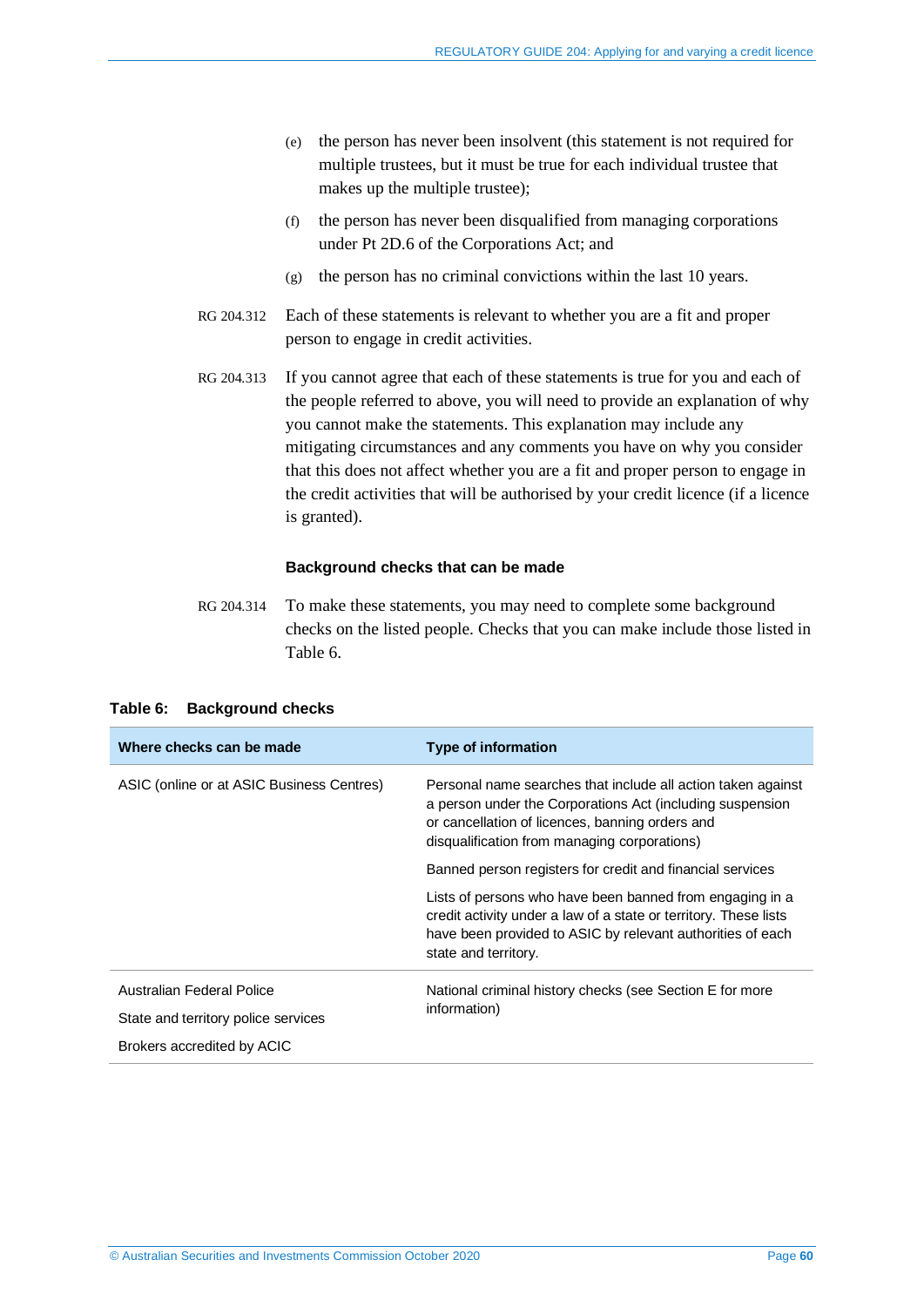### **Statement to be made by streamlined applicants**

- RG 204.315 The statement that you must be able to make in relation to each person is that:
	- (a) a banning order or disqualification order under Pt 2–4 of the National Credit Act or Div 8 of Pt 7.6 of the Corporations Act is not in force against the person; and
	- (b) an order under the relevant State Criminal Organisations Acts is not in force against the person.
- RG 204.316 If you cannot agree that each of these statements is true for you and each of the people referred to in RG [204.310,](#page-58-1) you will need to provide an explanation of why you cannot make the statements. This explanation may include any comments you have on why you consider that the orders would not result in you being excluded from being granted a credit licence by s40 of the National Credit Act.
- <span id="page-60-0"></span>RG 204.317 See [Table 6](#page-59-0) for information on background checks that you can make to help you make these statements.

# <span id="page-60-1"></span>**Declarations**

|  |  | RG 204.318 To complete the application, you must make declarations that: |
|--|--|--------------------------------------------------------------------------|
|  |  |                                                                          |

- (a) the application is submitted under the terms and conditions of ASIC's [Electronic Lodgement Protocol,](https://asic.gov.au/online-services/electronic-lodgement-protocol/) including that a signed copy of the application will be maintained by you;
- (b) to the best of your knowledge, the information included in the application is complete and accurate; and
- (c) if the licence is granted, you will comply with your obligations as a credit licensee.
- RG 204.319 If you engage in a credit activity by being a credit provider, lessor, mortgagee or beneficiary of a guarantee in relation to a carried over instrument and intend to also engage in other credit activities, you must also declare that the application is made in relation to each of these credit activities.
- <span id="page-60-2"></span>RG 204.320 If the application is submitted by a lodging agent, an additional declaration will be displayed that:
	- (a) under cl 16.2 of ASIC's Electronic Lodgement Protocol, the person is authorised to submit the application on your behalf; and
	- (b) the person is authorised by you to make declarations on your behalf.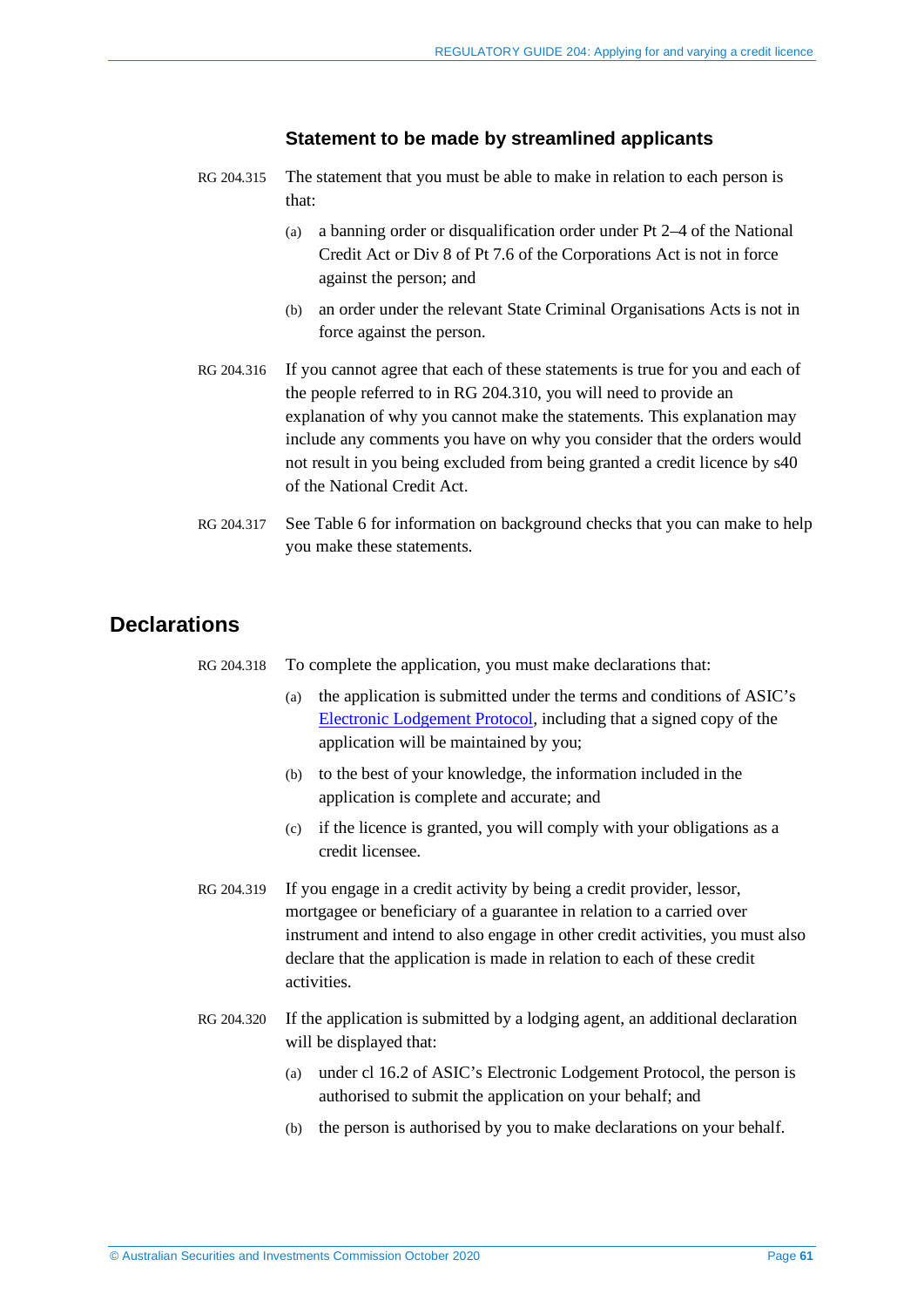# <span id="page-61-0"></span>**How statements and declarations are made**

- RG 204.321 Each of these declarations will be taken to have been made by you when the 'Submit' button is pressed. Before the application is submitted, you should ensure that you:
	- (a) provide the person who is completing the application on your behalf with all information necessary to complete the application;
	- (b) review the application to ensure that the information in it is complete and accurate; and
	- (c) have authorised the person who prepares and submits the application to make statements and declarations on your behalf.
- RG 204.322 You should review your application carefully before you, or your lodging agent, submit it. Make sure your answers are correct. After your application has been submitted, you will not be able to change your answers.
- <span id="page-61-1"></span>RG 204.323 If you include a false or misleading statement in, or omit a material matter from, your application, we can refuse your application. ASIC must refuse an application if satisfied that the applicant provided false or misleading information in its application (including a material omission). It is also a criminal offence to make false or misleading statements in, or omit a material matter from, your application.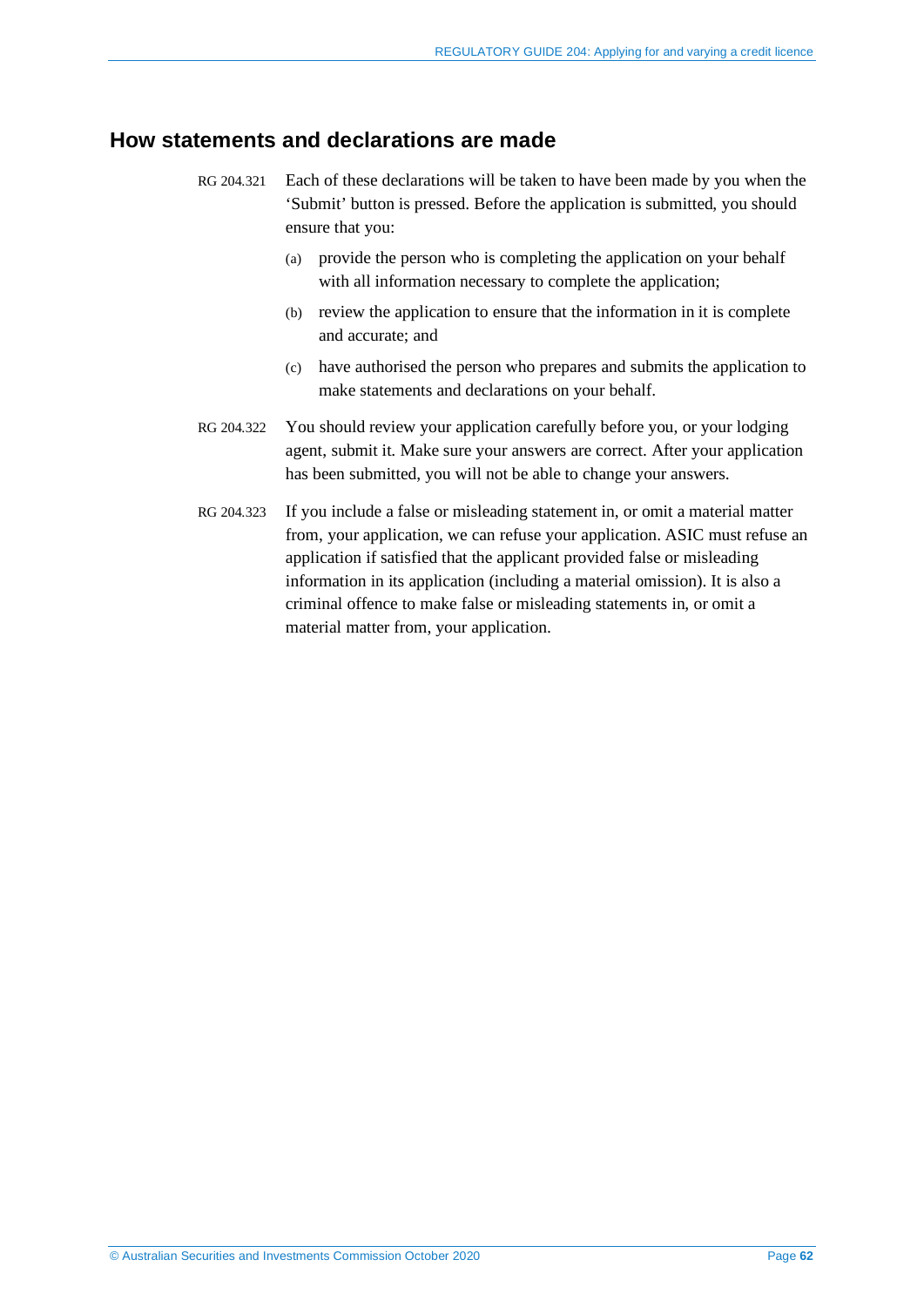# **G What if my application is refused?**

### **Key points**

We may refuse your application if we consider you do not meet the minimum requirements for the granting of a credit licence: see RG [204.324–](#page-62-0)RG [204.326.](#page-62-1)

Before we make a decision to refuse to grant you a credit licence, we will offer you a hearing: see RG [204.327–](#page-62-2)RG [204.328.](#page-63-0)

You can apply to the Administrative Appeals Tribunal for a review of a decision to refuse to grant a licence: see RG [204.329.](#page-63-1)

# <span id="page-62-0"></span>**Reasons for refusing an application**

- RG 204.324 When we assess your application, we may form the view that you do not meet all of the requirements in:
	- (a) s37 of the National Credit Act (for standard applicants); or
	- (b) s38 of the National Credit Act (for ADIs); or
	- (c) reg 8(5) of the National Credit Regulations (for lenders mortgage insurers and life insurers that lend in accordance with life policies entered into before 1 July 2010).
- RG 204.325 If we have concerns about whether you meet the requirements, we will contact you to check on whether you have any more information that will address those concerns. If you do not, we may refuse to grant you a credit licence.
- <span id="page-62-1"></span>RG 204.326 We must refuse your application (i.e. we have no discretion to grant you a credit licence) if:
	- (a) a banning order or disqualification order under Pt 2–4 of the National Credit Act or Div 8 of Pt 7.6 of the Corporations Act is in force against you; or
	- (b) an order under the relevant State Criminal Organisations Acts is in force against you or one of your fit and proper people.

# <span id="page-62-2"></span>**Referral to an ASIC delegate for a hearing**

RG 204.327 Before we can refuse to grant you a credit licence, we must offer you a hearing. If the ASIC staff member who assesses your application thinks that there are grounds to refuse your application, they will refer it to an ASIC 'delegate', who is an impartial person authorised to make the final decision on your application.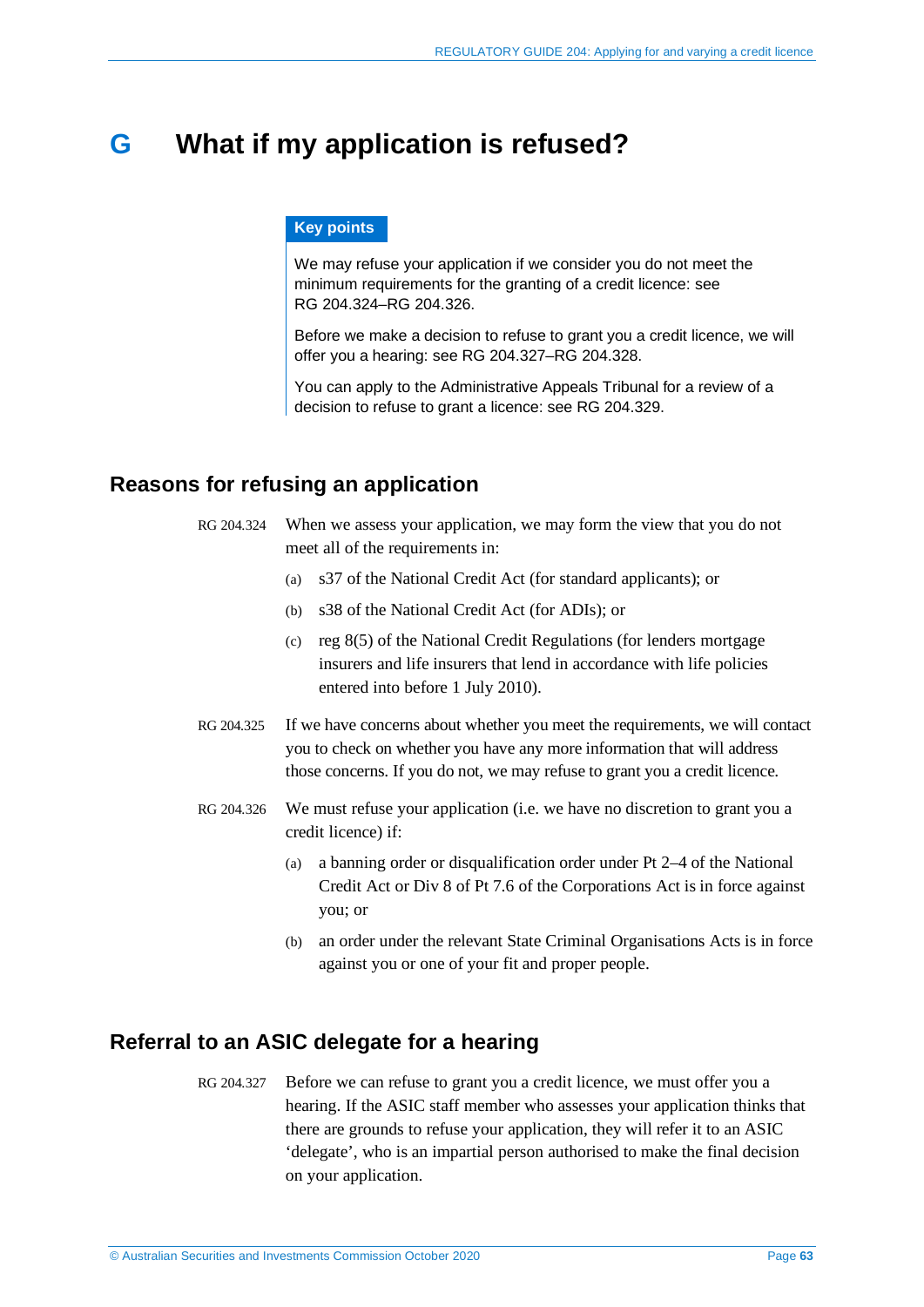- <span id="page-63-0"></span>RG 204.328 If the delegate thinks that there are grounds to refuse your application, they will send you a letter explaining their concerns, and inviting you to appear at a hearing and/or make submissions. This will give you an opportunity to further explain why you believe you should be granted a credit licence.
- <span id="page-63-1"></span>RG 204.329 If, after considering any submissions, the delegate decides not to grant you a credit licence, they will send you a further letter setting out their decision and reasons why. They will also tell you how to apply to the Administrative Appeals Tribunal for a review if you are unhappy with the final decision.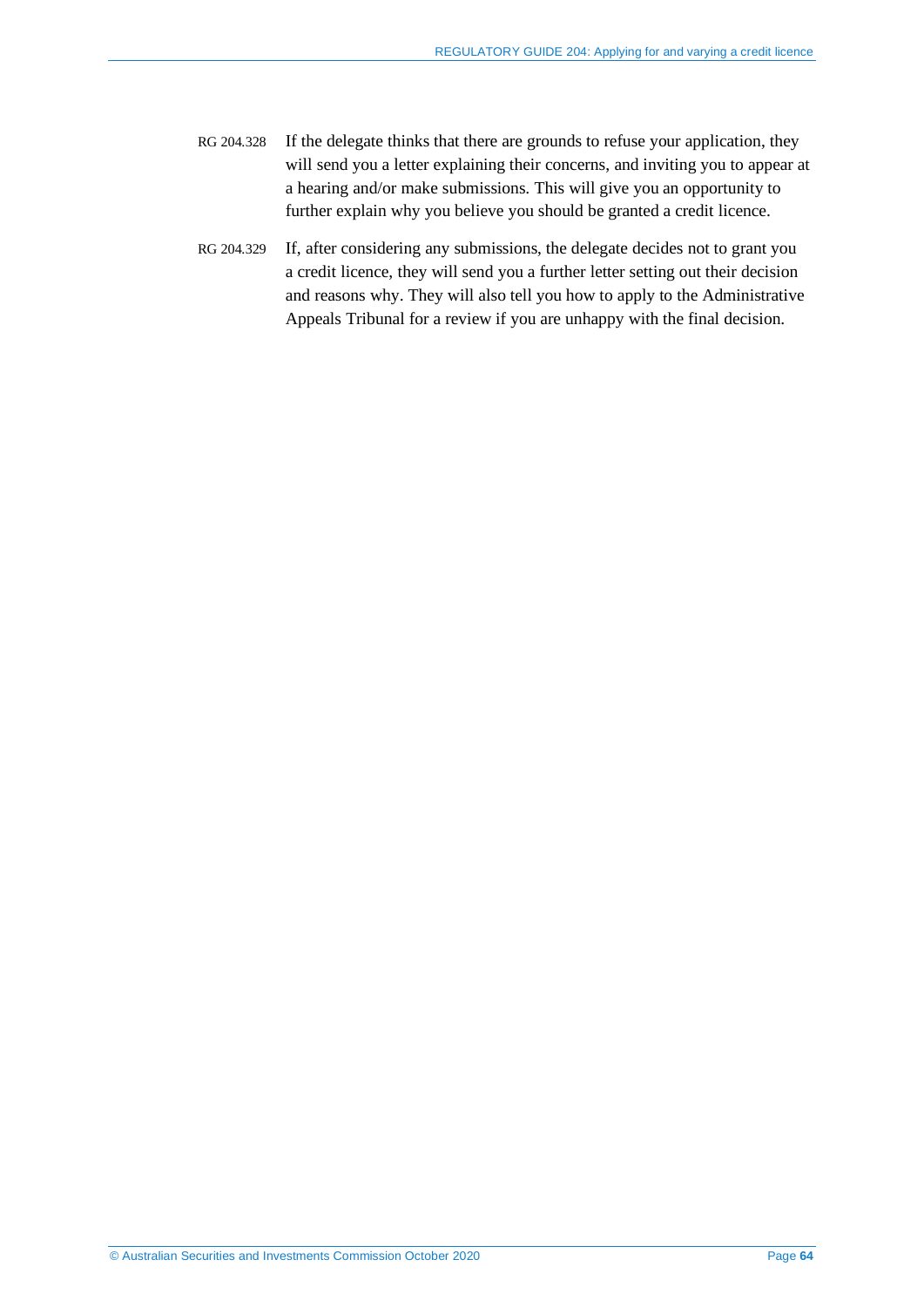# <span id="page-64-0"></span>**H How do I vary my licence?**

### **Key points**

You may need to apply for a variation of your credit licence if:

- your business changes (e.g. you want to engage in credit activities that are not authorised under your existing credit licence); or
- you want to change one of the conditions on your licence (e.g. if you have a 'key person' condition on your credit licence and a person who is specified in the condition leaves your business).

You can apply to vary the authorisation and other conditions on your credit licence.

The variation application is an online application: see RG [204.330–](#page-64-1) RG [204.335.](#page-64-2)

The variation application includes similar questions to the credit licence application: see RG [204.336–](#page-65-0)RG [204.354.](#page-67-0)

Before we make a decision that your variation application should be refused, we will offer you a hearing: see RG [204.355–](#page-67-1)RG [204.359.](#page-68-0)

# <span id="page-64-1"></span>**Where do I get a variation application form?**

- RG 204.330 To vary your credit licence, you need to complete and lodge [Form](https://asic.gov.au/regulatory-resources/forms/forms-folder/cl03-vary-authorisations-or-conditions-of-an-australian-credit-licence/) CL03 *Vary authorisations or conditions of an Australian credit licence*. You are not automatically entitled to a variation of your licence.
- RG 204.331 The application to vary a credit licence must be completed and lodged online. The variation application can be accessed through the credit portal or, if you are an AFS licensee, through the [AFS licensees portal.](https://asic.gov.au/for-finance-professionals/afs-licensees/changing-details-and-lodging-afs-forms/afs-licensees-portal/)
- RG 204.332 To access the credit portal or AFS licensees portal, you will need the username and password you selected when you applied for your credit licence or AFS licence. If you have forgotten your username or password, or you need extra ones for staff, apply for them online via our website.
- RG 204.333 If you cannot access the credit portal or AFS licensees portal, phone our Customer Contact Centre on 1300 300 630.
- RG 204.334 For more information on how to access and use the credit licensing system, see Section [B.](#page-11-0)
- <span id="page-64-2"></span>RG 204.335 The streamlined application process does not apply to variation applications.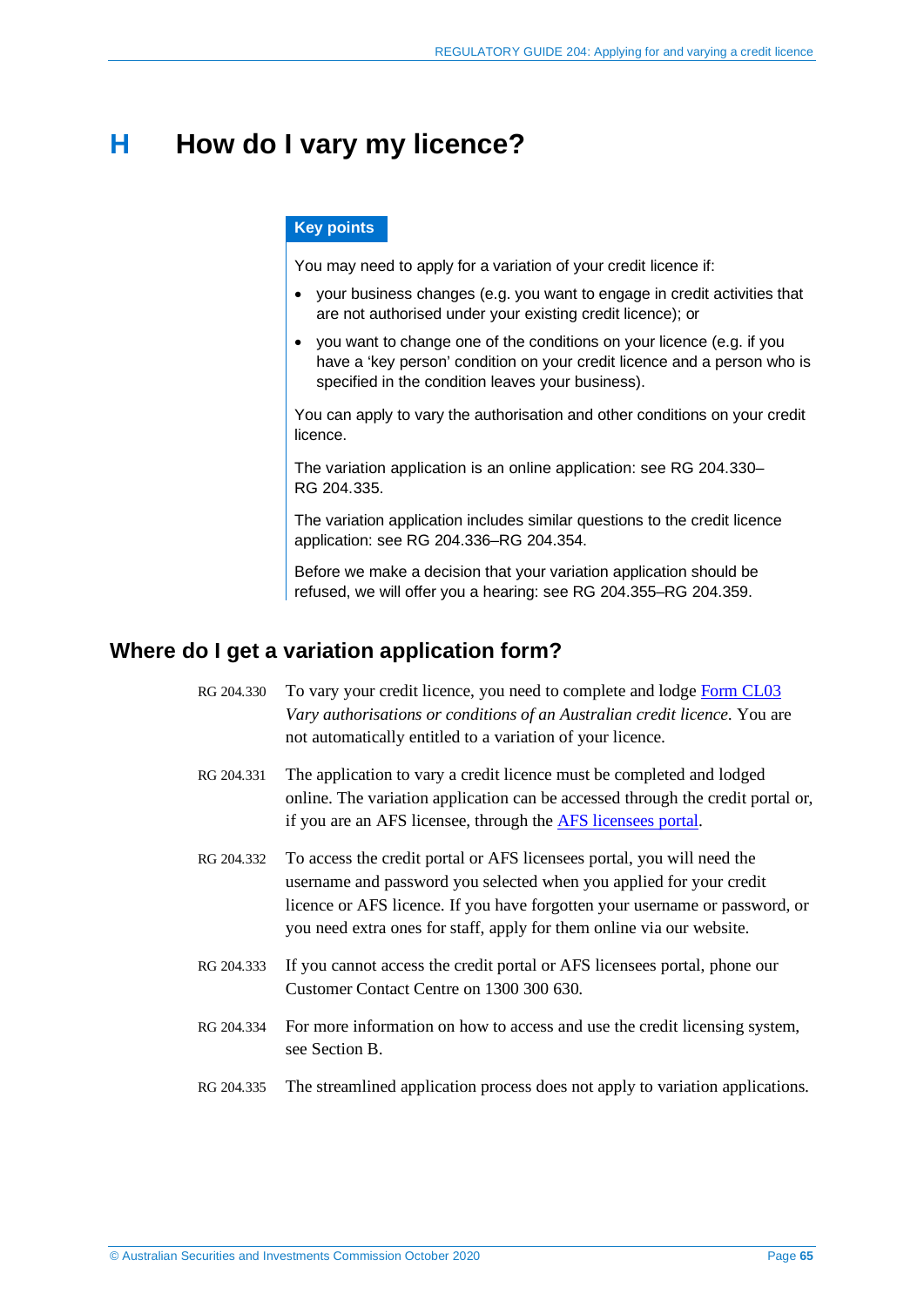# <span id="page-65-0"></span>**What questions will I be asked?**

- RG 204.336 When you apply to vary your credit licence, you will be asked whether you want to vary:
	- (a) the authorisation on your licence;
	- (b) one or more of the other (non-authorisation) conditions on your licence; or
	- (c) both.

## **Variation of authorisation**

- RG 204.337 The online variation application will be pre-filled with your current authorisation. You will be asked to make changes to this authorisation (i.e. by de-selecting the authorisation that you do not want or selecting the authorisation that you do want). For more information, see Section [C.](#page-17-0)
- RG 204.338 Because we need to assess your capacity to engage in the credit activities covered by the authorisation you have applied for, you will be asked for the same information as in the licence application.
- RG 204.339 When possible, the online variation application will be pre-filled with information already held by ASIC (i.e. the information that you provided in your licence application). You will need to review this information and update it as appropriate for your variation application.
- RG 204.340 For more detailed information on the questions that you will be asked and supporting information that you will need to provide, see Sections [C,](#page-17-0) [D](#page-33-0) and [E.](#page-50-0)

#### **Details of fit and proper people**

- RG 204.341 The online variation application will be pre-filled with the details of your fit and proper people that we already hold. This means that your variation application will be pre-filled with:
	- (a) the people that you listed in your licence application; and
	- (b) if you are a company, any current directors and secretaries that have been appointed since your credit licence was granted.
- RG 204.342 For the people that were listed in your licence application (about whom we already hold information that is relevant to our decision), you can:
	- (a) rely on the information that you previously provided to us and that is pre-filled in your variation application;
	- (b) click on 'Edit' to update the information (e.g. if the person has changed their name, or has new experience that you want to refer to); or
	- (c) if the person is no longer an officer, remove them from your list of fit and proper people by clicking on 'Remove'. You will not be able to remove a person if they are a current officeholder on the Australian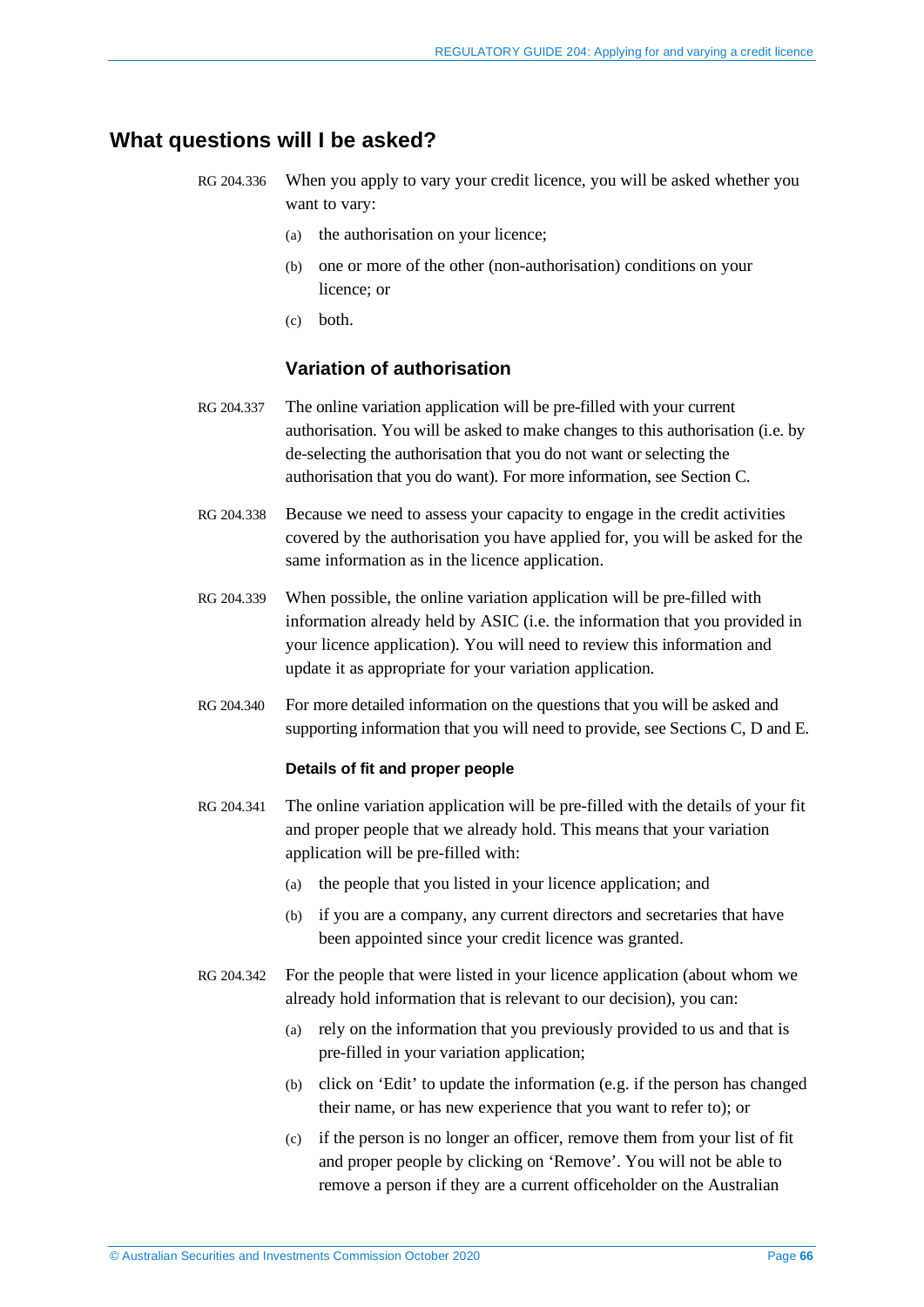Company Register (you must first make the necessary changes to your officeholders on ASIC's online portal: see our website for information about [how to update your company details online\)](https://asic.gov.au/for-business/changes-to-your-company/).

- RG 204.343 New fit and proper people who were not listed in your licence application (i.e. new officeholders that are pre-filled from the Australian Company Register and any people that you add to the list using the 'Add' function) will be listed with the status of 'Incomplete'. You will need to click on 'Edit' to provide details about these people.
- RG 204.344 See RG [204.190–](#page-37-1)RG [204.214](#page-40-0) for more details about the information you will be asked to provide, and how to complete this part of the application.

#### **Supporting information about fit and proper people**

- RG 204.345 The people who were listed in your licence application (about whom we therefore already hold information that is relevant to our decision) will be listed with a status of 'Complete'. You can either:
	- (a) rely on the information that you previously provided to us and that is pre-filled in your variation application; or
	- (b) click on 'Edit' to update the information.
- RG 204.346 For each new person you will need to:
	- (a) complete the Statement of Personal Information;
	- (b) provide any additional information to explain matters identified in the Statement of Personal Information;
	- (c) provide background checks; and
	- (d) if the person is identified as a responsible manager, complete details of their educational qualifications and previous employers.
- RG 204.347 For more information on completing the Statement of Personal Information and providing supporting documents, see Section [E.](#page-50-0)

#### **Summary business description**

RG 204.348 You will also need to provide a 'Summary business description' that describes how your business will operate if you are granted the authorisation you have applied for. See RG [204.304](#page-56-0) for more information about what you will need to include in this document.

# **Variation of other licence conditions**

RG 204.349 The variation application will be pre-filled with the current other (nonauthorisation) conditions on your credit licence. You should select each of the conditions that you are applying to vary.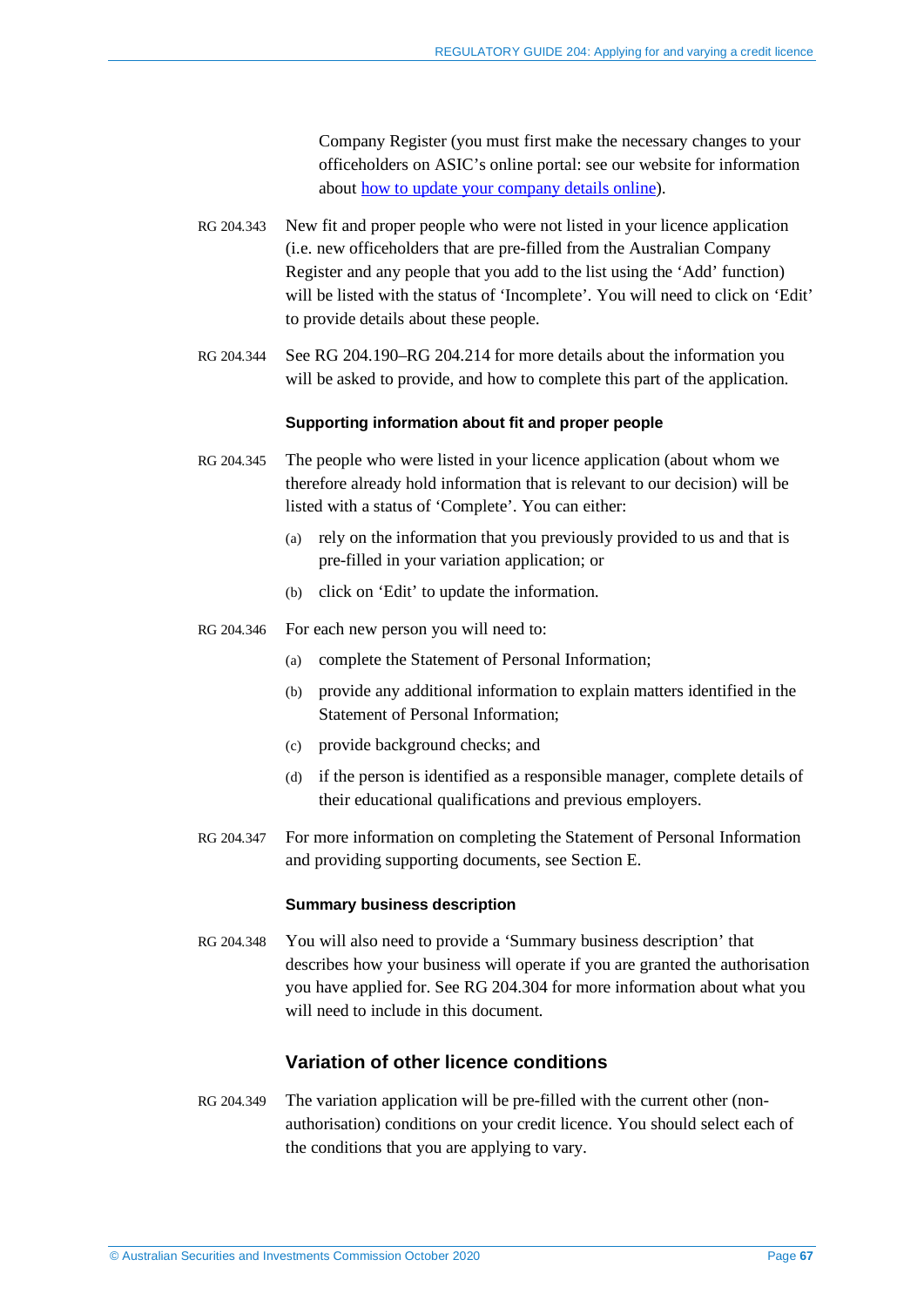RG 204.350 You will then be asked to provide reasons why you consider each of these conditions should be varied. You should include all of your submissions in support of your application. If you do not have enough room for your submissions, you can provide a document that sets out your submissions.

#### **Changes to key people**

- RG 204.351 If you apply to change the key people named on your credit licence, you will need to:
	- (a) identify:
		- (i) any key person who has left, or is leaving, your business; and
		- (ii) each responsible manager that you wish to rely on instead;
	- (b) provide an explanation of why there needs to be a change to your key people; and
	- (c) provide reasons why the change to your key people should be allowed. This should include your explanation of whether each responsible manager who you wish to rely on has sufficient knowledge and skills to replace the key person, and is a fit and proper person to engage in credit activities.
- RG 204.352 If you are applying to change this condition, you will also be presented with questions that ask for details of your fit and proper people and supporting information about those people.
- RG 204.353 If you have previously provided us with information about each responsible manager that you wish to rely on, you can rely on this information (which will be pre-filled in your variation application). However, you should review this information and update it as appropriate for your variation application. We may decide to refuse your variation application if:
	- (a) the information that you have previously provided is out of date; or
	- (b) we otherwise consider that it does not demonstrate that you have the capacity to engage in the credit activities that are, or would be, covered by your credit licence if the variation were granted.
- <span id="page-67-0"></span>RG 204.354 If you have not previously provided us with details of each responsible manager who you wish to rely on, you will need to provide the details and supporting information that is requested.

# <span id="page-67-1"></span>**What if my variation application is refused?**

RG 204.355 We may refuse your variation application if we do not believe you have the capacity to engage in the additional credit activities you have asked to be authorised for, or we think that your request to change your other (nonauthorisation) conditions is not appropriate.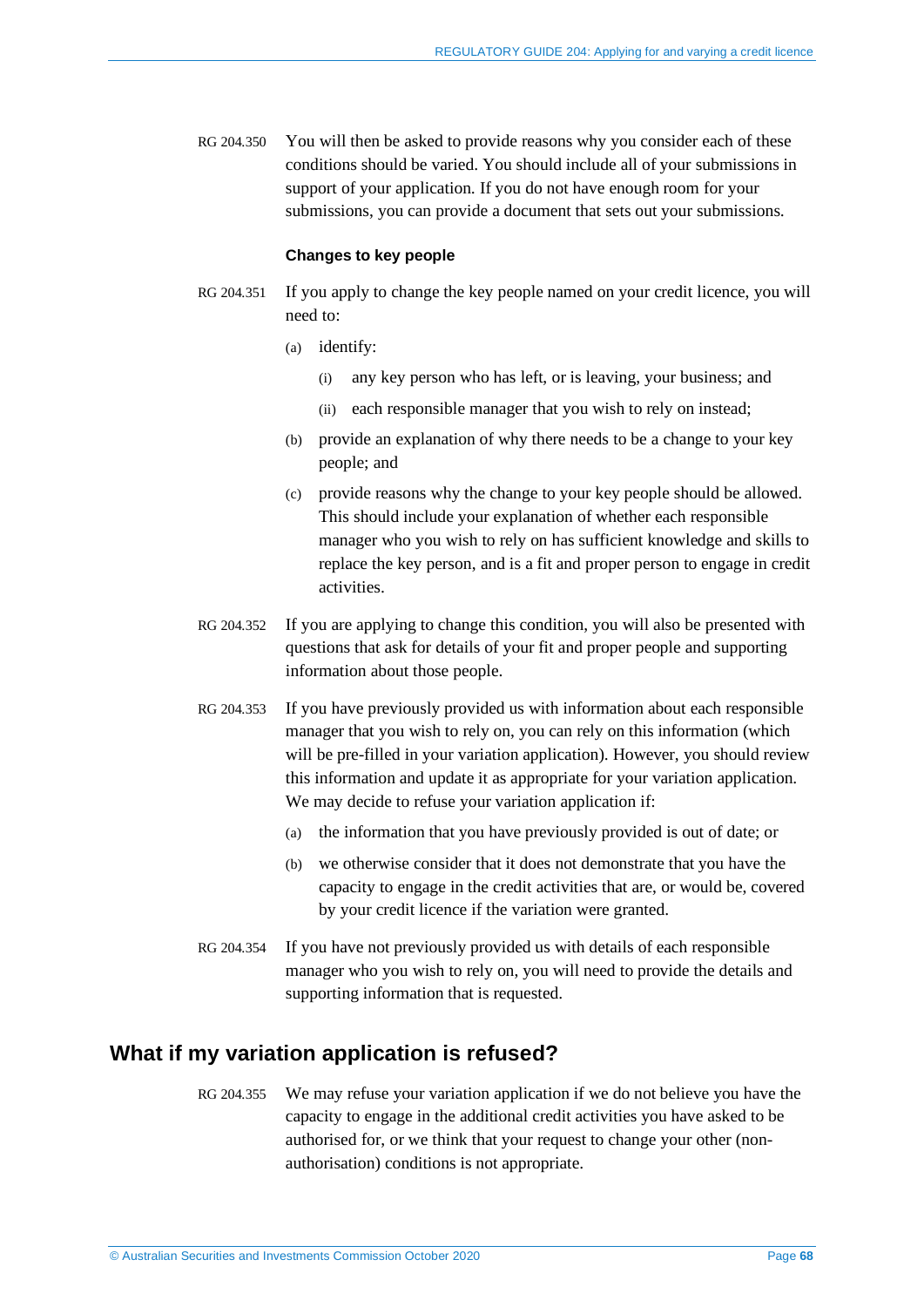- RG 204.356 Before we can refuse to grant the variation to your credit licence, we must offer you a hearing. If the ASIC staff member who assesses your application thinks that there are grounds to refuse your application, they will refer it to an ASIC 'delegate', who is an impartial person authorised to make the final decision on your application.
- RG 204.357 If the delegate thinks that there are grounds to refuse your application, they will send you a letter explaining their concerns and invite you to appear at a hearing and/or make submissions. This will give you an opportunity to further explain why you believe you should be granted a credit licence.
- RG 204.358 If, after considering any submissions, the delegate decides not to grant the variation to your licence, they will send you a further letter setting out their decision and reasons why. They will also tell you how to apply to the Administrative Appeals Tribunal for a review if you are unhappy with the final decision.
- <span id="page-68-0"></span>RG 204.359 If we refuse your variation application, your current credit licence will still be valid.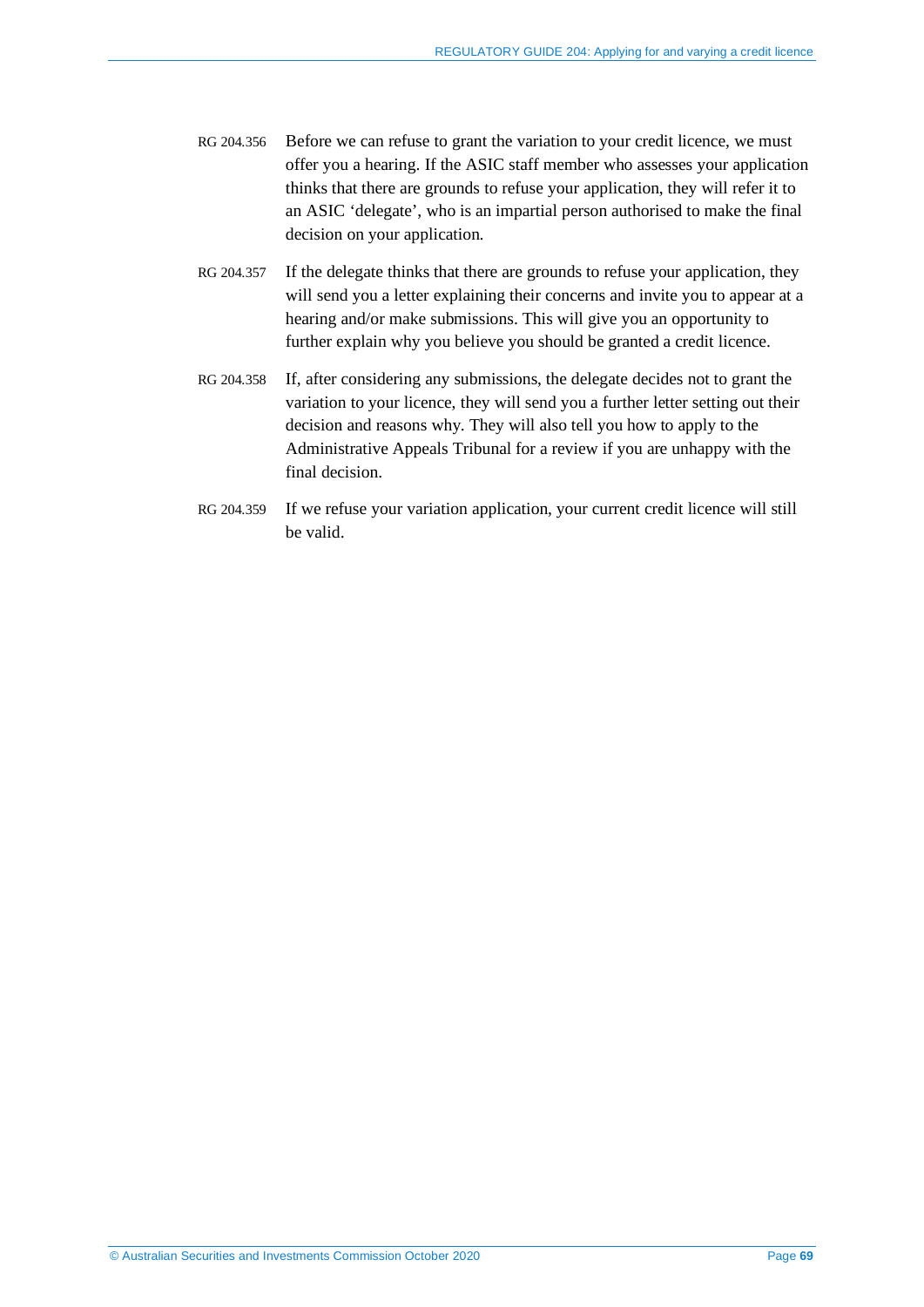# **Key terms**

| Term                                 | <b>Meaning in this document</b>                                                                                                                                                                                           |
|--------------------------------------|---------------------------------------------------------------------------------------------------------------------------------------------------------------------------------------------------------------------------|
| ABN                                  | Australian Business Number                                                                                                                                                                                                |
| ACN                                  | Australian Company Number                                                                                                                                                                                                 |
| <b>ADI</b>                           | An authorised deposit-taking institution-has the meaning<br>given in s5 of the National Credit Act                                                                                                                        |
| AFCA                                 | Australian Financial Complaints Authority-AFCA is the<br>operator of the AFCA scheme, which is the external<br>dispute resolution scheme for which an authorisation<br>under Pt 7.10A of the Corporations Act is in force |
| AFS licence                          | An Australian financial services licence under s913B of<br>the Corporations Act that authorises a person who carries<br>on a financial services business to provide financial<br>services                                 |
|                                      | Note: This is a definition contained in s761A.                                                                                                                                                                            |
| AFS licensee                         | A person who holds an AFS licence under s913B of the<br><b>Corporations Act</b>                                                                                                                                           |
| <b>AFS Licensees</b><br>Register     | The register of AFS licensees maintained by ASIC                                                                                                                                                                          |
| <b>AFSA</b>                          | Australian Financial Security Authority                                                                                                                                                                                   |
| APRA                                 | Australian Prudential Regulation Authority                                                                                                                                                                                |
| ARBN                                 | Australian Registered Body Number                                                                                                                                                                                         |
| <b>ASIC</b>                          | Australian Securities and Investments Commission                                                                                                                                                                          |
| Australian Company<br>Register       | The register of companies maintained by ASIC                                                                                                                                                                              |
| <b>Australian Credit</b><br>Register | The registers of registered persons, credit licensees and<br>credit representatives maintained by ASIC                                                                                                                    |
| <b>Bankruptcy Act</b>                | Bankruptcy Act 1966                                                                                                                                                                                                       |
| carried over<br>instrument           | Has the meaning given in s4 of the Transitional Act                                                                                                                                                                       |
| COI lender                           | A person who was a credit provider or lessor in relation to<br>a carried over instrument immediately before 1 July 2010<br>and who remains the credit provider or lessor on or after<br>1 July 2010                       |
| consumer                             | A natural person or strata corporation<br>Note: See s5 of the National Credit Act.                                                                                                                                        |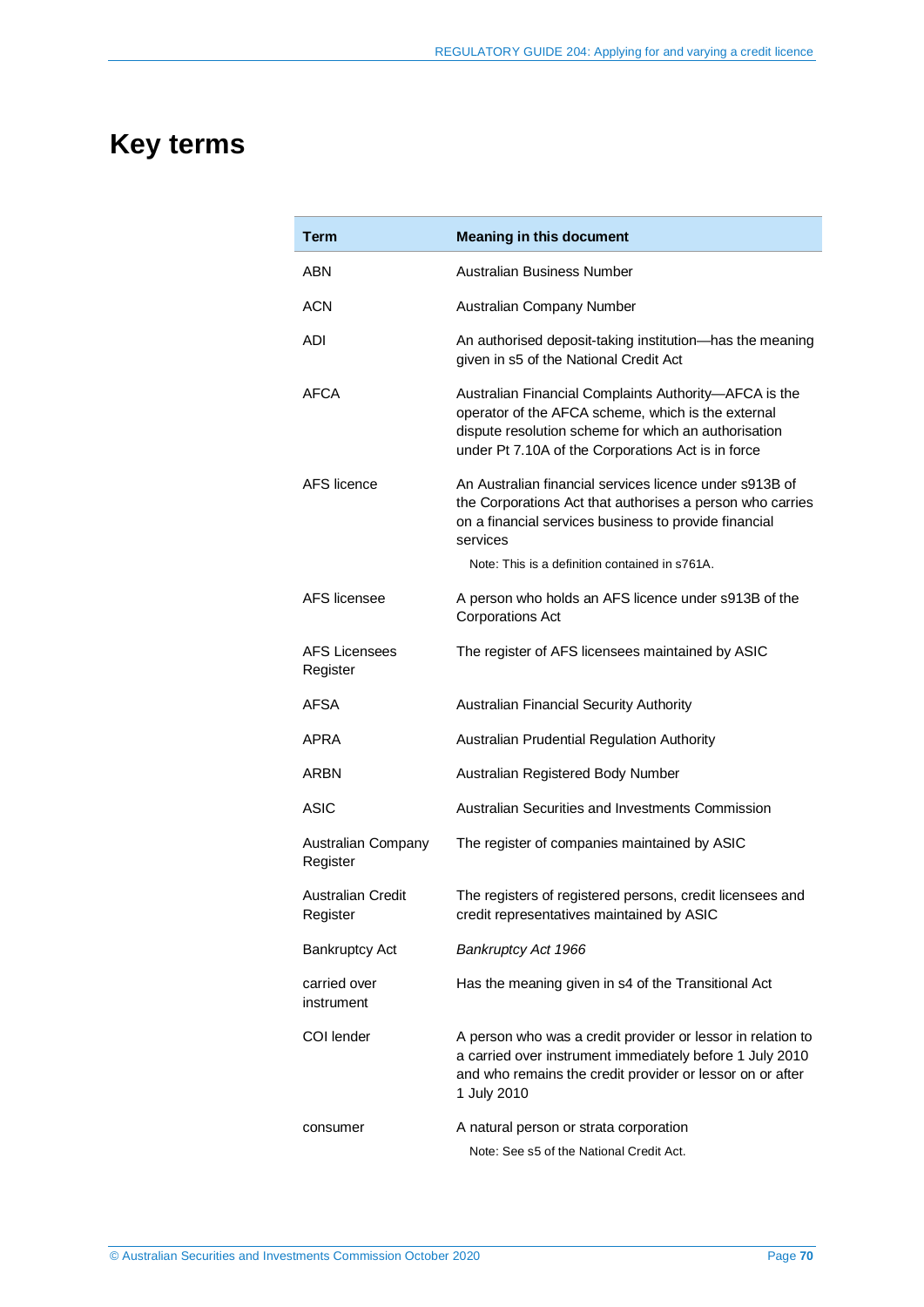| <b>Term</b>                                            | <b>Meaning in this document</b>                                                                                                                             |  |  |
|--------------------------------------------------------|-------------------------------------------------------------------------------------------------------------------------------------------------------------|--|--|
| consumer lease                                         | A consumer lease to which the National Credit Code<br>applies<br>Note: See s169–171 of the National Credit Code.                                            |  |  |
| <b>Corporations Act</b>                                | Corporations Act 2001, including regulations made for the<br>purposes of that Act                                                                           |  |  |
| credit activity (or<br>credit activities)              | Has the meaning given in s6 of the National Credit Act                                                                                                      |  |  |
| <b>Credit Amendment</b><br>Regulations 2010<br>(No. 2) | National Consumer Credit Protection Amendment<br>Regulations 2010 (No. 2)                                                                                   |  |  |
| credit assistance                                      | Has the meaning given in s8 of the National Credit Act                                                                                                      |  |  |
| credit legislation                                     | Has the meaning given in s5 of the National Credit Act                                                                                                      |  |  |
| credit licence                                         | An Australian credit licence under s35 of the National<br>Credit Act that authorises a licensee to engage in<br>particular credit activities                |  |  |
| credit provider                                        | Has the meaning given in s5 of the National Credit Act                                                                                                      |  |  |
| credit representative                                  | A person authorised to engage in specified credit<br>activities on behalf of a credit licensee under s64(2) or<br>65(2) of the National Credit Act          |  |  |
| credit service                                         | Has the meaning given in s7 of the National Credit Act                                                                                                      |  |  |
| fit and proper people                                  | The people who ASIC must have no reason to believe<br>are not fit and proper to perform one or more of their<br>functions under s37A. These people include: |  |  |
|                                                        | • if you are a body corporate-your officers;                                                                                                                |  |  |
|                                                        | • if you are a partnership or multiple trustee:                                                                                                             |  |  |
|                                                        | - any partners or trustees; and<br>- any senior managers of the partnership or trust;                                                                       |  |  |
|                                                        | • if you are a natural person-you;                                                                                                                          |  |  |
|                                                        | • any person who 'controls' you, as the applicant<br>(referred to as a controller); and                                                                     |  |  |
|                                                        | • any officer, partner, trustee or senior manager of a<br>controller.                                                                                       |  |  |
|                                                        | Note: See s16A of the National Credit Act for the definition of<br>'control'.                                                                               |  |  |
| fit and proper person                                  | A person who satisfies the requirement referred to in<br>s37A(1) of the National Credit Act.                                                                |  |  |
| general conduct<br>obligations                         | The obligations under s47(1) of the National Credit Act                                                                                                     |  |  |
| Insurance Act                                          | Insurance Act 1973                                                                                                                                          |  |  |
| lessor                                                 | Has the meaning given in s5 of the National Credit Act                                                                                                      |  |  |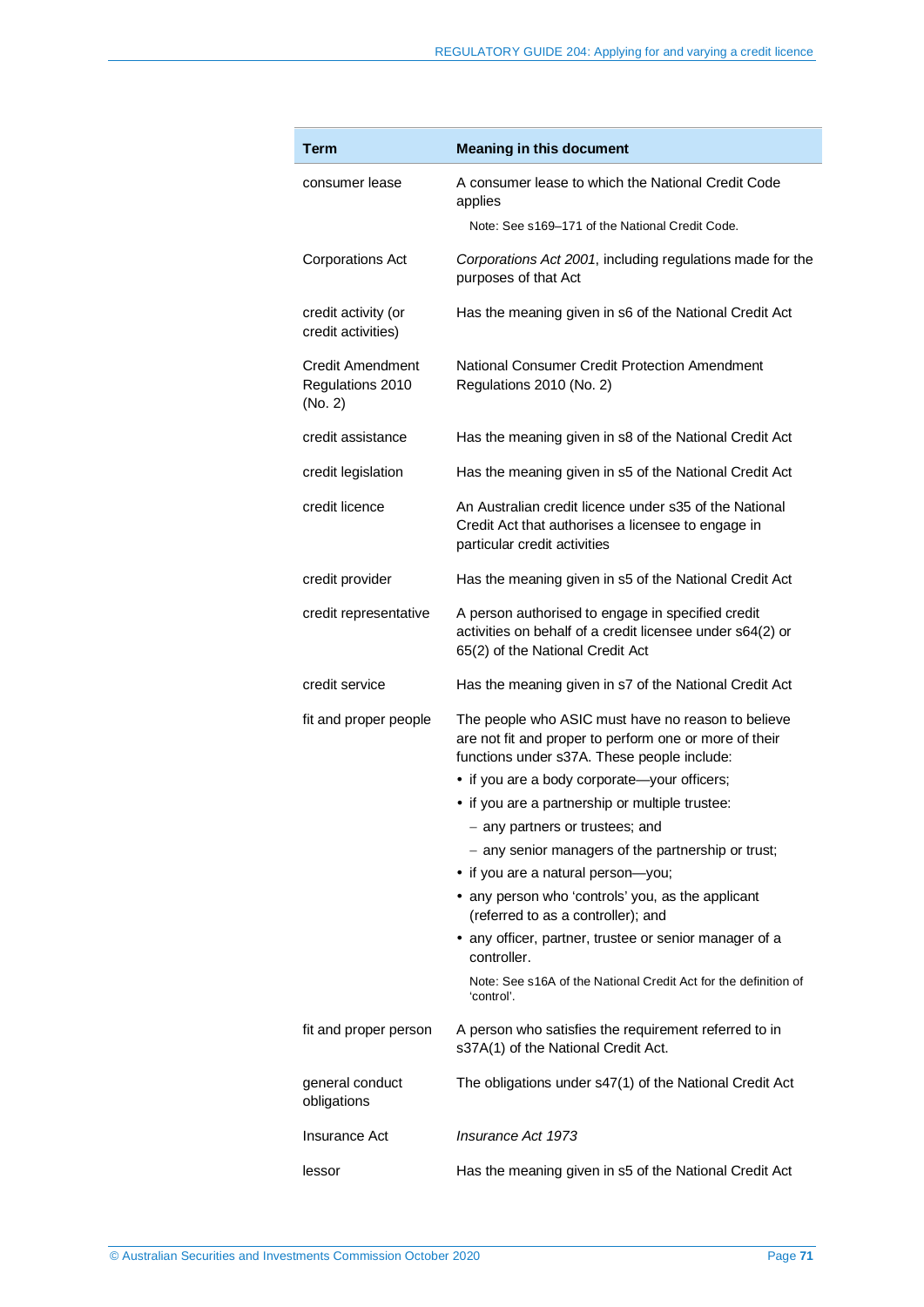| <b>Term</b>                                             | <b>Meaning in this document</b>                                                                                                                                                                                                         |  |  |
|---------------------------------------------------------|-----------------------------------------------------------------------------------------------------------------------------------------------------------------------------------------------------------------------------------------|--|--|
| <b>National Credit Act</b>                              | <b>National Consumer Credit Protection Act 2009</b>                                                                                                                                                                                     |  |  |
| <b>National Credit Code</b>                             | National Credit Code at Sch 1 to the National Credit Act                                                                                                                                                                                |  |  |
| <b>National Credit</b><br>Regulations                   | National Consumer Credit Protection Regulations 2010                                                                                                                                                                                    |  |  |
| person                                                  | Has the meaning given in s5 of the National Credit Act                                                                                                                                                                                  |  |  |
| PI insurance                                            | Professional indemnity insurance                                                                                                                                                                                                        |  |  |
| Pt 2 (for example)                                      | A part of the National Credit Code (in this example<br>numbered 2), unless otherwise specified                                                                                                                                          |  |  |
| reg 8 (for example)                                     | A regulation of the National Credit Regulations (in this<br>example numbered 8), unless otherwise specified                                                                                                                             |  |  |
| relevant State<br>Criminal<br><b>Organisations Acts</b> | The Crimes (Criminal Organisations Control) Act 2009<br>(NSW), the Criminal Organisation Act 2009 (Qld) or the<br>Serious and Organised Crime (Control) Act 2008 (SA), as<br>applicable                                                 |  |  |
| representative                                          | Has the meaning given in s5 of the National Credit Act                                                                                                                                                                                  |  |  |
| responsible manager                                     | A credit licensee's responsible managers will be the<br>following people, or a subset of these people, who<br>have been identified as people who the licensee relies<br>on to demonstrate competence to engage in credit<br>activities: |  |  |
|                                                         | • when the licensee is a single natural person-the<br>licensee:                                                                                                                                                                         |  |  |
|                                                         | • when the licensee is a body corporate—each director,<br>secretary or senior manager of the body corporate who<br>would perform duties in relation to the credit activities to<br>be authorised by the licence; and                    |  |  |
|                                                         | • when the licensee is a partnership or the trustees of a<br>trust-each partner or trustee who would perform<br>duties in relation to the credit activities to be authorised<br>by the licence                                          |  |  |
| RG 203 (for example)                                    | An ASIC regulatory guide (in this example numbered<br>203)                                                                                                                                                                              |  |  |
| s35 (for example)                                       | A section of the National Credit Act (in this example<br>numbered 35), unless otherwise specified                                                                                                                                       |  |  |
| senior manager                                          | Has the same meaning as in s9 of the Corporations Act                                                                                                                                                                                   |  |  |
| third-party home loan<br>credit assistance              | Home loan credit assistance where the credit assistance<br>relates to credit secured by real property and neither the<br>licensee nor its representatives will be the credit<br>provider                                                |  |  |
| <b>Transitional Act</b>                                 | National Consumer Credit Protection (Transitional and<br>Consequential Provisions) Act 2009                                                                                                                                             |  |  |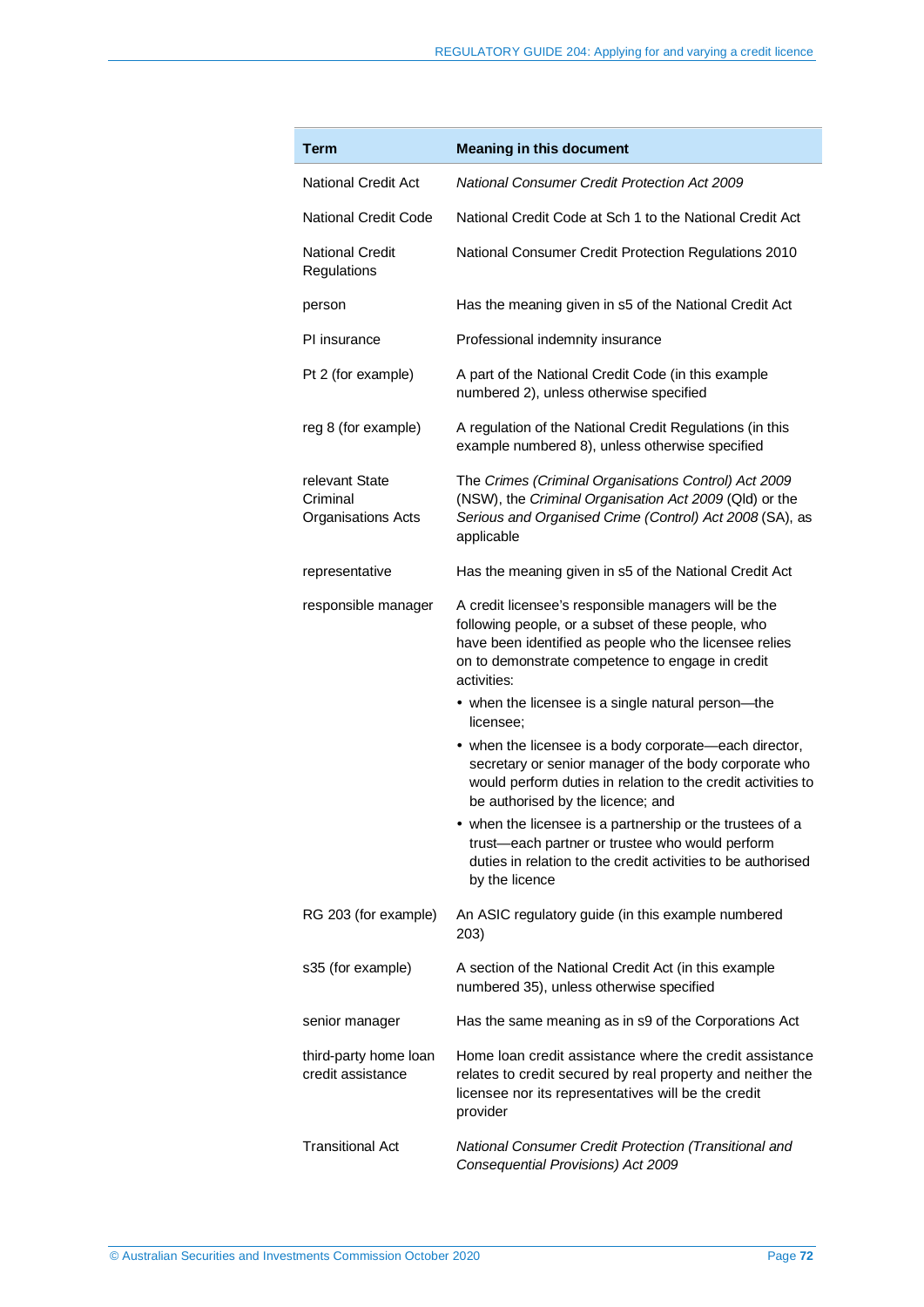| Term                     | <b>Meaning in this document</b>                                                                                                          |
|--------------------------|------------------------------------------------------------------------------------------------------------------------------------------|
| unlicensed COI<br>lender | Has the meaning given in s5 of the National Credit Act,<br>as modified by item 2.4 of Sch 2 to the National Credit<br><b>Regulations</b> |
| you                      | Applicant for a credit licence or an unlicensed COI lender                                                                               |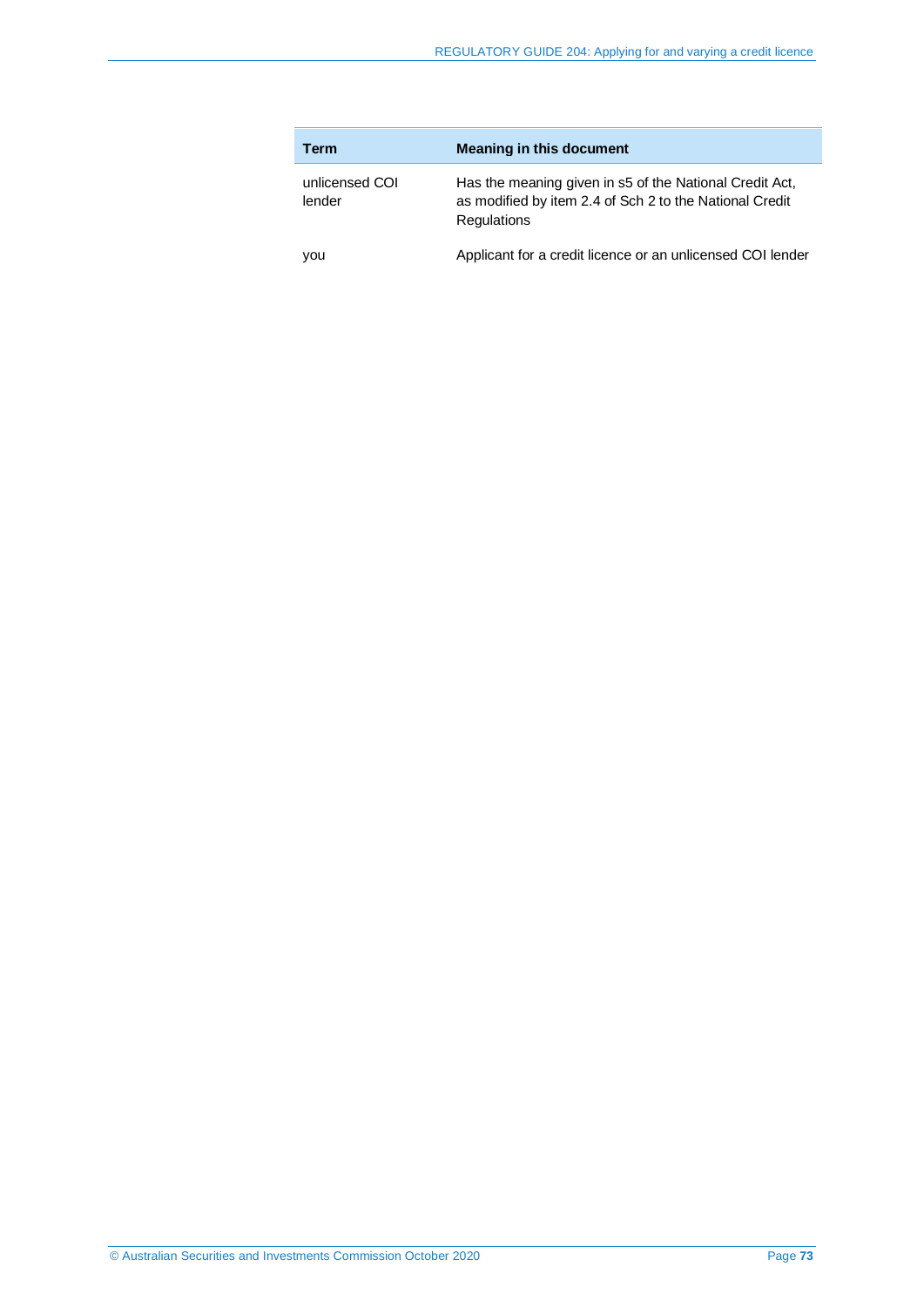# **Related information**

## **Headnotes**

AFCA, Australian Financial Complaints Authority, carried over instrument, COI lender, credit activities, credit licence, credit licensee, Credit Licensee Register, credit portal, credit representative, fit and proper person, National Credit Code, online application, representative, streamlined applicant, unlicensed COI lender

# **Regulatory guides**

#### [RG 165](https://asic.gov.au/regulatory-resources/find-a-document/regulatory-guides/rg-165-licensing-internal-and-external-dispute-resolution/) *Licensing: Internal and external dispute resolution*

Note: We have updated our internal dispute resolution requirements for complaints received by financial firms on or after 5 October 2021: se[e RG 271.](https://asic.gov.au/regulatory-resources/find-a-document/regulatory-guides/rg-271-internal-dispute-resolution/) For complaints received by financial firms before that date, RG 165 applies. We will withdraw RG 165 on 5 October 2022.

- [RG 203](https://asic.gov.au/regulatory-resources/find-a-document/regulatory-guides/rg-203-do-i-need-a-credit-licence/) *Do I need a credit licence?*
- [RG 205](https://asic.gov.au/regulatory-resources/credit/credit-general-conduct-obligations/rg-205-credit-licensing-general-conduct-obligations/) *Credit licensing: General conduct obligations*
- [RG 206](https://asic.gov.au/regulatory-resources/credit/credit-general-conduct-obligations/rg-206-credit-licensing-competence-and-training/) *Credit licensing: Competence and training*
- [RG 207](https://asic.gov.au/regulatory-resources/credit/credit-general-conduct-obligations/rg-207-credit-licensing-financial-requirements/) *Credit licensing: Financial requirements*
- [RG 210](https://asic.gov.au/regulatory-resources/credit/credit-general-conduct-obligations/rg-210-compensation-and-insurance-arrangements-for-credit-licensees/) *Compensation and insurance arrangements for credit licensees*
- [RG 235](https://asic.gov.au/regulatory-resources/find-a-document/regulatory-guides/rg-235-registering-your-business-name/) *Registering your business name*
- [RG 271](https://asic.gov.au/regulatory-resources/find-a-document/regulatory-guides/rg-271-internal-dispute-resolution/) *Internal dispute resolution*

Note: This guide comes into effect on 5 October 2021.

## **Information sheets**

[INFO 97](https://asic.gov.au/for-finance-professionals/credit-licensees/applying-for-and-managing-your-credit-licence/guidance-for-small-credit-businesses/) *Guidance for small credit businesses*

[INFO 108](https://asic.gov.au/for-finance-professionals/credit-licensees/applying-for-and-managing-your-credit-licence/fees-for-australian-credit-licences-and-annual-compliance-certificates/) *Fees for Australian credit licences and annual compliance certificates*

[INFO 110](https://asic.gov.au/for-finance-professionals/credit-licensees/your-ongoing-credit-licence-obligations/lenders-with-carried-over-instruments/) *Lenders with carried over instruments*

[INFO 136](https://asic.gov.au/regulatory-resources/credit/credit-general-conduct-obligations/complying-with-your-trust-account-obligations-as-a-credit-licensee/) *Complying with your trust account obligations as a credit licensee*

[INFO 244](https://asic.gov.au/for-finance-professionals/credit-licensees/applying-for-and-managing-your-credit-licence/credit-licence-applications-providing-information-for-fit-and-proper-people/) *Credit licence applications: Providing information for fit and proper people*